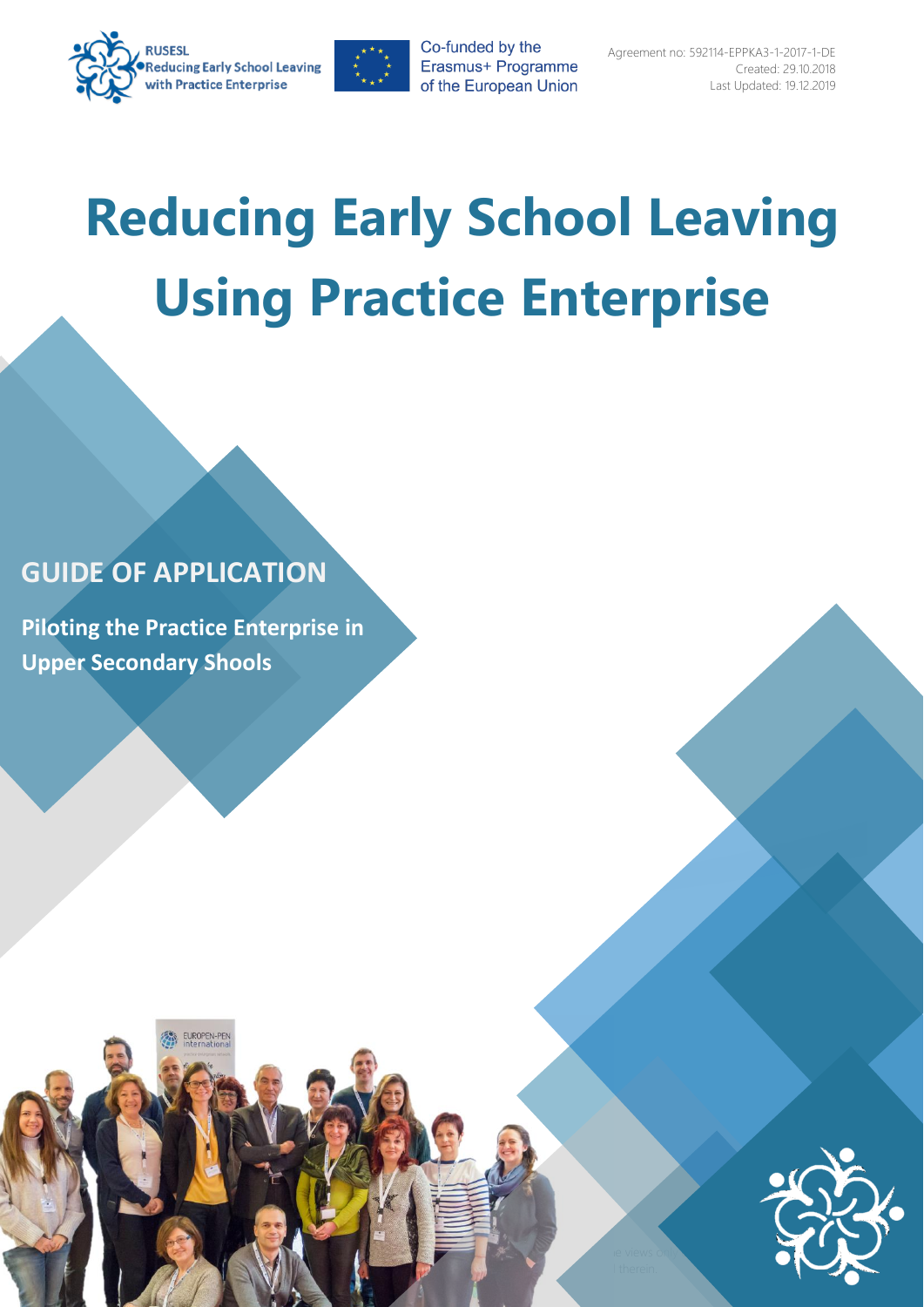



# **Contents**

| <b>The Business Mentor</b> | .20 |
|----------------------------|-----|
|                            |     |
|                            |     |
|                            |     |
|                            |     |
|                            |     |
|                            |     |
|                            |     |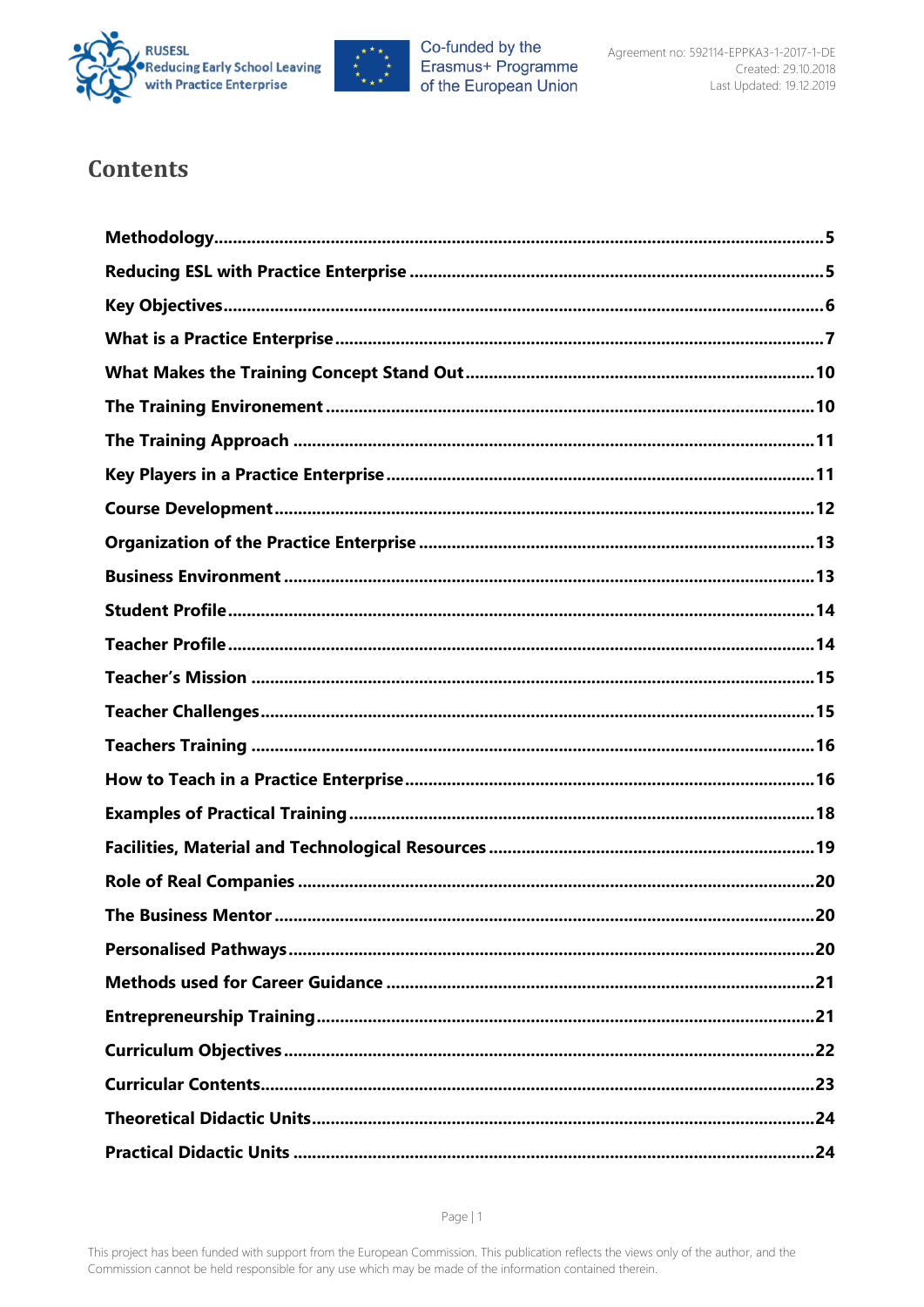

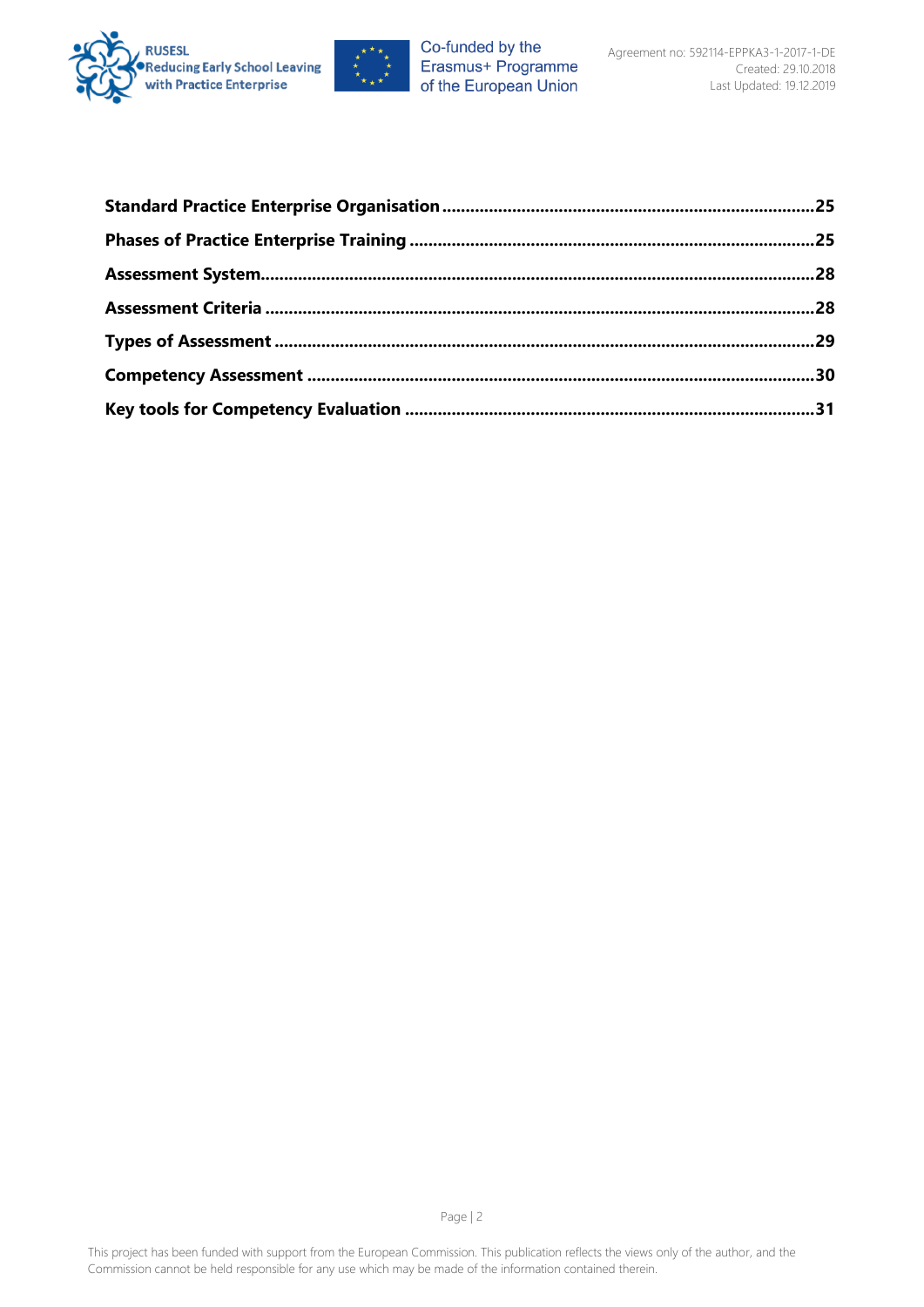

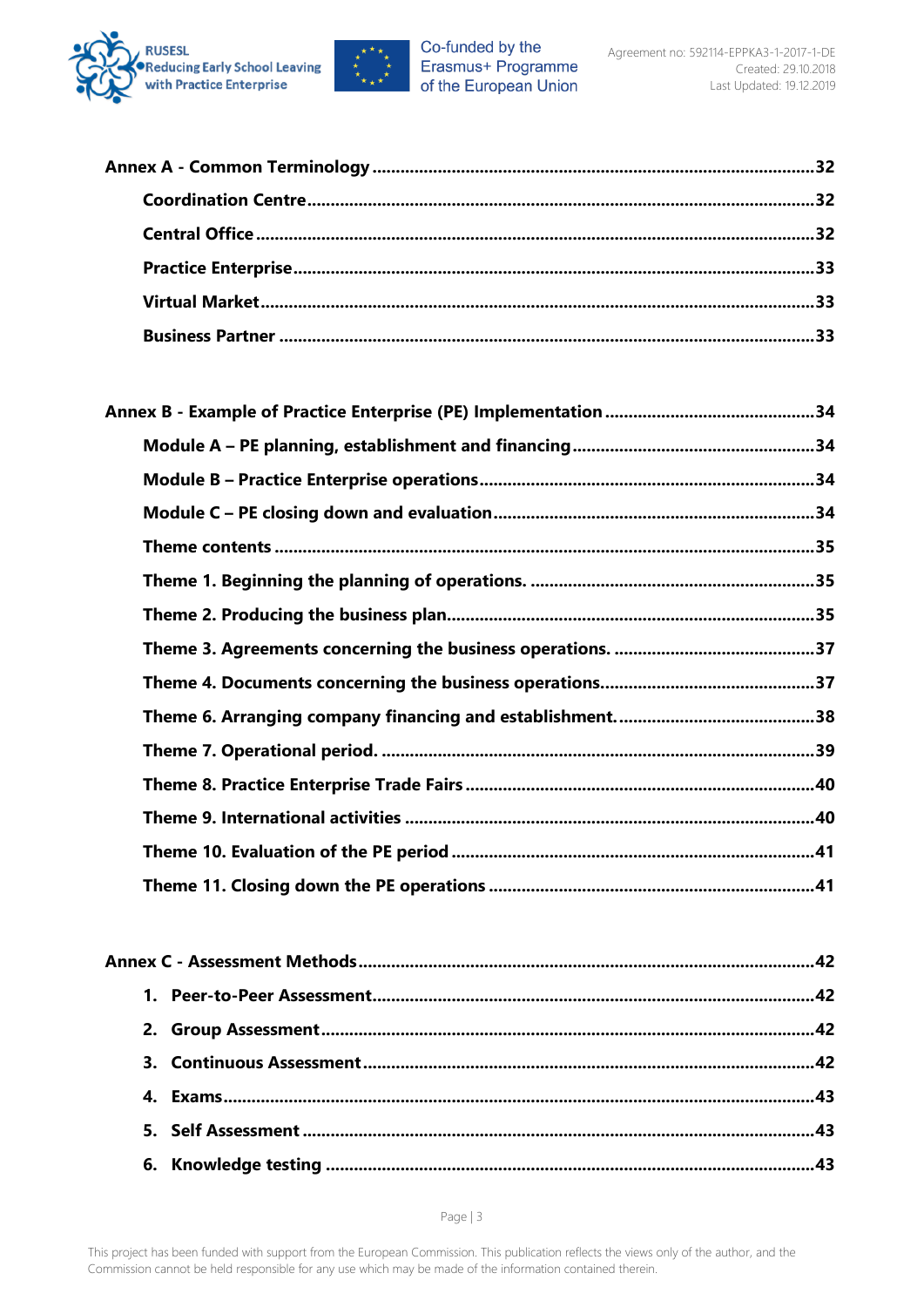



| Annex D - Job Search Basics for PE Students ……………………………………………………………………45 |  |
|--------------------------------------------------------------------------|--|
|                                                                          |  |
|                                                                          |  |
|                                                                          |  |
|                                                                          |  |
|                                                                          |  |
|                                                                          |  |
|                                                                          |  |
|                                                                          |  |
|                                                                          |  |
|                                                                          |  |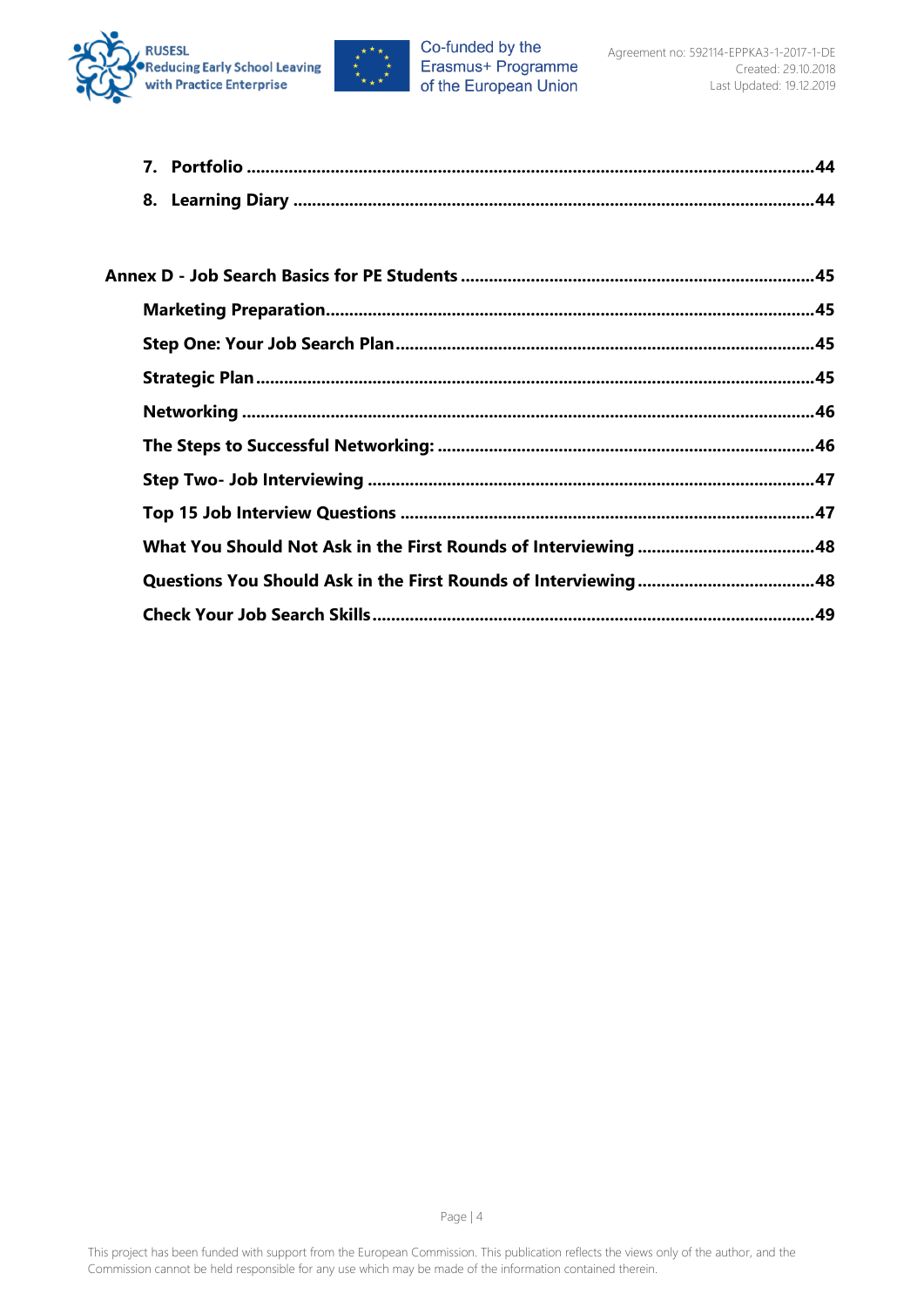



## <span id="page-5-0"></span>**Methodology**

The main objective of this guide is to collect all aspects related to the application of the Practice Enterprise methodology in Upper Secondary School education for students susceptible to ESL.

## <span id="page-5-1"></span>**Reducing ESL with Practice Enterprise**

The following characteristics of the Practice Enterprises' can help to reduce obstacles to completing compulsory education and avoid Early School Leaving in Upper Secondary:

● Relevant and engaging curriculum: The curricula should be designed in such a way that it reflects the different affinities of the pupil, takes into account different starting points, and is adapted to the pupil's ambitions.

● Flexible educational pathways: The strict design of educational pathways can create severe obstacles to complete compulsory education. Practice Enterprises methodology can offer different pathways to each student.

● Initial and continuous education for teacher's staff: The quality of teaching and the competences of the teachers are a determining factor in the contribution teachers can make to reducing ESL. With the PE methodology teachers should be capable of identifying different learning styles and pupils' needs and be equipped with the skills to adopt inclusive and student-focused methods, including conflict resolution skills to promote a positive classroom climate. Teachers need the skills and ability to work with other professions and partners to prevent ESL.

● Strong and well-developed guidance system: Helping young people understand their own strengths, talents, different study options and employment prospects is essential. It is important that guidance goes beyond the simple provision of information and focusses on the individual in relation to their particular needs and circumstances. Guidance system in PE methodology could be provided through interactive methods (mentoring, coaching, one-to-one guidance, work placements).

● Cooperation with the world of work: Providing opportunities at an early stage that allow young people to experience the world of work. The students in a Practice Enterprise act as a worker and they can experience the same than in a real company (working processes, environment). It can be complemented with 'tasters' in enterprises that could help students to understand job demands and employer expectations.

Practice Enterprises reinforce academic skills and achievements, reignite interest in education, and raise student desire for self-development and the pursuit of lifelong learning. Students are actively involved in the learning process and decision-making activities, increasing student motivation,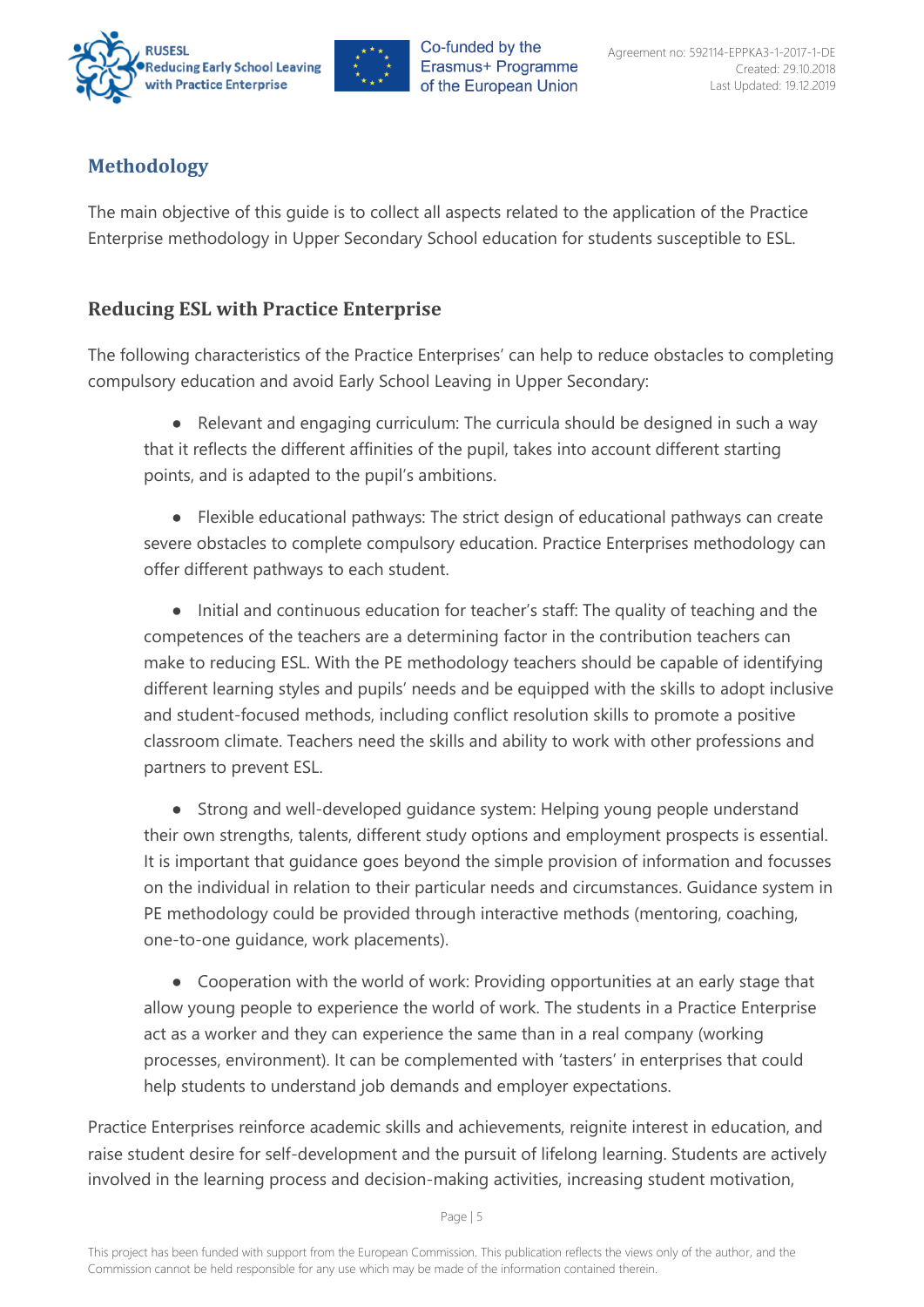



initiative, creativity and responsibility. Learning is experienced as a natural process, primarily through interaction. Students can try out different jobs and tasks and see where their career could take them. In addition to its academic benefits, a Practice Enterprise also serves to enhance quality of life and increase student mobility by promoting intercultural learning and the respect of diversity. Through their interactions with secondary students in other countries, they are much better equipped to adapt and cope to today's fast-changing world and learn to effectively handle new situations.

The majority of Practice Enterprises worldwide are located in VET schools and institutions. When the acquisition of knowledge and skills is complemented by the acquisition of experience, then a change in behaviour occurs. This change in behaviour forms the essence of the learning process and is vital when work begins in a real company. Trainees gain real-world work experience. This includes experience of the practical aspects of work and of working together in a group. Learning in a simulated situation gives trainees the opportunity to experience real events while allowing them to make mistakes and to learn from these mistakes. In Practice Enterprises, trainees are encouraged to take on leadership roles in their businesses. Empowering in this way and facilitating access to relevant and transferable training provides access to better jobs, as well as real-world experience that can be applied to a CV.

The Practice Enterprise provides an ideal learning environment, where participants can work at their own pace and progress at the rate they are capable of. Learning in a simulated situation gives participants the opportunity to experience real events while allowing them to make mistakes and to learn from these mistakes without prejudice. The Practice Enterprise empowers participants and gives access to training that may not be available via conventional methods. The concept offers an opportunity for real-world skills acquisition and increased access to the labour market through the Practice Enterprise network of mentor companies and real-world business partners.

## <span id="page-6-0"></span>**Key Objectives**

The application of PE methodology has a triple objective:

1. To avoid dropping out in schools, strengthening the motivation of students and offsetting the disadvantages

- 2. To develop entrepreneurial and business skills in upper secondary school
- 3. To promote the use of business English
- 4. Lifelong learning

In an economic context with youth students facing ever greater difficulties in school failure and in finding an employment, we want to stimulate their innovation resources, with: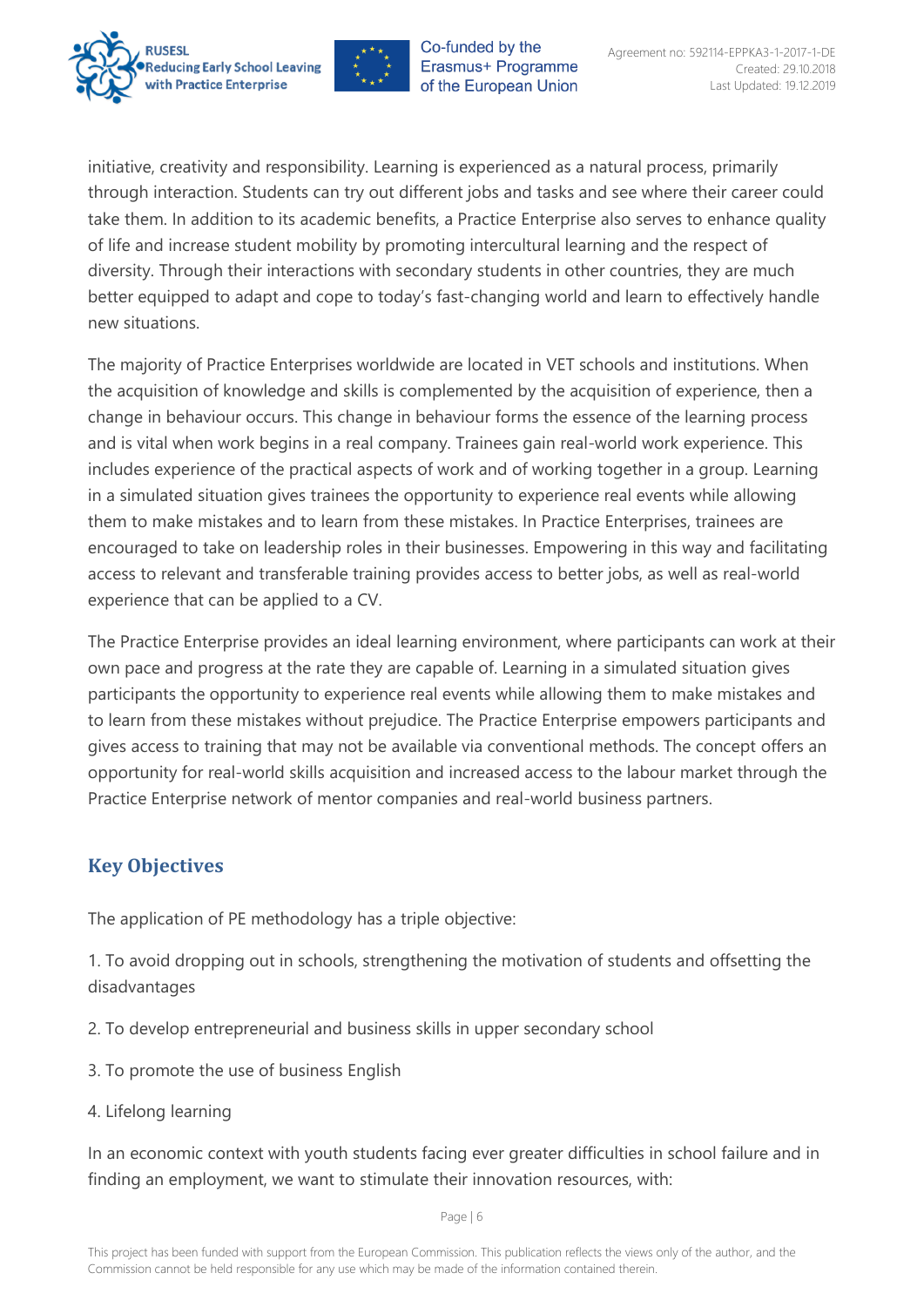



- To increase social skills of students
- To increase self-esteem of students and their own vision
- To design individualised pathways to pupils
- To develop entrepreneur's skills
- Useful skills for enterprise creation and management;
- Support in the development of a project idea;

- Possibility to test the new knowledge acquired in a simulated work environment (Practice Enterprise)

- Help in the transition from a project idea to the enterprise start-up;
- Preparation and testing of working methodology within the school society

- Training of trainers, teachers and school administration to play core role in the establishment and adequate management of training enterprises in the mandatory education in schools

## <span id="page-7-0"></span>**What is a Practice Enterprise**

A Practice Enterprise is a trainee-run company that operates like a real business. It silhouettes a real enterprise's business procedures, products and services. A Practice Enterprise resembles a real company in its form, organisation and function. Each Practice Enterprise trades with other Practice Enterprises, following commercial business procedures in the Practice Enterprise worldwide economic environment.

Under the guidance of a trainer or coach and business mentors, students and trainees create their Practice Enterprises from product development, production and distribution to marketing, sales, human resources, accounting/finance and web design. As "employees" of the Practice Enterprise, trainees are responsible for its performance and through the learning-by-doing methodology trainees develop ownership competences. They carry out market research, place advertisements, buy inventory, plan logistics, sell simulated goods or services and pay wages, taxes, benefits, etc. Each company engages in business activities, both nationally and internationally, with other companies within the Practice Enterprise network, following standard commercial business procedures and frameworks.

There is no actual transfer of real goods and money but the trade transactions and financial exchanges take place for real: orders are made, invoices issued and payments transferred, financial records maintained, including information about creditors, debtors, stock holders, etc.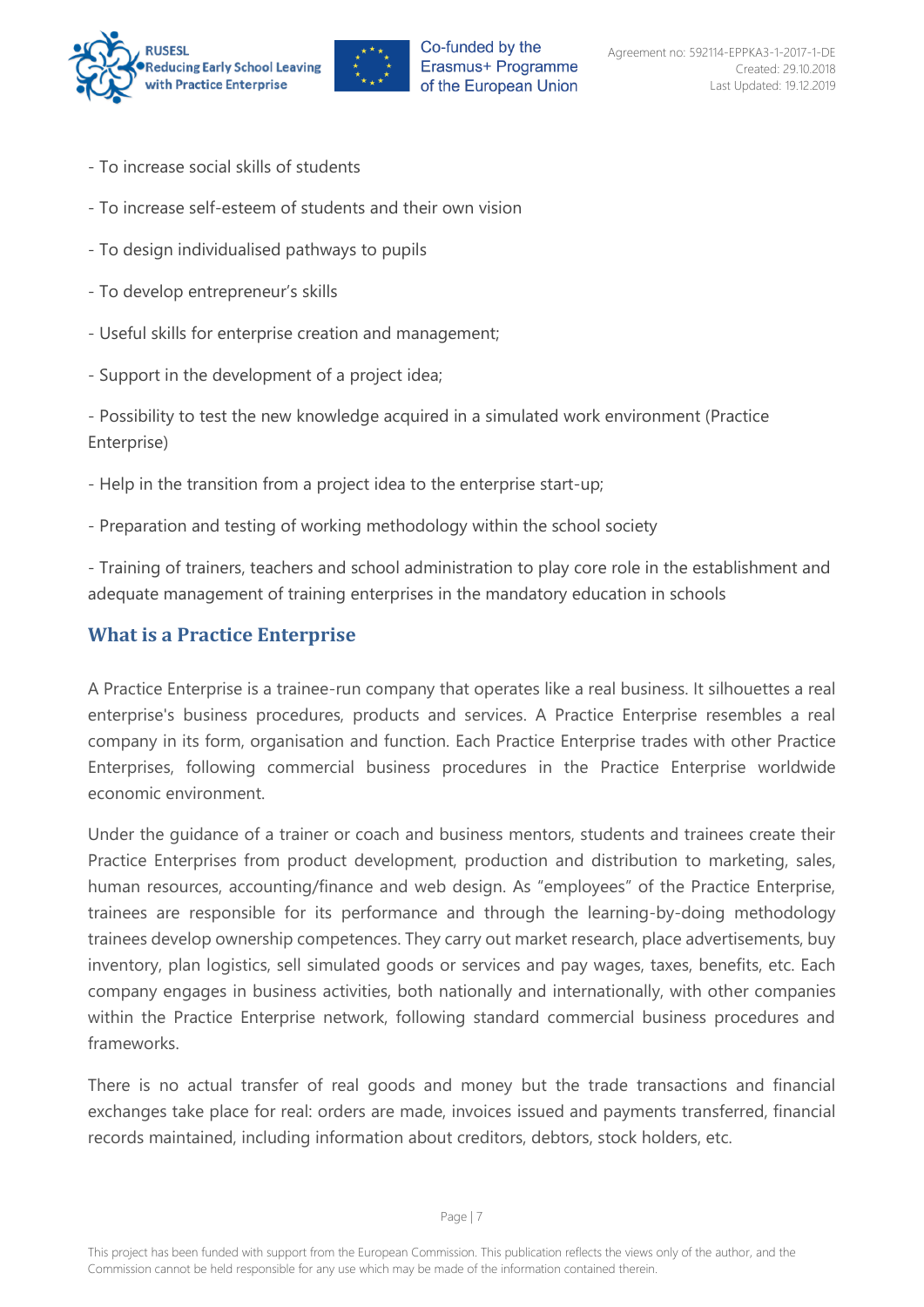



A Practice Enterprise researches the market, advertises, buys raw materials, transports, stocks, plans, manufactures simulated goods, sells simulated products or services, and pays wages, taxes, benefits, etc.

Working in a Practice Enterprise provides trainees with the necessary skills and knowledge to become an entrepreneur or find employment after they finish their work in a Practice Enterprise. Practice Enterprises foster entrepreneurial attitudes and skills among young people.

The terminology may vary from country to country (ex. Practice Enterprise, Training Firm, Virtual Enterprise), as well as their translations (ex. Entreprise d'entraînement, Übungsfirma, Empresa Simulada), however the methodology remains the same.

Practice Enterprises in schools offer practical training in:

- 1. administration skills
- 2. computer-based skills
- 3. marketing and sales
- 4. purchasing
- 5. entrepreneurship
- 6. Business English

A couple of the objectives of the Practice Enterprise methodology are to train the ability to take initiative, self-reliance and also to deliver knowledge on how to establish and run a company. Practice Enterprise trainees learn how to work in a team, to take on responsibility, to develop self-initiative and to improve their soft, professional and technical skills.

Trading with other Practice Enterprises is an essential component of the concept. Practice Enterprises trade with each other in a closed economy according to strict commercial principles. The global Practice Enterprises network consists of thousands of Practice Enterprises.

Practice Enterprises simulate the commercial environment, and as already mentioned no real money ever changes hands, the result for employees being virtual wages at the end of the month and no actual payment. So what is the motivation in attending?

Quite simply the money reward has been substituted with experience, increased expertise, functional competence and usually qualification reward. Recent surveys in industry have suggested pay is not the only motivator. Reward and acknowledgement, and progression along a career path are equally important. A sense of understanding and the feeling of belonging to a successful organisation are also important. To achieve success each and every employee will have to show total commitment to the company, to their colleagues, to their customers and suppliers.

The second motivator should be the chance to practice theoretical knowledge as well as learning new skills, both of which will be vitally important to a future employer. The projects undertaken will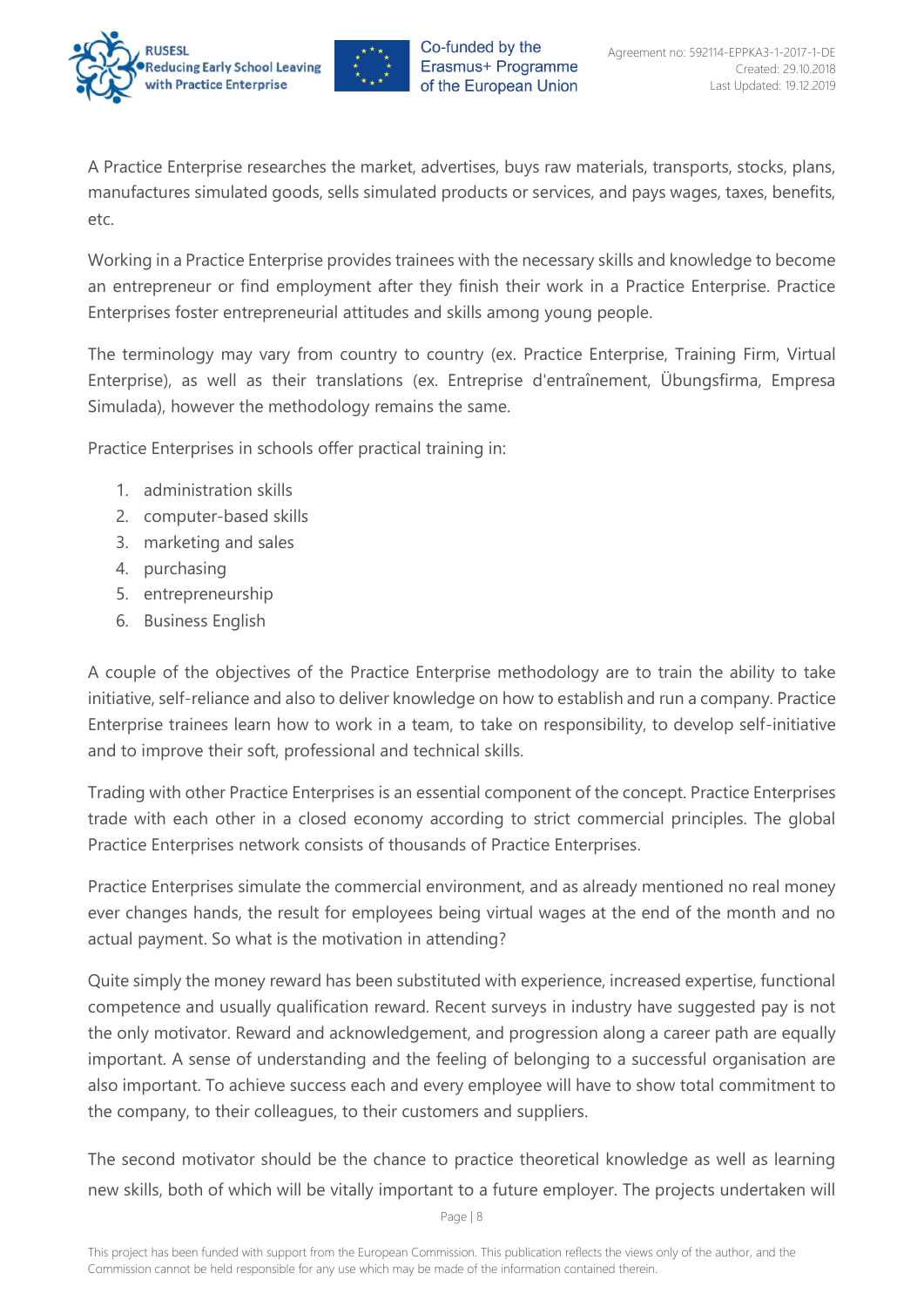



provide useful documentation that they have successfully participated in a working environment. This point cannot be emphasised too strongly, it is clear evidence to a future employer that not only are they theoretically competent but that they are also practically competent and able.

The third motivator should be contact with other colleagues, in Europe, worldwide and the everexpanding international network. It is a chance to sample, the macro and micro economic realities of business life in the safety of a virtual environment.

Employees within Practice Enterprises have the opportunity to develop essential skills such as:

- interpersonal skills
- teamwork
- time management
- planning and organising skills.

The Practice Enterprise prepares trainees for their eventual entry into the real business world. It puts the theory they've learned in the lecture hall into practice in a work-based environment, and is often a first work experience for student trainees. It makes the connection to the real world of work, which can be very different from the academic environment. Trainees learn many different commercial and entrepreneurial skills such as:

- Administration Skills
- Accounting & Finance
- ICT & Digital Skills
- Social & Digital Media
- Human Resource Management
- Marketing & Sales
- Purchasing & Negotiating
- Business Planning & Communications
- International Commerce

Practice Enterprises reinforce academic skills and achievement, reignite interest in education, and raise the desire for self-development and the pursuit of lifelong learning. Trainees are actively involved in the learning process and decision-making activities, increasing motivation, initiative, creativity, responsibility and other soft skills. Learning is experienced as a natural process, primarily through interaction.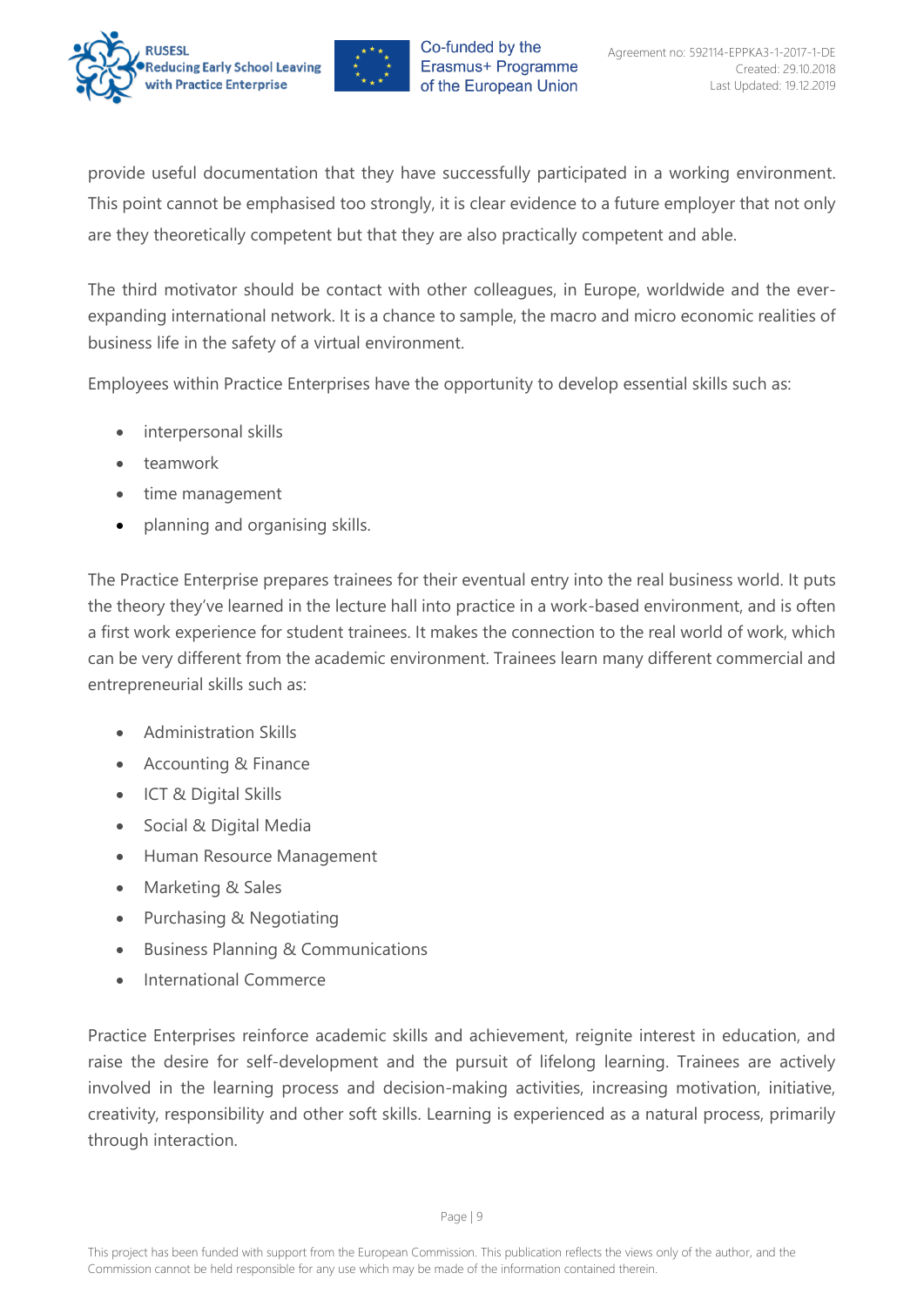



Trainees can try out different jobs and tasks, and gain an understanding of where different careers could take them. Through developing and managing their own enterprises, trainees learn professionalism, leadership skills, business acumen, corporate knowledge, presentation skills, and teamwork. Moreover, they gain hands-on knowledge of the expectations of the workplace and the economy, thereby improving their employability and spirit of entrepreneurship.

## <span id="page-10-0"></span>**What Makes the Training Concept Stand Out**

**Real-life international business experience**: Through their commerce and trade across industries, borders and cultures, trainees develop hands-on knowledge of the expectations of both the workplace and the economy in their own country as well as internationally. This real-life business experience enables trainees to experience how strategies diverge from one country to another in language, culture, legal environment and a multitude of other influencing factors.

**Mentors from business sectors**: A Business Mentor is a key support in developing and conducting the business activities. The mentor brings the real business world into the Practice Enterprise, advising the trainer and trainees about current workplace practices and processes. They may help interview the students for their team or position within the company, suggest ways to promote their products effectively, or help them determine suitable organisational arrangements to suit their product range.

**Digital competences**: Because Practice Enterprises simulate real-life commerce, trading makes use of software and online tools for accounting, banking, taxes, shipping and excise. As a result, trainees become familiar with the use of technology for business activities and simultaneously develop their IT skills.

**Transferability**: The concept can be easily adapted and transferred to other countries and various target groups. The Coordination Centre in Germany provides the national Central Offices and/or Practice Enterprises in new countries with the necessary framework and guidelines.

## <span id="page-10-1"></span>**The Training Environment**

There are standard requirements regarding equipment and IT (hardware and software) that need to be met for running a Practice Enterprise. To make the experience as realistic as possible, each learning space is divided into different sections that represent the different departments of a business such as reception, purchasing, human resources, operations and marketing.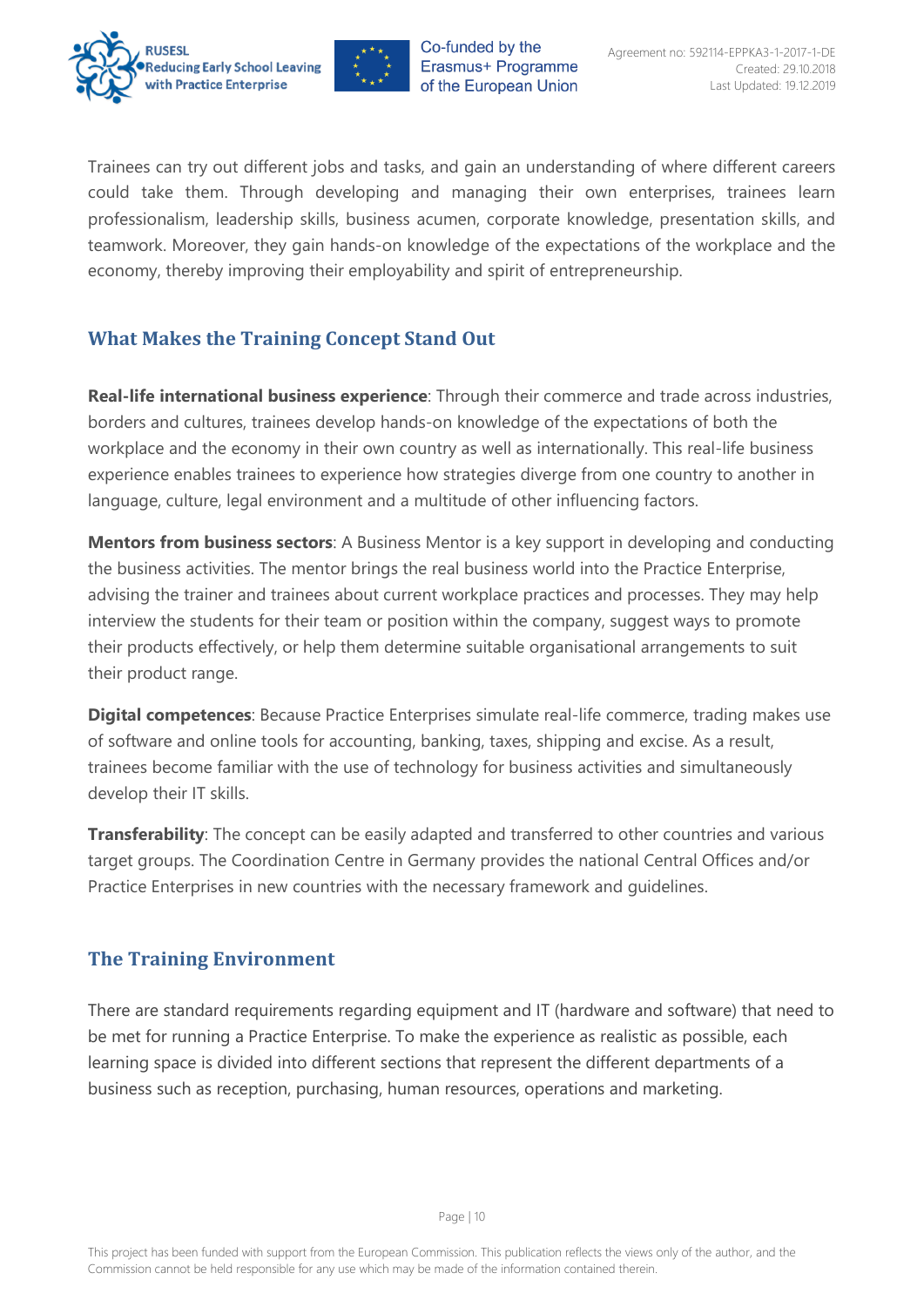



## <span id="page-11-0"></span>**The Training Approach**

The PE approach emphasizes learning in four key areas applying the learning-by-doing methodology:

**Ownership:** Trainees take responsibility for their own learning.

**Experiential**: Trainees' learning is authentic and realistic.

**Cooperative**: Trainees learn with and from others and understand the dynamics of working as part of a team.

**Reflective**: Trainees experience the consequences of their decisions and apply that learning to future challenges.

## <span id="page-11-1"></span>**Key Players in a Practice Enterprise**

#### **The Trainees:**

In a Practice Enterprise environment, the trainees are the 'employees' and 'managers' of their business. They work in teams undertaking the tasks required by a particular PE department, such as Finance and Purchasing, Administration, Human Relations, and Sales and Marketing. Once they have been inducted into their business, they spend time in each department, or in one targeted department. They learn the business procedures, tasks and skills required to ensure their business is viable. Like real employees, they not only demonstrate their ability to complete a wide range of tasks, they also learn the importance of team work, business communication, goal setting, business planning, time management, and the numerous skills required to improve employability.

#### **The Trainers:**

In a Practice Enterprise, trainers adopt the role of a workplace facilitator, coach or mentor. The trainer facilitates all the Practice Enterprise activities: motivating, challenging and supporting the trainees as they take on roles and responsibilities that are often very different from their usual learning activities. Initially the trainer will take a strong role in directing and structuring the Practice Enterprise activities. However, as the trainees gain more confidence, the trainer slips into a facilitator role. Trainees work in groups under the general supervision of the trainer while also taking responsibility for their own learning, development and business tasks.

Trainers involved in the Practice Enterprise receive guidelines and practical handbooks to run the Practice Enterprise with all relevant business procedures and to evaluate the trainees based on the same set of evaluation criteria.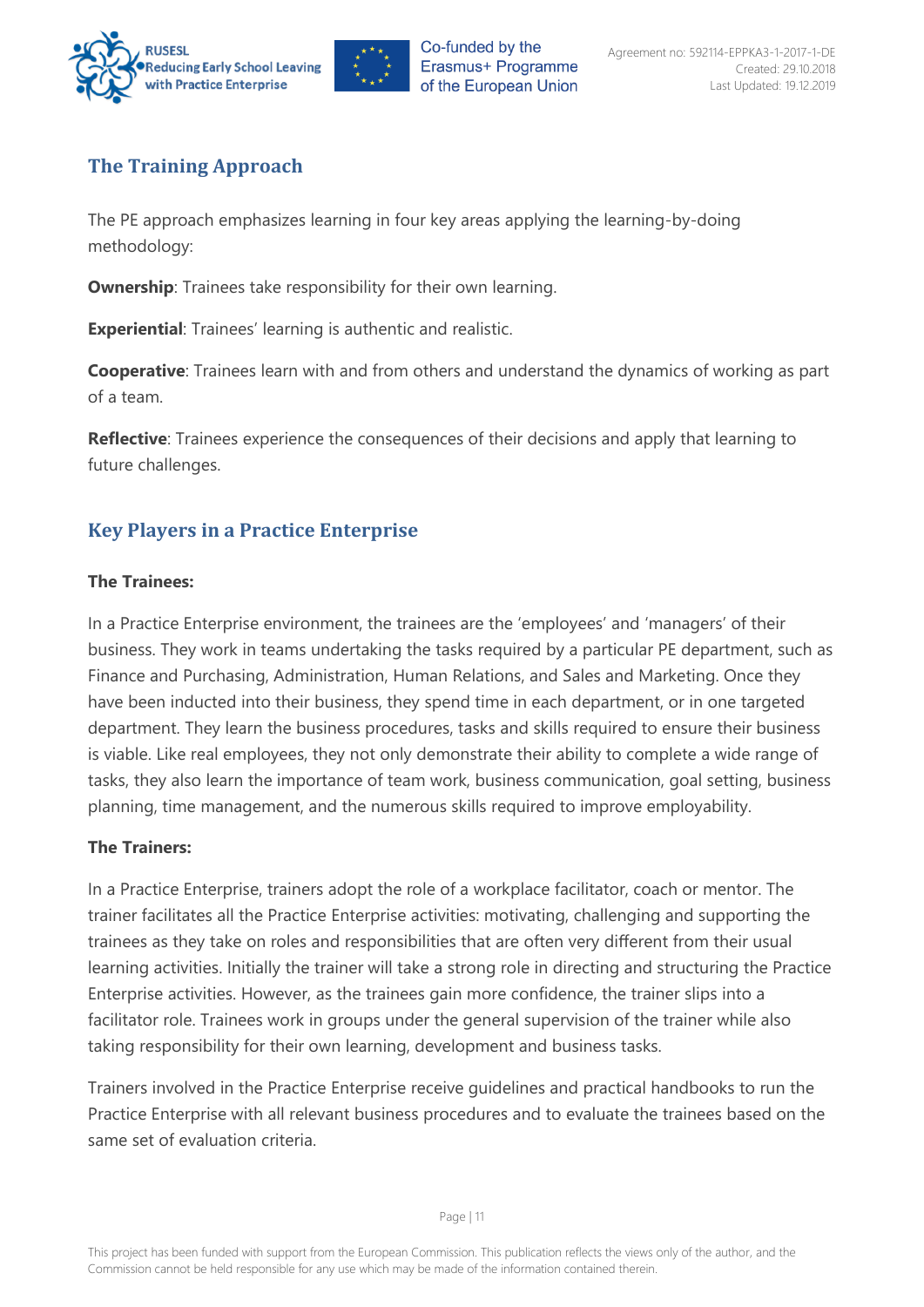



#### **The Business Mentor:**

Most Practice Enterprises are in contact with a company that comes from the real business world and functions as business mentor. The business mentor gives advice and ideas to the trainers and trainees about the processes and how a business is run. The business mentor can provide the realworld products and services for sale within the virtual environment. In some cases, business mentors are involved in the recruitment and evaluation process of the students.

#### **The National Central Office:**

In countries that have a national network of Practice Enterprises, a national Central Office is established. The Central Office staff provide all essential macro-economic functions and support operations which are expected to be available to the business world to create a complete economic simulation for Practice Enterprises in their country. This includes offering some of the commercial and regulatory services which are expected to be accessible to the business world, for example: virtual banking, customs and taxation, utilities and a post office.

The Central Office is also responsible for training trainers, the national database, the banking system and online connections between national Practice Enterprises and those around the world, linking trainers and trainees from over 40 countries around the world.

#### <span id="page-12-0"></span>**Course Development**

The main topics to be developed in the PE course in school are:

- IT: Students have to learn how to manage the text processor to write a commercial letter, and other business documents. They have to manage the spreadsheet to create invoices, budgets of the Practice Enterprise. They have to know how create and modify business presentations to offer promotions to the PE network. It will be necessary, as well, to know how a blog can be created and updated, and the professional use of social networks.
- Business language: Students need to be trained in business documents. They need to identify and create different type of documents (letters, e-mails, invoices, orders)
- Mathematical calculation: students need to know how calculate a percentage, add, subtract, etc.
- Business and start up: Students have to know the legal forms of the companies in their country and the administrative process to create a company. They can define the commercial name, the PE activity, the products and services to be sale, the logo and corporative image, etc.
- Marketing and sales: Students will create different campaigns and promotions in order to increase the number of sales from other Practice Enterprises. They will design a campaign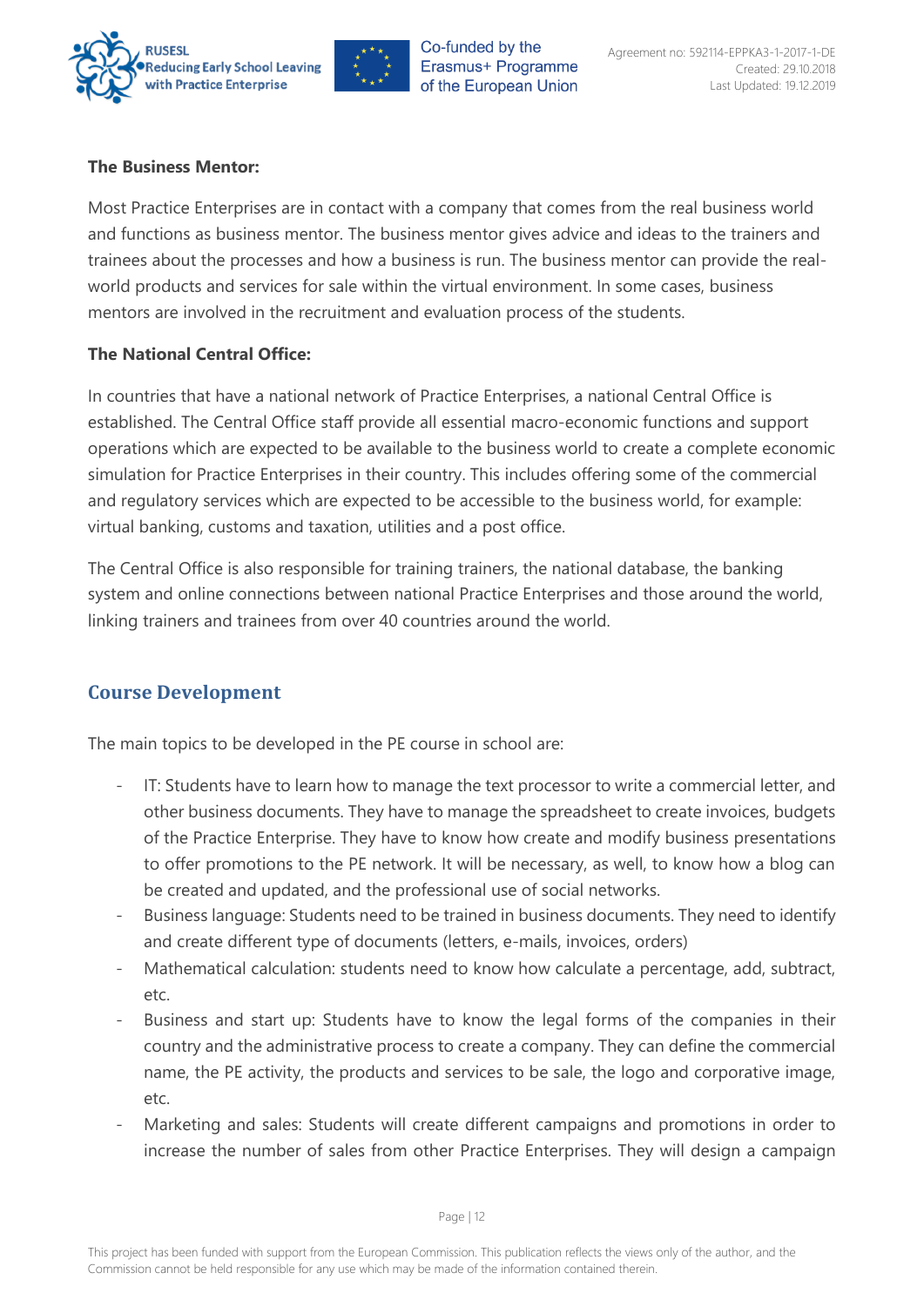



calendar, a marketing strategy, a customer service, etc. They will prepare the commercial documents corresponding to a sale (delivery note, invoice, letter…)

- Purchasing and warehouse: Students will made different purchases to other Practice Enterprises of the network. They will control the stocks of the warehouse, as well.
- Treasury: Students will make the payments by check, bank transfers, etc. They will also prepare the monthly list of payments received and charged.
- Human resources: Students will learn the recruitment processes done by rea companies, how to prepare a good CV, where they can search a job, etc. They will learn different concepts and processes (how to register in the social security system, the labor contract, payroll, etc.).
- Social skills: responsibility, problems' solving, team working, communication, etc.

## <span id="page-13-0"></span>**Organization of the Practice Enterprise**

The PE can be organized in 2 main departments: commercial area and administration area. Topics to be developed in each area:

- Commercial area: marketing and sales, social media, IT and language skills
- Administration area: business creation, purchasing, warehouse, treasury and human resources

Each area can be led by a teacher. At least 2 teachers are needed, one for every 10 students. Students will work in all departments moving from one department to another when they have the knowledge and the skills developed.

Duration of the pilot course: 60 hours minimum. The optimal duration is 100 hours in a school year.

Working schedule: It is recommended to make at least 1 weekly session, with 2 consecutive hours.

## <span id="page-13-1"></span>**Business Environment**

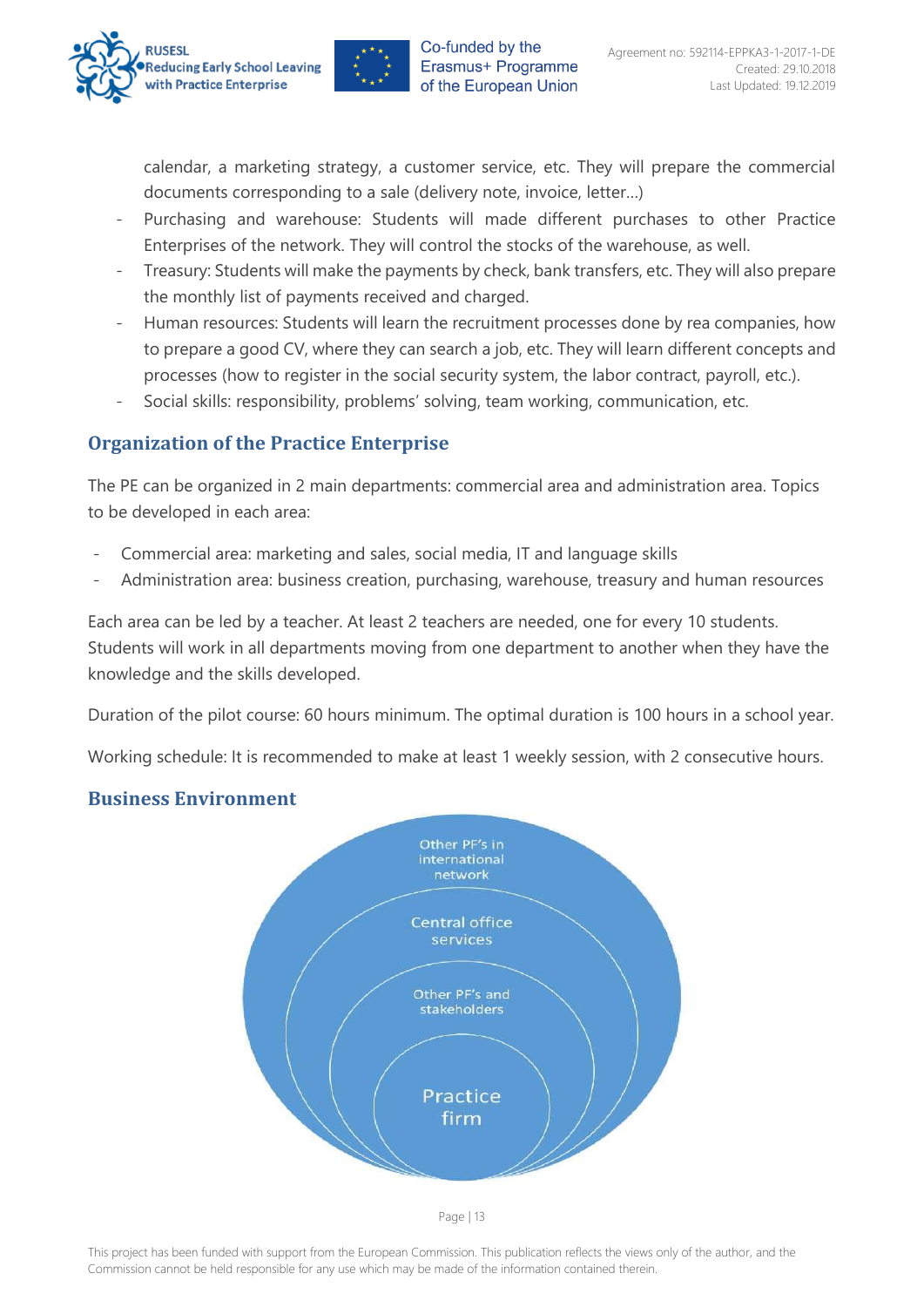



## <span id="page-14-0"></span>**Student Profile**

In the Practice Enterprise environment, the trainees are the 'employees' and 'managers' of their business. They work in teams undertaking the tasks required by a particular PE department; for example, Purchasing and warehouse, Administration, Human Relations, and Sales and Marketing.

Once they have been inducted into their business, they spend time in each department, or in one targeted department, learning the tasks and skills required to ensure their business is viable. Like real employees, they not only demonstrate their ability to complete a wide range of tasks, they also learn the importance of team work, business communication, goal setting, business planning, time management, and the numerous skills required to improve employability.

The maximum number of students in the course is 20. Age of students: between 16 and 18.

Is better to have a heterogeneous group of students, to benefit from their different profiles.

## <span id="page-14-1"></span>**Teacher Profile**

Practice Enterprise teachers take on a different role: that of workplace facilitators. Facilitation places the emphasis on the student and their learning; its major purpose is to change the student role from a dependent learner into a proactive and self-directed learner. By providing activities that engage the learner, they become motivated and move towards ownership of the Practice Enterprise, and their individual role in ensuring its success.

Facilitation is based on an action-learning process which is cyclical, aiming at continuous improvement:



<span id="page-14-2"></span>In the Practice Enterprise, action learning focuses on building a shared vision, team work and learning, personal mastery and systems thinking.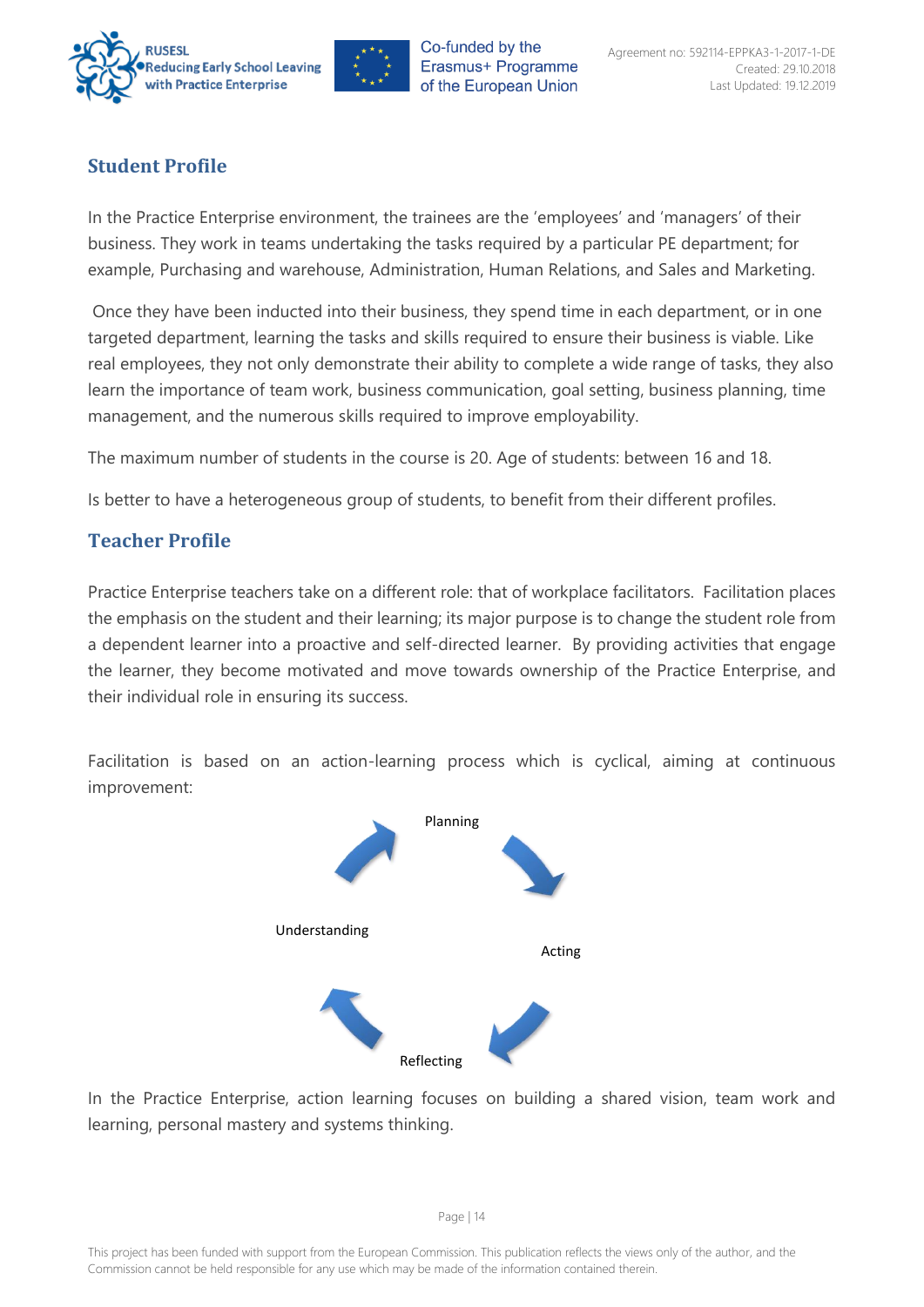



## **Teacher's Mission**

A PE teacher's mission is to unfold in young people the desire and ability to become entrepreneurs - people who will launch and successfully develop their own commercial or social ventures, or who will become innovators in the organisations they will work for. Having in mind that PE teacher has to develop and foster entrepreneurship key competences for PE trainees, the PE trainers themselves should possess these competencies in order to develop them in students.

Teachers in PEs should have additional competencies compared to teachers of other subjects, as different methods of teaching and a wider scope of activities are used in PEs. PE trainers cannot keep to the traditional methods of control and teaching, they:

- have to be flexible and able to react according to the situation;
- have management knowledge and skills;
- have to be prepared to face a number of unknown demands;
- should be able to use team teaching in the PE and cooperate with teachers of other subjects.

## <span id="page-15-0"></span>**Teacher Challenges**

PE trainers having a wide scope of tasks and responsibilities face challenges that have to be tackled. The most common challenges are:

• Work in a team - which requires possession of qualities such as responsibility, organisational skills, accuracy, precision, ability to resolve conflicts.

Through the simulation of real situations, the students are acquainted with specific for the company goals, organisational structure, connections, and job characteristics. This requires close contact with the partner company, which has a similar main activity and helps with the activities of the PE.

• The teacher is forced to widen his/her knowledge in different areas connected with the activity of the PE.

- Looking for a partner company and keeping in contact with it.
- The placed regulations of professional practice (laws, norms, etc.) are acquainted with, kept to and used in practice. The teacher has to follow and up-date with the changes in them.

• Awareness of different areas such as informatics, social sciences, law, accounting and analysis, etc. is put to use in practice which means that the work in a PE calls for extra individual qualification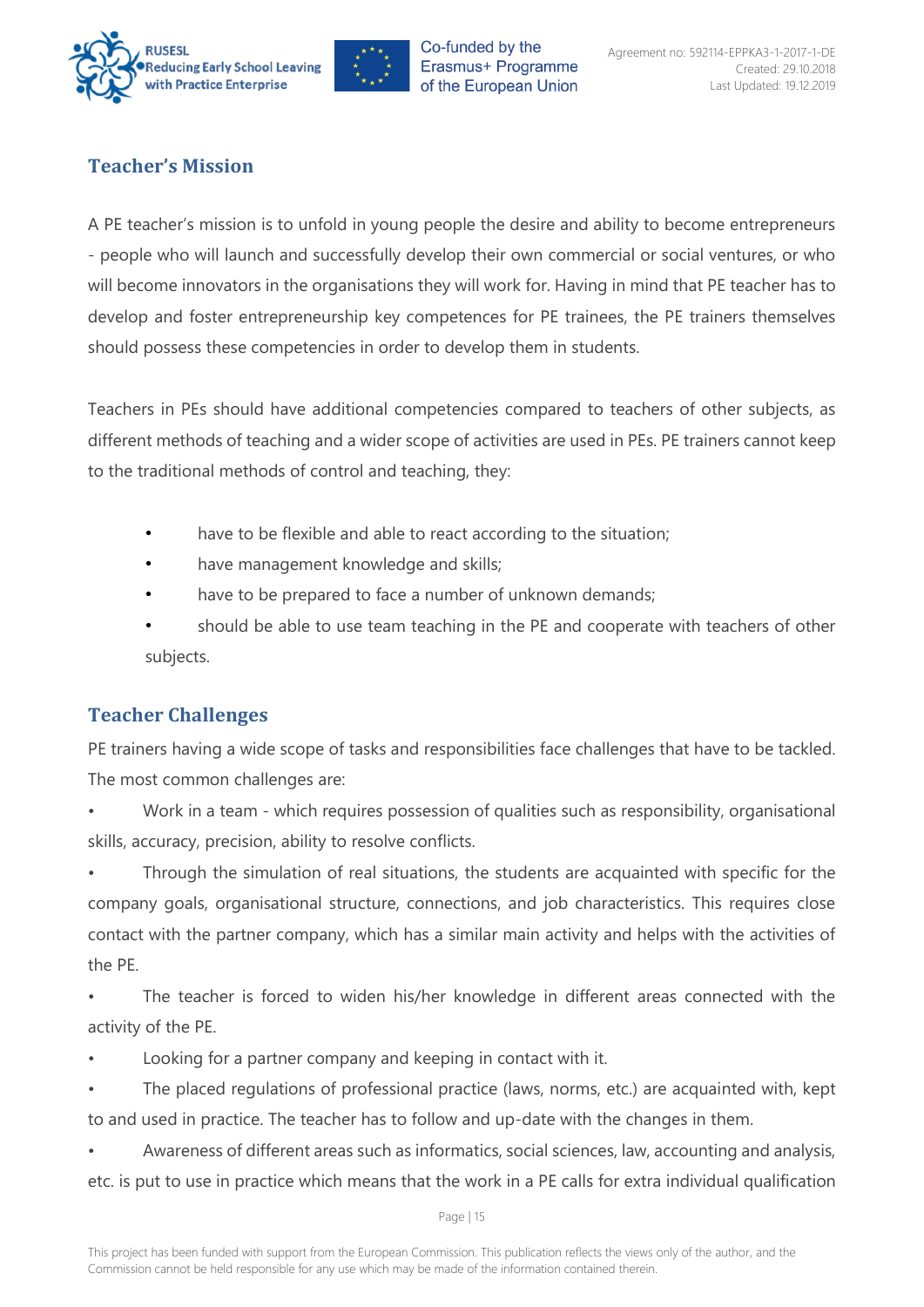



and teamwork with other teachers from the learning institution at hand.

• The role of the teacher varies - to assist in the activity, coordinate, plan, and control. All of this makes the work harder, more intensive, but, at the same time, more interesting and rewarding.

• PE demands the usage of different methods and ways of teaching and assessment - individual and group.

## <span id="page-16-0"></span>**Teachers Training**

Specific training in Practice Enterprise will be provided to school teachers and tutors that will be directly or indirectly involved in applying or fostering the learning approach within school activities.

In a Practice Enterprise, students are trained in a work-based environment. The integrated environment allows learning to occur as a natural part of the day-to-day activities. The students do not pour over books studying the principles of business theory; they conduct real commercial business with other Practice Enterprises within the network conforming to accepted business practices and frameworks.

In this didactical concept, the roles of the Teachers and the students differ strongly from those in the traditional teaching learning processes. The Teacher is the general manager of the firm, guiding the students as employees to meet the Practice Enterprise's Business Plans and budgets. Definitely they are the guide or adviser of the company's "employees". The students are the workers in the firm. Some are appointed as line managers for a part of their training and development.

As this is a totally different educational training experience for the teachers, as well as the students, the training of trainers requires a different developmental approach, as educationalists do not have all the skills required to deliver this methodology. They also need to receive detailed practical commercial business operations, systems, procedures and documentations covering all aspects of receptionist's work, purchasing, stock control, delivery, sales and marketing, finance, human resources, information technology, software, telephone techniques, printers, faxes and photocopying machines. This practical and specific approach requires also that the Practice Enterprises infrastructures and network is set-up to deliver full training value.

#### <span id="page-16-1"></span>**How to Teach in a Practice Enterprise**

PE allows the use of different methods: teamwork, small group work, simulation, experiment, individual work, discussion, presentation, study of a problem, analysis and planning, brainstorming and more. But above all the training firm is a form of group training.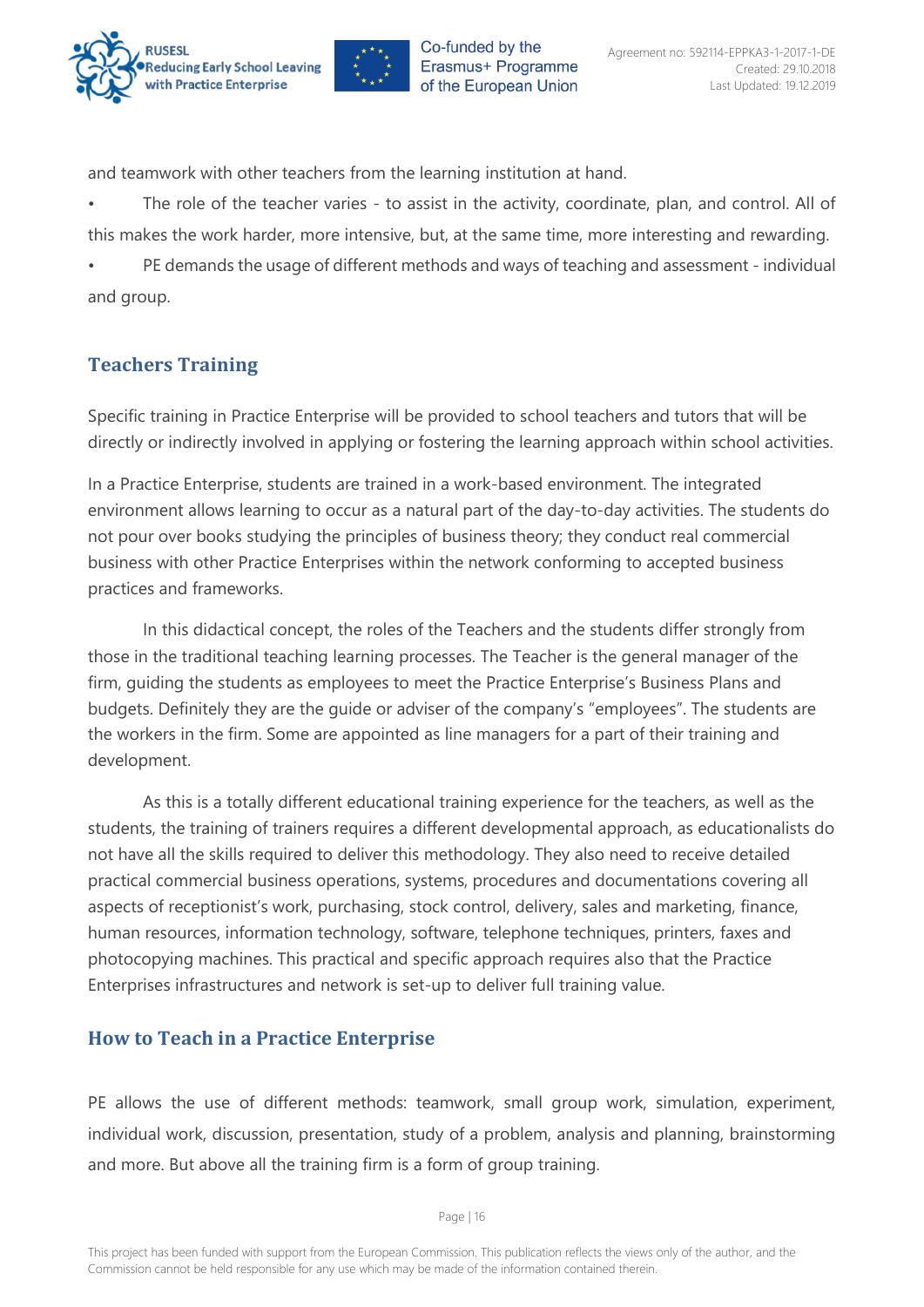



Group work:

- A group of trainees working in one PE or in one department.
- Teacher denies direct command and control of the PE processes.
- A style of communication that focuses on partnership and mutual trust.
- Students build the habit of working together to discuss merits, to help each other and to work independently on their personal tasks.
- Collaboration of trainers and trainees to achieve the objectives of the training.

## Group learning:

- Group work activates and stimulates individual student, but through a common task connects him with the group and highlighted joint liability of the individual learner to the overall success or failure.
- The method of group work allows intense reflection and a thorough clarification of certain issues because the constraints in frontal teaching are dropped.
- During the joint search for solution of the problem students gain more insight into the content and remember better.
- Group reflection and discussion of a problem gives ideas for further reflection and stimulates the expansion of interests (personal development).
- Often discussions among participants on the nature, course and stages of an activity cause greater interest than the activity itself and therefore can be used for focused group work.

Results of work in groups in a PE:

- Creating conditions for work and communication in groups/teams;
- Gain of knowledge and exercise of skills;
- Exercise of means of interaction:
- Better self-knowledge and knowledge.

PE is to be seen as project teamwork. Trainees must be introduced to the social environment and require skills for self-organization, self-discipline; fosters teamwork and provides knowledge and skills of analysis, summary and presentation of the work.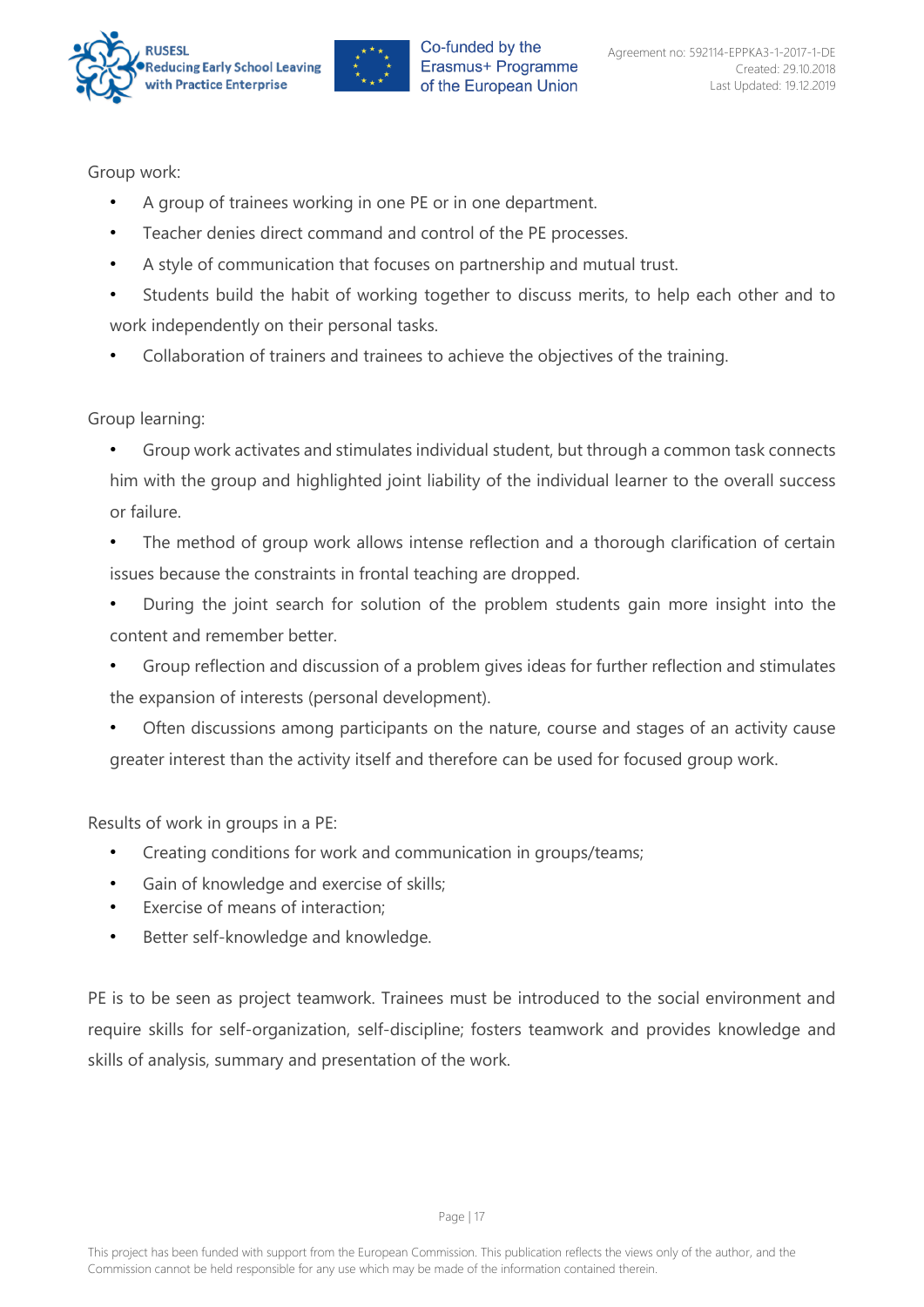



#### Here is an example of the different approaches to teaching in a Practice Enterprise:

|                            | Narrow learning network                                                                                                                                                                                                                                      | <b>Extended</b><br>learning network                                                                                                                                                                                                                                                                                                                        |
|----------------------------|--------------------------------------------------------------------------------------------------------------------------------------------------------------------------------------------------------------------------------------------------------------|------------------------------------------------------------------------------------------------------------------------------------------------------------------------------------------------------------------------------------------------------------------------------------------------------------------------------------------------------------|
| Teacher<br>centered        | <b>Task centered</b><br><b>OBJECT</b><br>Routines,; individual tasks; learning of<br>existing practices; simplified tasks.<br><b>EVALUATION</b><br>Tights control; teacher evaluate; traditional<br>evaluation methods.                                      | <b>Company centered</b><br><b>OBJECT</b><br>Repetition of old working models; thinking;<br>obedience<br>structuring;<br>(one-way<br>communication); working life contacts<br>mainly dependent on teacher.<br><b>EVALUATION</b><br>Mainly teacher evaluation; more focus on<br>the contents.                                                                |
| <b>Trainee</b><br>centered | <b>Problem centered</b><br><b>Experience-based</b><br><b>OBJECT</b><br>Trainees' experience; learning-by-doing -<br>problem solving; repetition of working life<br>models.<br><b>EVALUATION</b><br>evaluation:<br>Teacher<br>trainee's<br>own<br>evaluation. | Partner-based company simulation<br><b>Learning Company</b><br><b>OBJECT</b><br>Changing and complex working life;<br><b>innovativeness</b><br><i>(expressive</i><br>learning);<br>learning network utilized in research<br><b>EVALUATION</b><br>Evaluation of shared learning activity; own<br>learning activity; learning tools and learning<br>network. |

Usually a PE teacher:

- Supports PE participants in learning concepts;
- Gives opportunities for the skills development diagnosis of situation that needs change;
- Allows the widest possible range of knowledge and human behaviour to be captured;
- Helps participants to apply situations from the training itself to the real practice;
- Enables participants to master principles; act as leaders and group members as well as initiators of changes;
- Allows building capacity for management skills and knowledge to pass on experience to others.

#### <span id="page-18-0"></span>**Examples of Practical Training**

The great advantage of on-the-job training is that its relevance and applicability to the work that has to be done is quite clear. This method of training should be performed by the departmental manager where the new recruit will work, or by an experienced colleague. The trainee will observe, and then be observed performing various tasks and duties expected of them.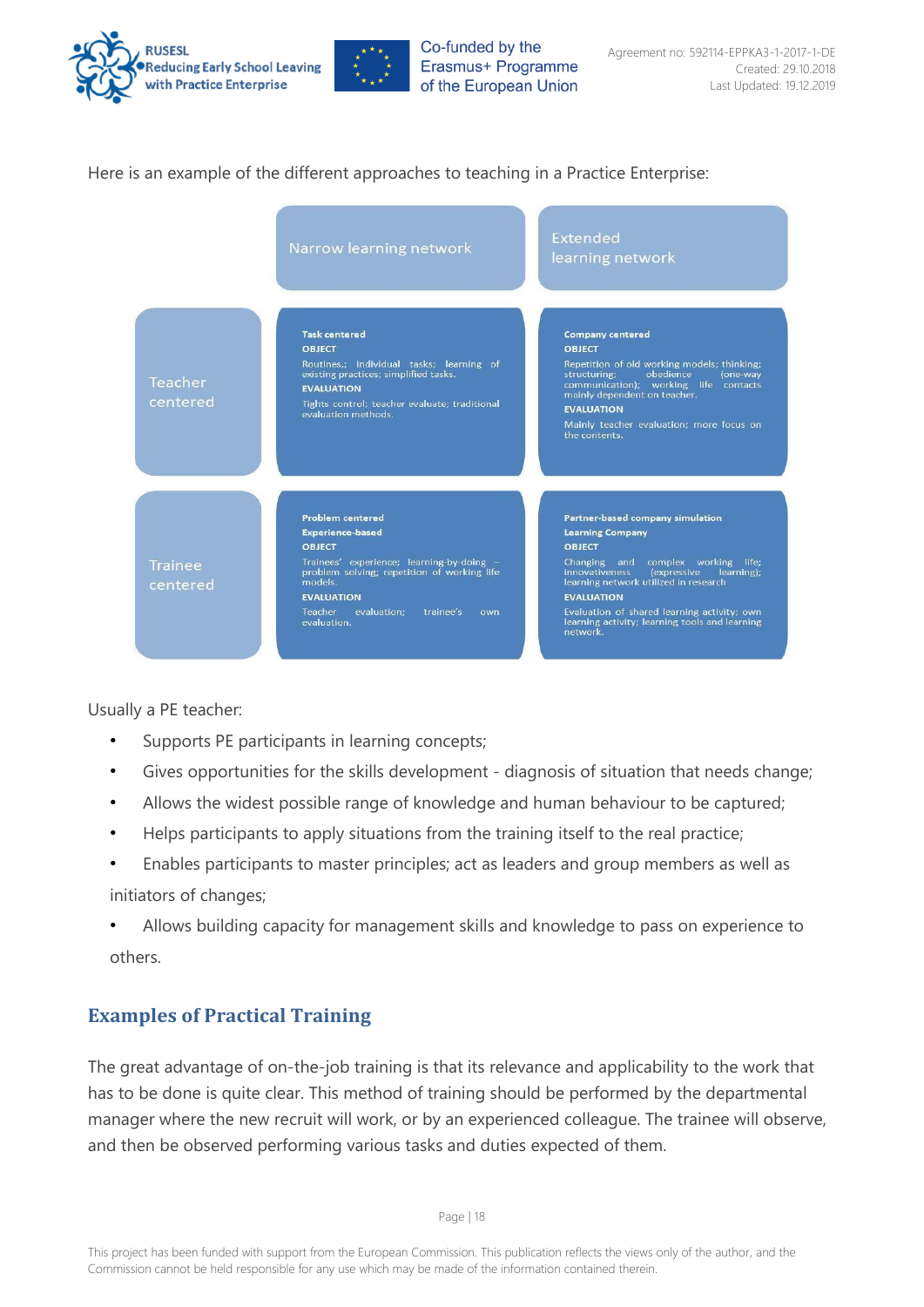



#### **Demonstration**

Demonstrations are needed where 'telling' is not sufficient and 'showing' is more important. For example, it is far more useful to demonstrate how to use a computer than it is to tell someone how to use it. This method is best suited to the manager or the training officer showing the trainee the process to be followed.

#### **Group methods**

Group training methods can include group discussions which encourages participation, and seminars which have the advantage of being more structured and thus more information can be imparted.

#### **Job Rotation**

The objective of this method of training is for each employee to understand how to do other people's jobs. They move through different departments, or different roles within their own department.

#### **Behaviour modelling**

Behaviour modelling is based on showing people the right way to behave, and then giving trainees the chance to practise.

#### <span id="page-19-0"></span>**Facilities, Material and Technological Resources**

The Practice Enterprise classroom needs to be set up to look like an office.

These are the resources required:

- Office Furniture: tables, chairs, reception desk, filing cabinets, etc.
- Computers and other office equipment: printers, copier, multimedia, scanner
- Internet access
- Commercial and accountancy programs.
- Stationery: sheets, pens, folders archivers, staplers, calculators, etc.
- Teaching and learning tools: process guides, course books, additional materials, etc.

Students have the following physical resources:

- Classroom Furniture organized by departments.
- A laptop per student.
- Office supplies (binders, trays, staplers, calculators, paper, pens, scissors etc.)
- Internet: email account, Drive, Dropbox
- Company documents: model invoice, remittance, customer files, card vendor.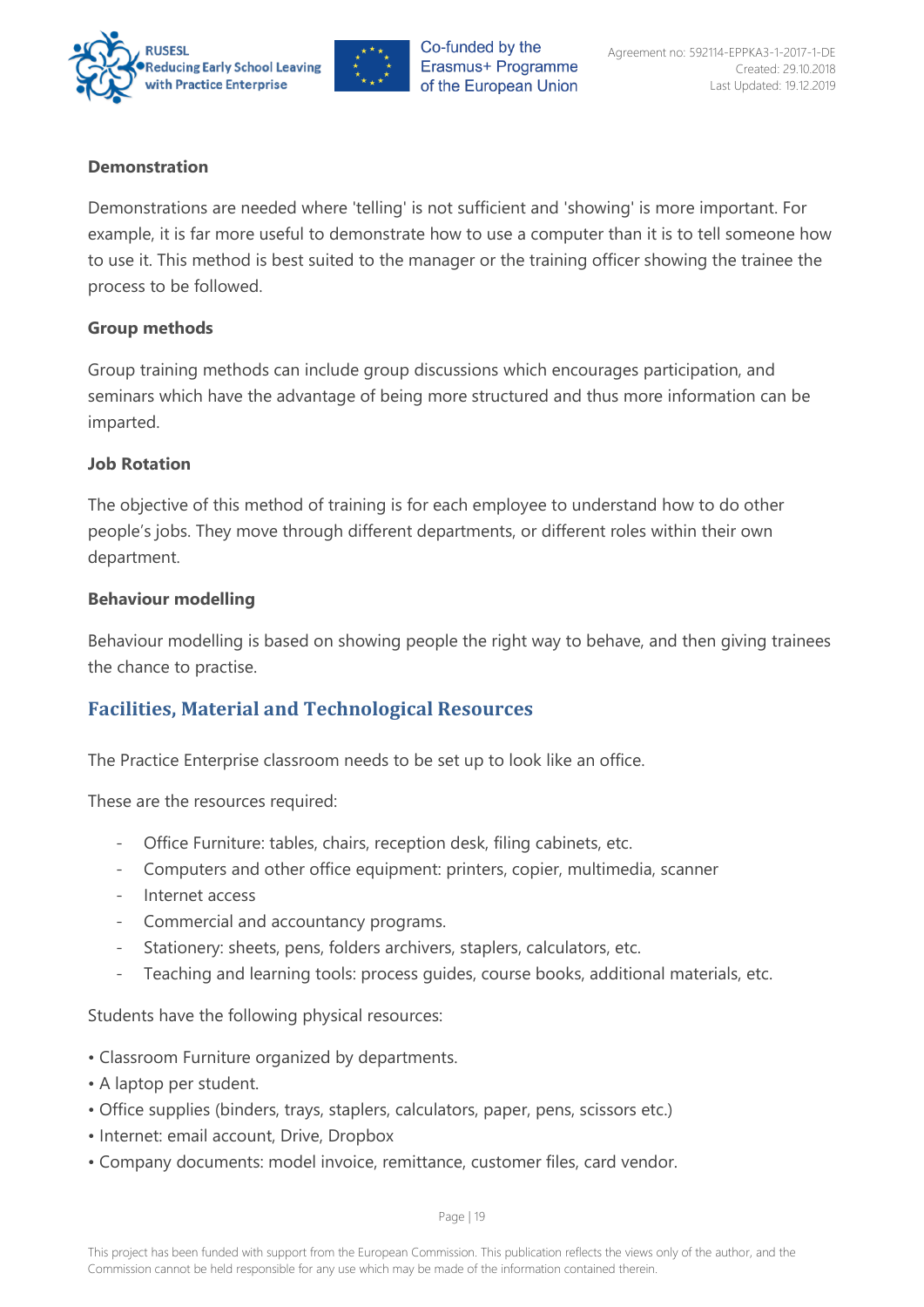



## <span id="page-20-0"></span>**Role of Real Companies**

A Practice Enterprise is very often assisted by at least one real Mentor Company whose products and services the Practice Enterprise silhouettes. Mentor Companies supply information on technical and management issues.

#### <span id="page-20-1"></span>**The Business Mentor**

A local or national business is the key support in developing and conducting business activities. This business brings the real business world into the PE, advising the teacher and trainees about current workplace practices and processes. They may help interview the students for their PE team or position, suggest ways to promote their products effectively, or help them determine suitable organisational arrangements to suit their product range. The business mentor may also invite the trainees to visit their business to see a real business in operation; this can be very useful to understand the realities of a real-life workplace.

#### <span id="page-20-2"></span>**Personalised Pathways**

Practice Enterprise methodology offers the possibility to create personalized pathways, depending on interest and skills of each student.

If a student shows inability to cope with the tasks of his/ her job position, he will be moved to another. Or, a student, who is doing well, can be moved to a new position or can be asked to assist the teacher for the peer work tasks.

In case students are not capable to deal with the accounting of the PE, a contract can be signed with another PE, offering accounting services. Students are trained only to operate with the basic documents.

The great advantage of on-the-job training is that its relevance and applicability to the work that has to be done is quite clear. This method of training should be performed by the departmental manager where the new student will work, or by an experienced colleague. The trainee will observe, and then be observed performing various tasks and duties expected of them.

#### Demonstration

Demonstrations are needed where 'telling' is not sufficient and 'showing' is more important. For example, it is far more useful to demonstrate how to use a computer than it is to tell someone how to use it. This method is best suited to the manager or the training officer showing the trainee the process to be followed.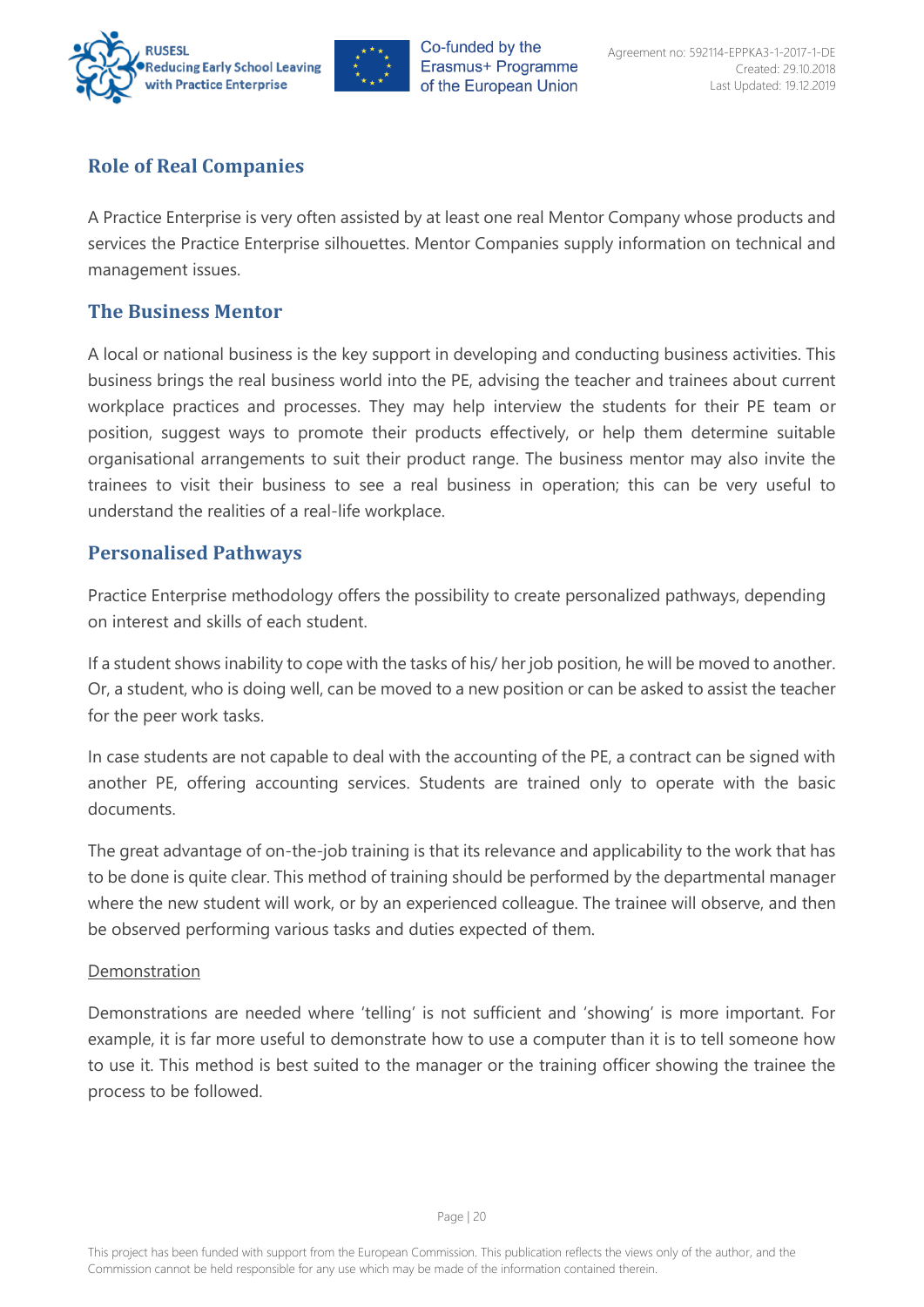



#### Group methods

Group training methods can include group discussions which encourages participation, and seminars which have the advantage of being more structured and thus more information can be imparted.

#### Job Rotation

The objective of this method of training is for each employee to understand how to do other people's jobs. They move through different departments, or different roles within their own department.

#### Behaviour modelling

Behaviour modelling is based on showing people the right way to behave, and then giving trainees the chance to practise.

#### <span id="page-21-0"></span>**Methods used in PE for Career Guidance**

- Assessment criteria: mix 2 kinds of assessment rubrics: actions rubric and soft skills final assessment rubric (this include self-assessment as well).
- Work individually the Professional profile in order to guide the students according to their interests and skills using a portfolio as a result of this work.

#### <span id="page-21-1"></span>**Entrepreneurship Training**

The Practice Enterprise is the ideal forum for entrepreneurship training. Trainees can put their business knowledge to the test, try out new concepts, develop and implement their business plan, experience the different departments and roles in a business and get a first-hand chance to create a budget and manage finances, in an environment with limited risks. The Practice Enterprise learningby-doing concept aims at simulating the entrepreneurial spirit and contributes to business skills development and entrepreneurial self-confidence and competence.

Entrepreneurship training has two main objectives: firstly, help students in making decisions about their training and experience, in order to adapt their skills to working conditions in continuous process of change and, secondly, to make him aware of the need entrepreneurship, considered not only as a set of qualities and skills to start a business, but as a general attitude that can be useful in their professional activities, as in everyday life. From this perspective, the concept of entrepreneurship should include this twofold: basic education in entrepreneurial attitudes and experiences enhance the autonomy, initiative and self-confidence, and a more specific training aimed towards training for the development of a project of entrepreneurship.

The subject should enable students to understand the values and new work cultures, namely those concepts and key behaviors to confront successfully the world of work, while, give them confidence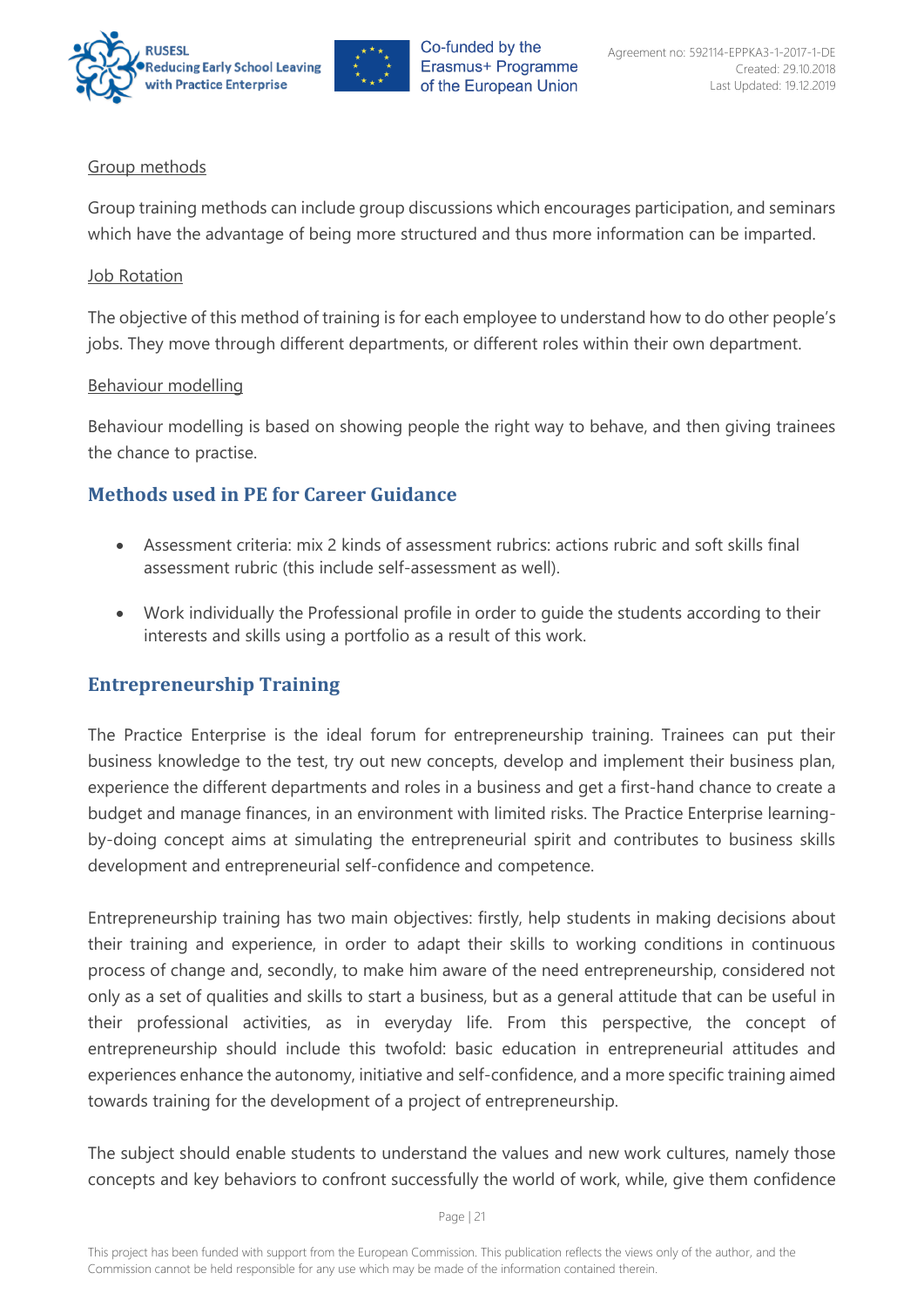



in their ability to improve. It should also help to connect the curricula of other matters that may be important in the workplace: the use of computer applications used in administrative management of companies, using different languages to establish social relations or commercial use strategies applied to solve problematic situations and social skills that promote teamwork and interpersonal relationships.

This subject contributes to the attainment of basic skills such as autonomy and personal initiative and learning to learn as they work skills that have to do with leadership, taking responsibility, the ability to by choosing to imagine projects and carry out actions, but also to learn from the mistakes and take risks, and be able to continue to learn more efficiently and independently.

Also contributing to the achievement of communicative competence, through the use of language as an instrument of oral and written communication, and the use of technological tools to support communication. Also insist on communication skills to establish links with others and in particular in the workplace, with people of the same or different professional level. The activities carried out in the field of entrepreneurship also allow to develop skills related to digital competence, which involves the processing and presentation of information and the use of social networks for specific purposes. Moreover, the digital competence is also manifested in the ability to adapt to new patterns of work, involving forms of organization and communication as a result of technological changes and the willingness to constantly update skills the use of technology. The matter also contributes to the development of social and civic competence by working on social skills, learning how to assess individual and group interests, to work together to exercise citizenship in the workplace, but also in personal life, and to be able to make decisions with consistency and responsibility as an individual entrepreneur, worker or consumer

## <span id="page-22-0"></span>**Curriculum Objectives**

1. Increase the capacity and relevance of learning in education and training.

2. Provide and advise on key skills: basic skills, transferable skills, entrepreneurship, languages, digital knowledge, etc.

- 3. Strengthen links education / training and the workplace.
- 4. Promote the innovative educational development (collaborative learning, critical thinking ...).
- 5. Promote interregional and intersectoral structured cooperation.
- 6. Encourage the professional development of the educational world.
- <span id="page-22-1"></span>7. To promote the educational venture to develop active citizenship, employability and creating new business network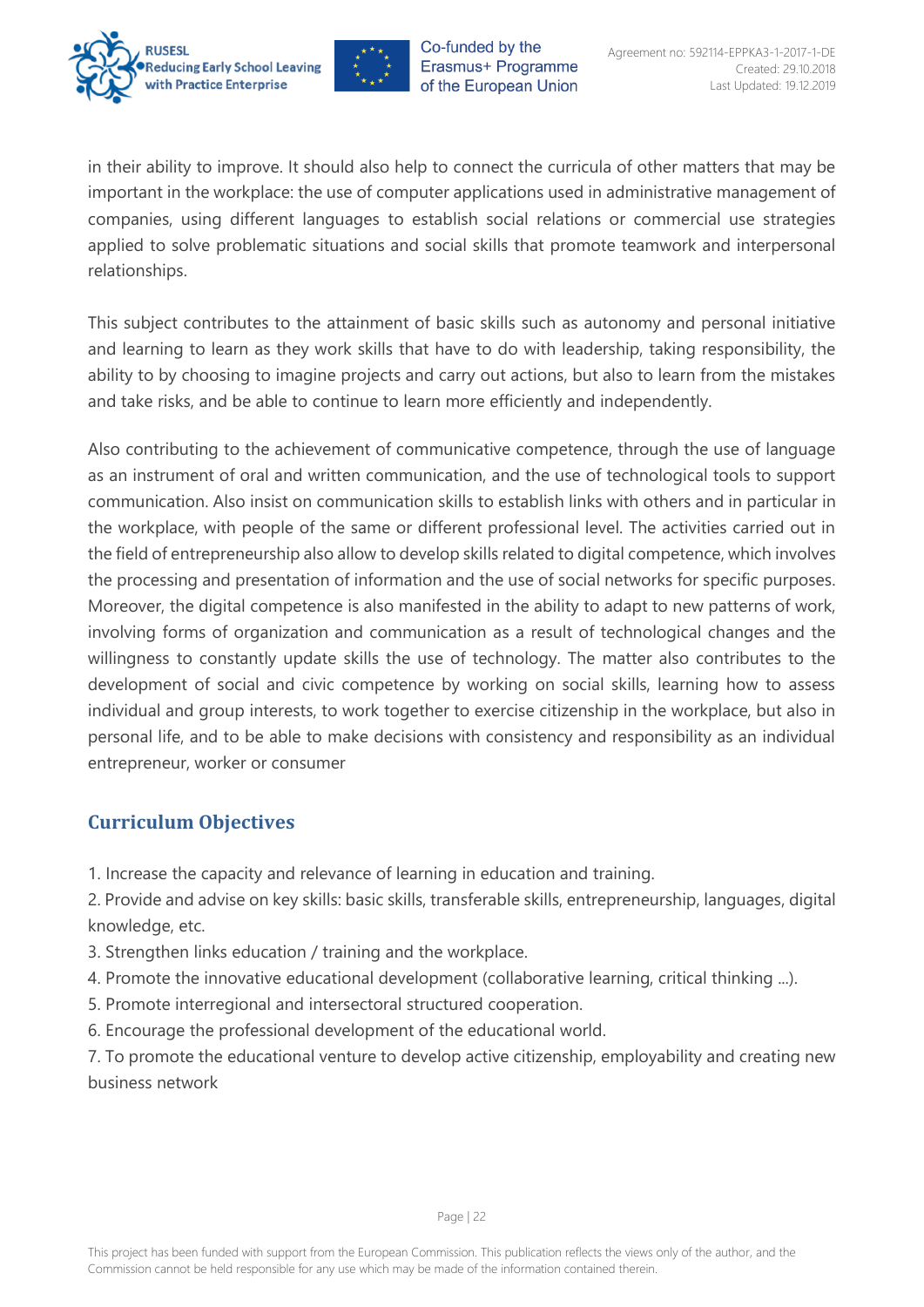



## **Curricular Contents**

#### **1. Self-knowledge and Training Itinerary**

- Understanding and accepting own personal characteristics and the skills to tackle future academic and professional challenges.
- Using the tools to classify and understand the different ways to access to the academic levels and the possible professional careers and job opportunities. Understanding the need of lifelong training.
- Researching, using direct or indirect contact, the tasks professionals with different qualifications do.
- Using the knowledge of designing their own professional and training itinerary to find out the range of professional careers which fit to their own expectancies, attitudes and interests.

#### **2. Labour Market and Economic Activity**

- Using basic economic concepts to understand the current and future labour sectors in a close context and in the European and international context.
- Identifying the companies' role as goods and service providers and as working post producers by studying information from different resources.
- Understanding the basic relationships between companies and other economic actors (bancs, local administration, service providers, Treasure department …)
- Studying the main features related to the different types of jobs and the labour relations: selfemployment, working for an employer.

#### **3. Entrepreneur Initiative and Company Project**

- Understanding the working culture and values and the entrepreneur skills (taking decisions, leadership skills, managing and teamworking skills, etc) by being in contact with different labour and productive contexts and with professional from different economic sectors.
- Producing business ideas and doing a market survey for the proposed business by analysing the competitor's situation and the market survey, together with evaluating viability, innovation and sustainability of the company.
- Solving different practice company situations related to creating, managing and internal organization of a company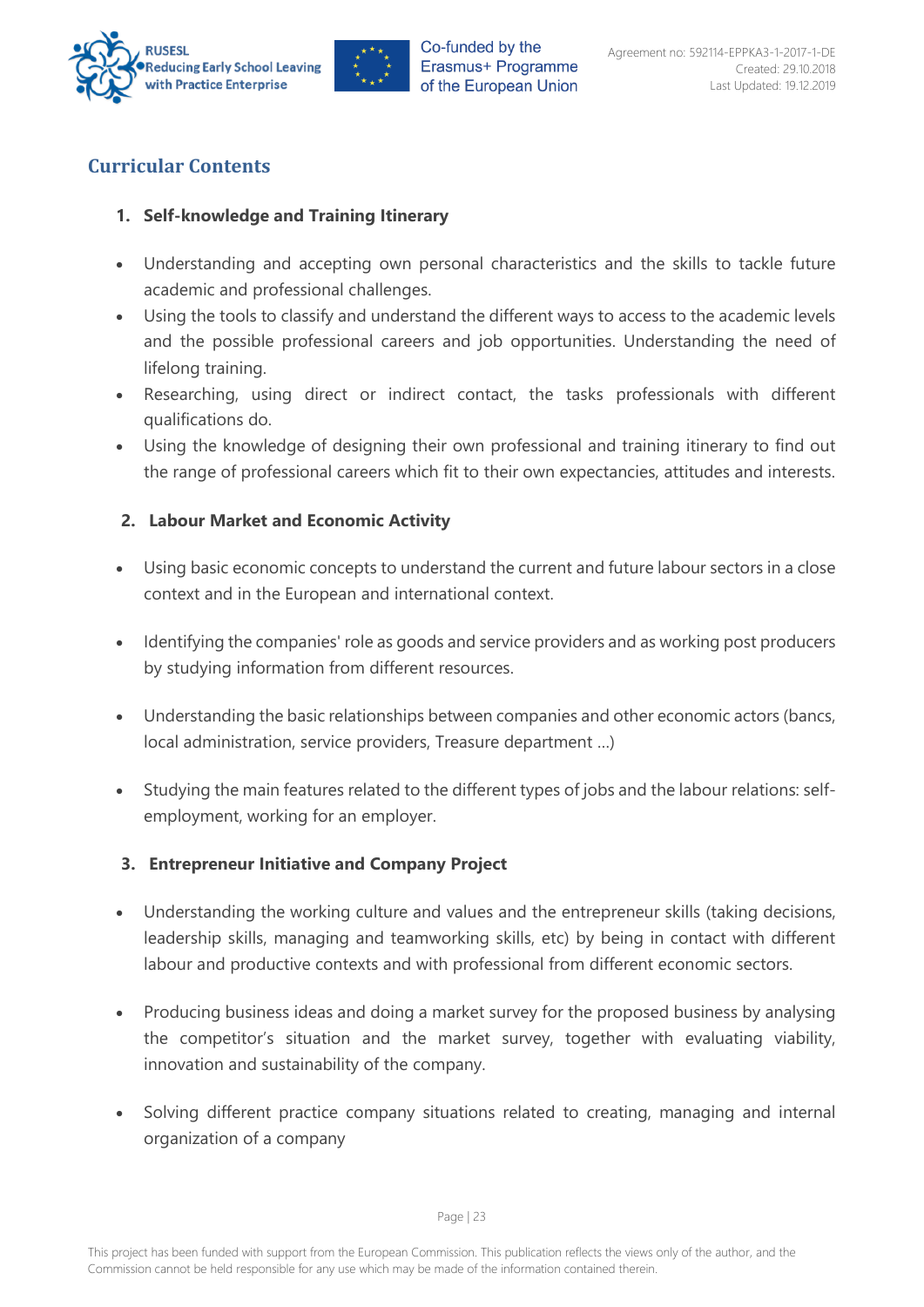



• Planning and developing a simple company project, identifying the different parts of the project, using appropriate resources like information and communication technologies. Oral presentation of the project using verbal and nonverbal communication.

## <span id="page-24-0"></span>**Theoretical Didactic Units**

#### **UNIT 1: ENTREPRENEURSHIP**

- What is an entrepreneur?
- Businesses and start-ups
- Attitudes and skills of entrepreneurs: practical examples

#### **UNIT 2: ECONOMIC ACTIVITY**

- Market definition
- Activity sectors
- New methods of employment and work environments

#### **UNIT 3: COMPANY ACTIVITY**

- Types of companies according to their legal status
- Departmental operations
- IT online and offline
- Soft and social skills

#### **UNIT 4: BUSINESS PLAN**

- Goods and services
- Customers
- Competitors
- Prices
- Branding
- Social media and marketing

## <span id="page-24-1"></span>**Practical Didactic Units**

#### **UNIT 1: ORAL AND WRITTEN COMMUNICATION** (in national language and English)

- Job interview
- Business language
- Answering emails and phone calls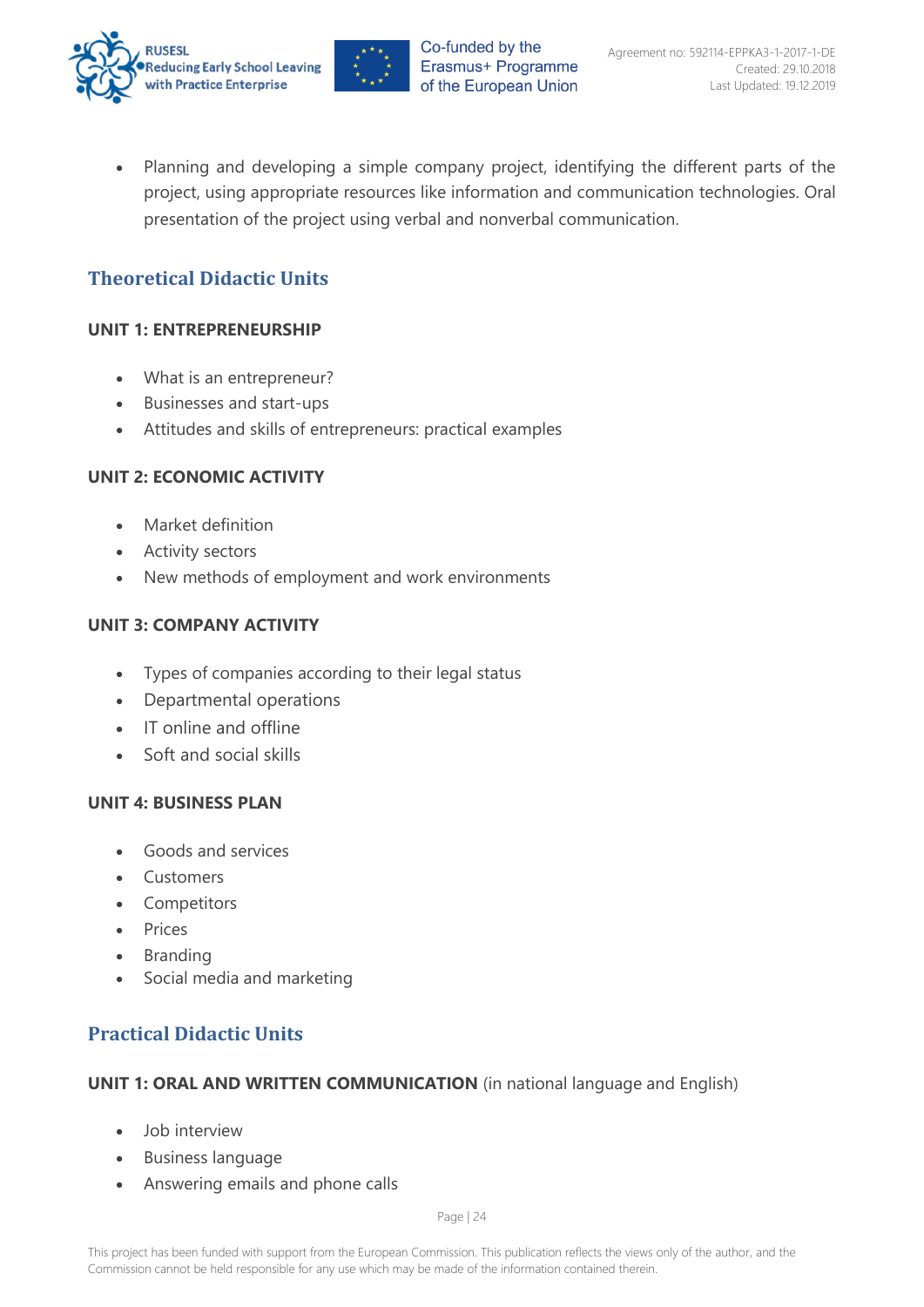



- Writing the company presentation letter
- Making a product catalogue

#### **UNIT 2: TACKING ESL CURRICULUM APPROACH**

- Media and Marketing
- Financial Management
	- o Personal finance
	- o Work-life balance
	- o Base company financial knowledge
- Company Project
	- o Business plan
	- o Marketing plan focus on sales and marketing
	- o Base company financial knowledge

## <span id="page-25-0"></span>**Standard Practice Enterprise Organisation**

Number of classroom hours per course:

The minimum number of classroom hours for a complete course is **60 total hours**

Number of classroom hours per week:

The average number of classroom hours is **6 hours per week**

Number of students per class:

The average number of students in one class at the same time is **16 students**

## <span id="page-25-1"></span>**Phases of Practice Enterprise Training**

In many examples, PE training contains three main phases that are:

- 1) Business start-up
- 2) Operational phase
- 3) Closing the books and evaluation

These phases can be used all, or the PE curriculum can be adapted to include for example only phases 2 and 3. This is up to the school to decide and is dependent on the aims PE is planned to serve the purpose. If it is not planned to learn how to create a business plan or to start a company, phase 1 may not be necessary.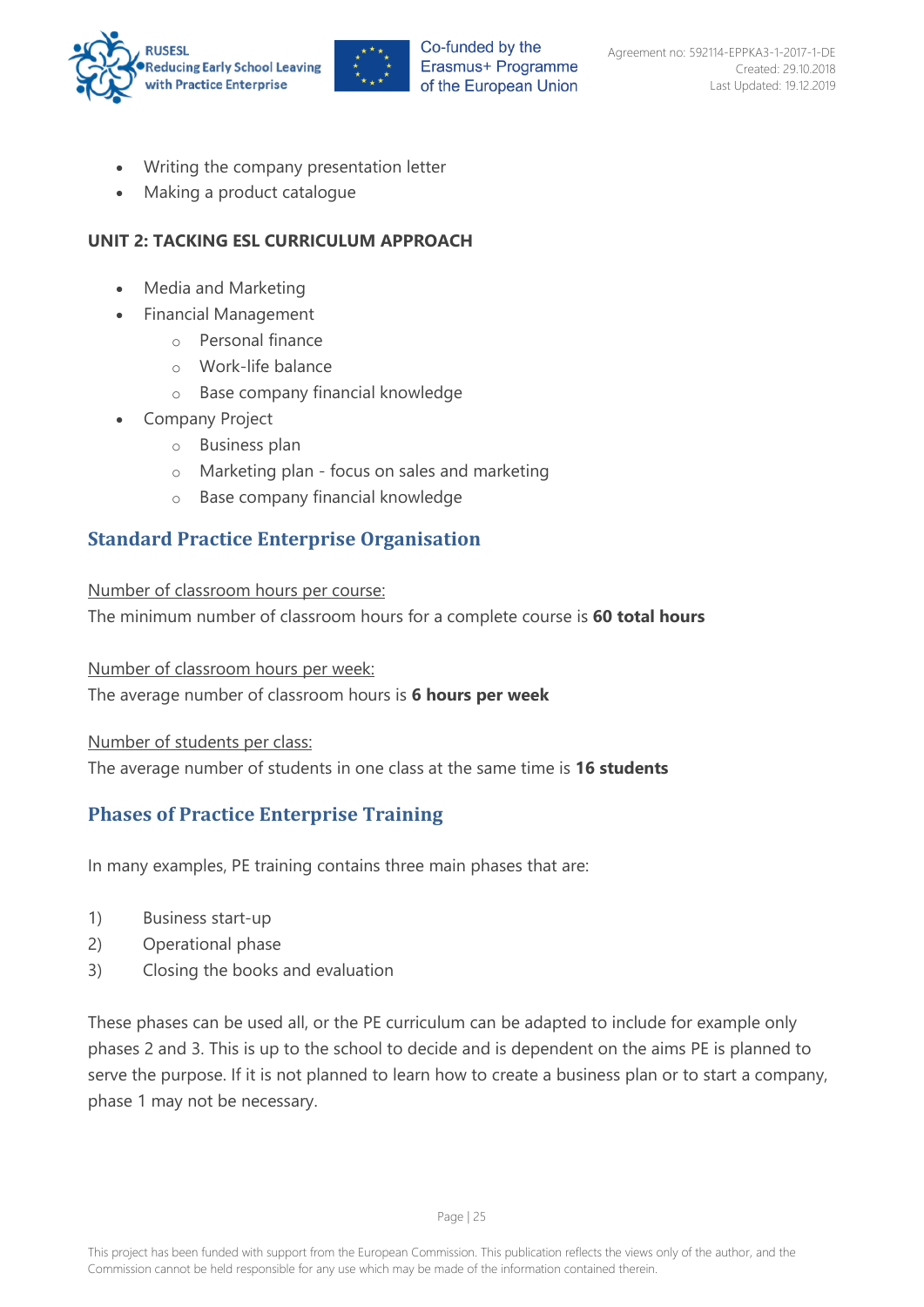



#### **Business Start-Up Phase**

Business start-up phase is for creating the business plan (BP) and related plans, such as marketing, financing, production, personnel etc. Extent of the business plan is related to the business type and industry of the PE in question, as well as to the curriculum and aims of the university. The company type and organizational structure will be defined in the business plan.

Partner companies support PE students by sharing information and knowledge from their experience. Also, some financial information can be obtained from the partner, but only for illustrative purposes only. Partners are not required to reveal specific business information but usually they have an idea on general figures of the market, finances and investments in their branch. Most common way to carry out partner collaboration is to invite the partner to the "board meetings" of the PE.

PE will be set-up in virtual world maintained by the central office. Practically students fill in the forms or execute the needed processes related to business start-up, whatever they are in different countries. These processed are done with the central office who also grants the business licenses or similar permits. Central office also maintains the banking services for PEs.

Every PE must have at least one company account in the central office bank in order to be able to function and trade. PEs use only virtual money; thus, no real money or products are exchanged.

#### **Operational Phase**

Operational phase starts when the PE is set-up, has a business license, bank account and basic capital and if needed, investment loans have been granted. Operational phase has more practical learning than set-up phase and theoretical studies or briefings are being held only if needed. Naturally it does not prevent from running other courses simultaneously if there is time in the work plan. This should be determined prior to the PE training and depends on how many hours the PE operates per week.

In operational phase, students start to work as employees of the PE following the organizational structure defined in the business plan. Working starts by enforcing the activities defined in business plan; preparing marketing activities, creating website, buying raw-materials, goods etc. PE starts to maintain all the internal company procedures and processes, as well as external business activities.

If national central office bank enables all the employees to have their own virtual bank accounts, their salaries from the working in a PE can be paid to their own accounts. Employees can thus also use their own virtual money to purchase goods from other Practice Enterprises. Trading partners can be searched from the national PE database, or from EUROPEN international company database. Both databases are accessible through the national central office.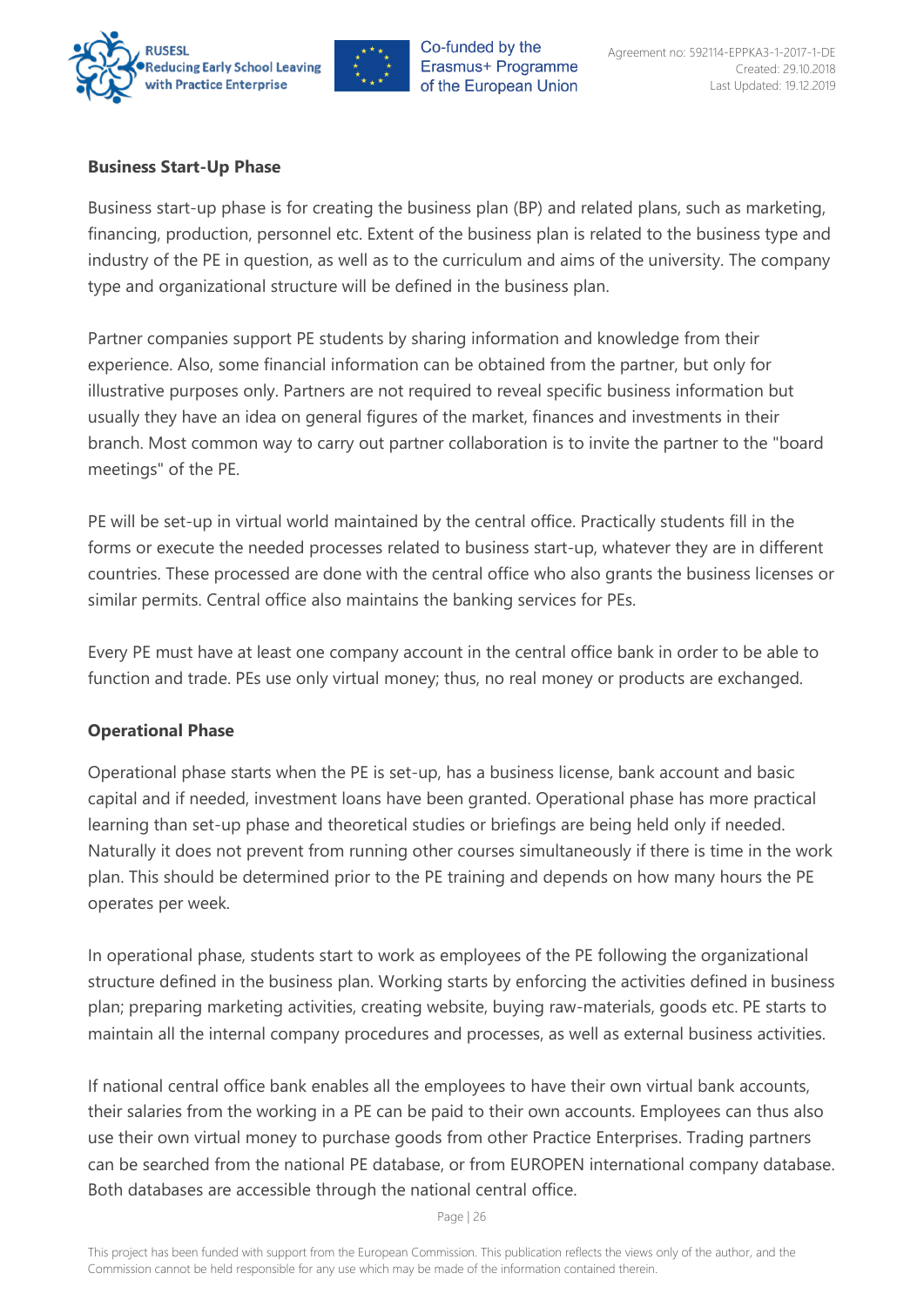



At the beginning of operational phase students should define a timetable and targets for marketing, selling and other activities. With good planning the risk of running out of tasks and business activities is diminished. Teacher's role in operational phase is not actively taking part in the company activities, but more to overlook the students' work and give guidance to the right/other direction if needed. Usually theoretical studies/briefings are arranged according to the plan or when needed during operational phase. In best case scenario students learn to be selfinitiative enough to make the teacher "useless", in the meaning that during the learning process students need less and less guidance and overlooking.

#### **Closing and Evaluation Phase**

Closing and evaluation is the last of the three main phases of PE training. After the company has actively involved in business trading and processes, possible trade fairs and other practical business activities, it is time to close down the business and evaluate the process, learning outcomes and to give feedback to the students as well as the teachers.

There are different alternatives how a PE can be closed down:

1) Closing down the business permanently, meaning the company will be shut down as a company closing down all its business. In this case students need to produce financial statements to illustrate business profitability and operational outcomes (revenue, expenditure, etc.).

2) If the PE should continue its operations by a new group of students, the company does not need to be shut down. In this case students produce interim financial statements and balance, annual report and prepare the stock accounts, marketing materials and all other documentation ready to be taken over by the next group of students.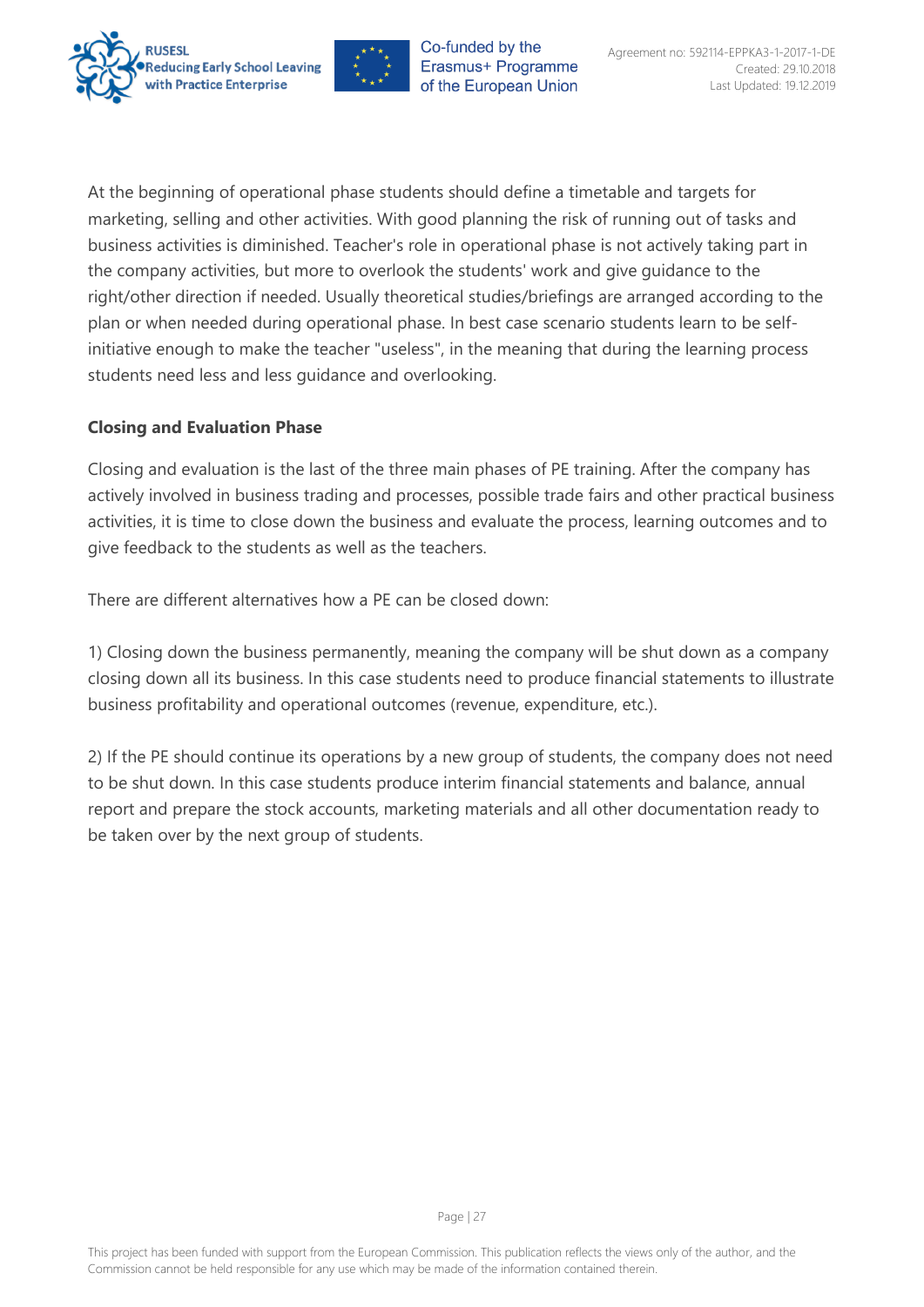



#### <span id="page-28-0"></span>**Assessment System**

There are 3 levels in the evaluation system:

Initial Assessment: the student will do a self-assessment in all course subjects, which will be validated by the teacher. The assessment is designed to diagnose different levels

Continuous assessment: Assessment data will be gathered in a portfolio of the tasks completed in each subject or department.

Final assessment: final result of the students' progress in the course.

Who does the assessment: both the teacher and the student are involved in the process. Also, the entire group of trainees can evaluate, assessing each other.

Which subject matters are assessed? Technical, social and transversal key competences.

When does the assessment process take place? At the start, throughout and at the completion of the course.

How is the assessment done? Graded on a 1 to 10 scale, based on the tasks completed and gathered in the portfolio.

Satisfaction Evaluation: To analyse teacher and student satisfaction, a survey will be completed by them.

The student evaluation has been done by assessing the work they have done in each department. Evidence to evaluate: provider file, customer file, delivery notes and invoices, remittance receipts, documentation file, catalogues. We have also assessed the student's skills: autonomy, ability to solve problems, initiative.

## <span id="page-28-1"></span>**Assessment Criteria**

- 1. Understanding the personal and social skills needed in the labour market for different professions and getting attitudes and skills related to entrepreneurship Assessing one's own skills and identifying different strategies in order to help taking decisions.
- 2. Using properly different types of resources, like information and communication technologies, to get reliable, rigorous and evidence-based information about the current labour market characteristics, both in the close context and in the European and international context.
- 3. Describing specific features of some professions and posts from different sectors.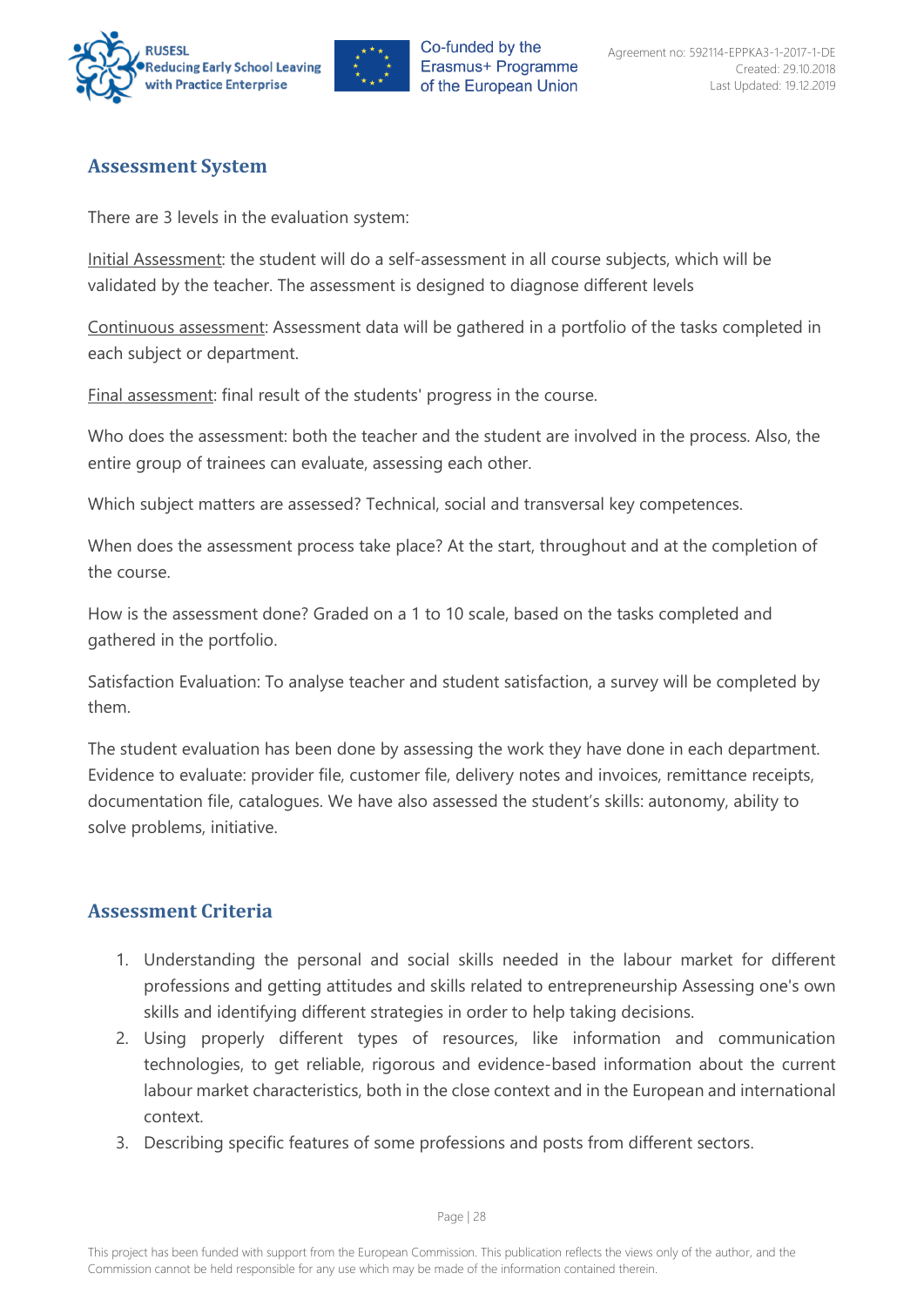



- 4. Matching permanent and initial training offer with one or several professions which belong to one's own training and professional itinerary and designing actions to achieve one's personal goals.
- 5. Identifying the main characteristics of a labour relationship. Analysing the stages to get a job in the public and private sectors as a self- employer or as an employee.
- 6. Recognising the basic organisational structure of a company and the functions which develops in the economic and productive world, recognising as well what innovative and sustainability characteristics a current company should have.
- 7. Identifying what parts a company project should have and developing one trying to be creative and autonomous when managing one's own work, tackling unexpected problems and redirecting strategies if needed.
- 8. Using verbal and nonverbal communicational techniques in the individual or collective oral presentation of a research results arranging properly the speech assisted with information and communication technologies.

## <span id="page-29-0"></span>**Types of Assessment**

Gathering evidence for assessment in the PE should be a key responsibility for the students. A portfolio is the simplest way for students to demonstrate their claim for demonstrating their learning and competence.

Samples of their work which have been authenticated by a teacher, facilitator, business mentor etc should be progressively collected.

Involvement of students in the process is also a learning activity. Techniques for self and peer assessment can be undertaken before submitting the final evidence to the teacher.

Integrated and holistic assessment (rather than focussing on each element or subset of a goal) can be used to cover multiple elements, units or outcomes, particularly where many units or outcomes require the same basic level of skill development in communication, IT, interpersonal skills and so on.

These types of assessment are:

- Problem oriented
- Interdisciplinary
- Based around practical work
- Cover different outcomes or competencies, and
- Combine theory and practice.

In the PE, student work in each department contributes to a number of learning outcomes or units. Students can be encouraged to build up their assessment evidence progressively as they work in different departments. The use of individual and peer assessment can help identify any gaps.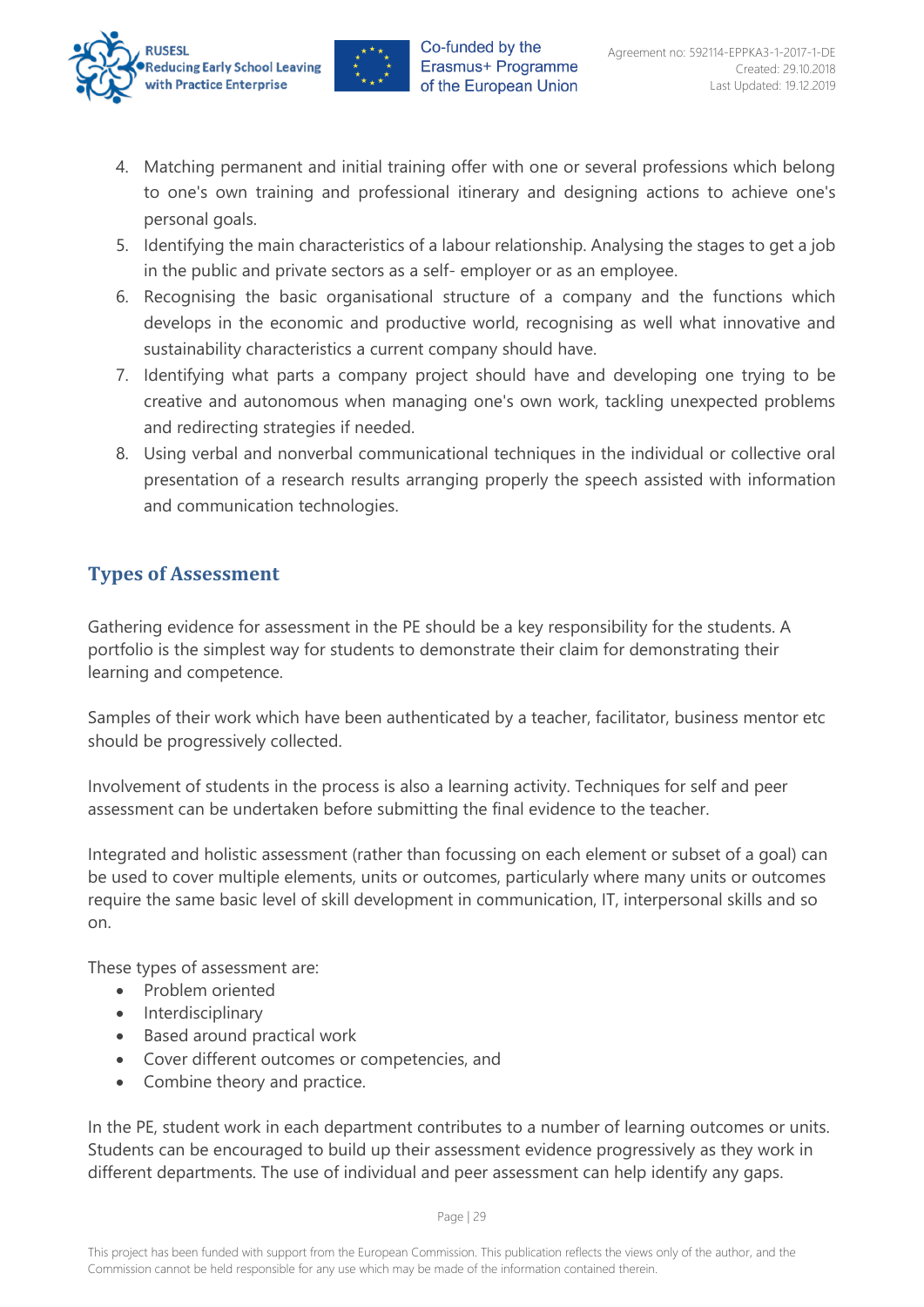



The major methods of assessment used in the PE are:

- Questioning techniques: projects, problems, case studies
- Self-, group- and peer evaluation
- Continuous assessment by teacher
- Learning diary
- Skills tests: work samples, structured problems and tasks
- Direct observation: assessor evaluations, placements
- Evidence of prior learning: portfolios, log books, teacher reports

Entrepreneurship education is more than preparation on how to run a business. It is about how to develop the entrepreneurial attitudes, skills and knowledge which should enable a student to 'turn ideas into action'.

Here are some of the key attributes to be tested:

- Ability to turn ideas into action
- Ability to plan and manage projects
- Prepare students to be responsible, enterprising individuals
- Encouraging creative thinking
- Promoting a sense of initiative
- Promoting a tolerance of failure

#### <span id="page-30-0"></span>**Competency Assessment**

Here are some of the key ways to assess competencies in PE:

1. E-portfolio - The aim of the portfolio is to produce real samples of the professional work by student. It can also be used to show potential employer the quality of work by the student.

2. Knowledge testing - knowledge testing can identify how student's holistic knowledge on issues tested has evolved during the training.

3. Self Assessment - Self assessment method is good and constructive way to engage students in the evaluation process, and to enable him/her to learn to observe and evaluate skills and progress he/she has gained. Self assessment is recommended to be divided in two phases: fill in questionnaire and face-to-face discussion with the teacher.

4. Testing - Traditional examination assessment method is the most typical and easiest way to give score or grading a student. Examination is based on measuring the memory of the student, not assessing the skills.

5. Continuous Assessment - Continuous assessment is done by the teacher through continuous observation of the trainees' work in PE environment. This is the most efficient way to assess personal and social skills of the student, and how they build up during the PE training. It is also very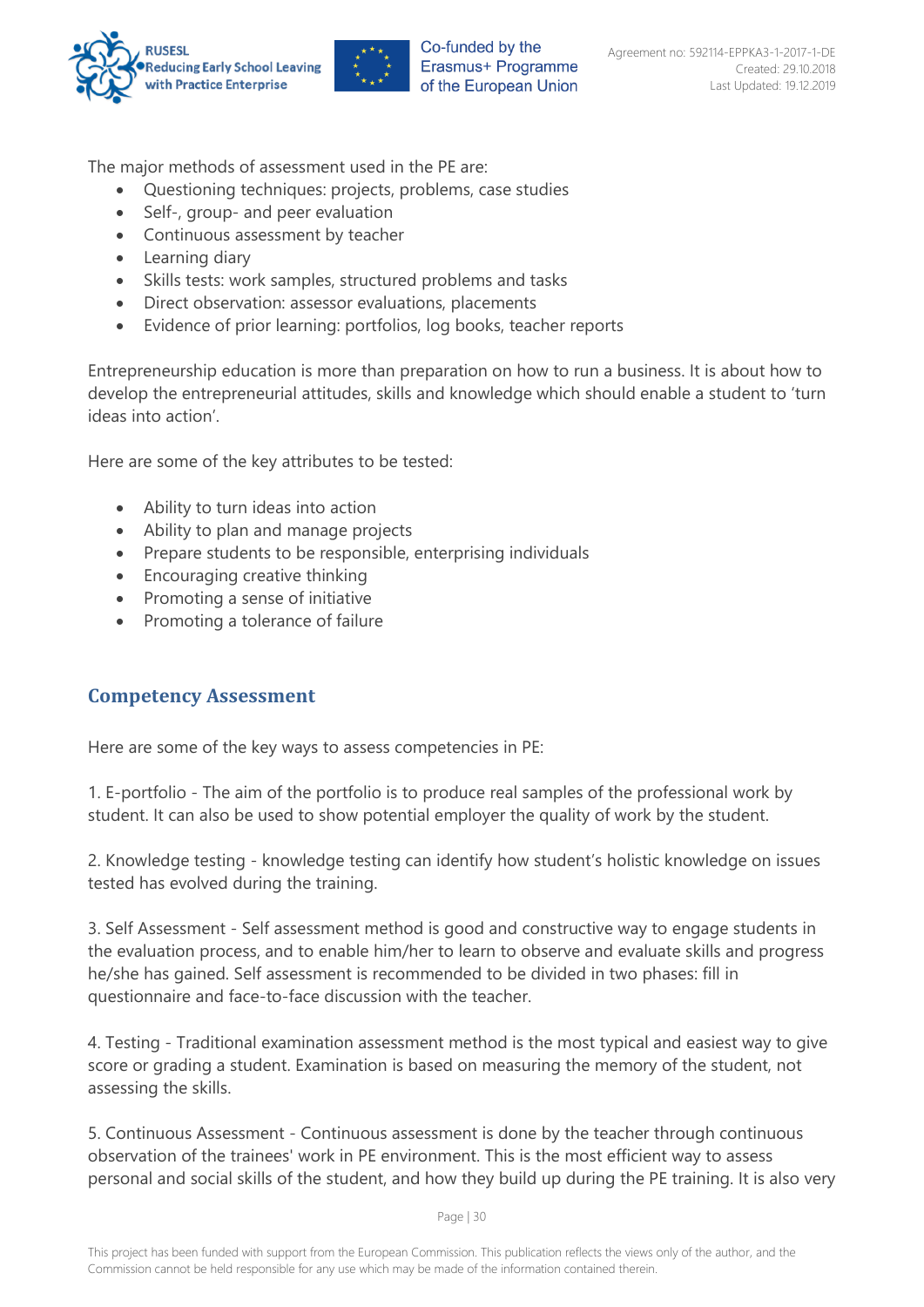



efficient method to pay attention to possible personal interaction problems that might influence professional efficiency and well-being of the students.

6. Group Assessment - In group assessment students evaluate the work of the whole group, as well as themselves as part of the group. Students are being encouraged to come up with constructive feedback of the group's work, not forgetting to evaluate themselves and how they have performed professionally and as a member of a team.

7. Peer-to-Peer Assessment - Peer-to-Peer assessment is implemented by allowing students to evaluate each other by professional approach, including substance skills, team working, punctuality, presentation skills, self-initiative, reliability to carry out responsibilities etc. Evaluation is being done by everyone in writing for each other person with reasoning, and from constructive point of view.

## <span id="page-31-0"></span>**Key tools for Competency Evaluation**

- Self perception assessments
- Self-employment profile career strategy
- Knowledge measurements key competency testing
- Behavioural analysis external perspective on students' effective use competencies in a real-life setting (PE)
- Learning Diary Learning diary is an ongoing essay of the work in PE. If training takes place every weekday, filling in the diary once a week will be sufficient. If the training takes place more seldom, it is recommended to fill in the diary after every training session.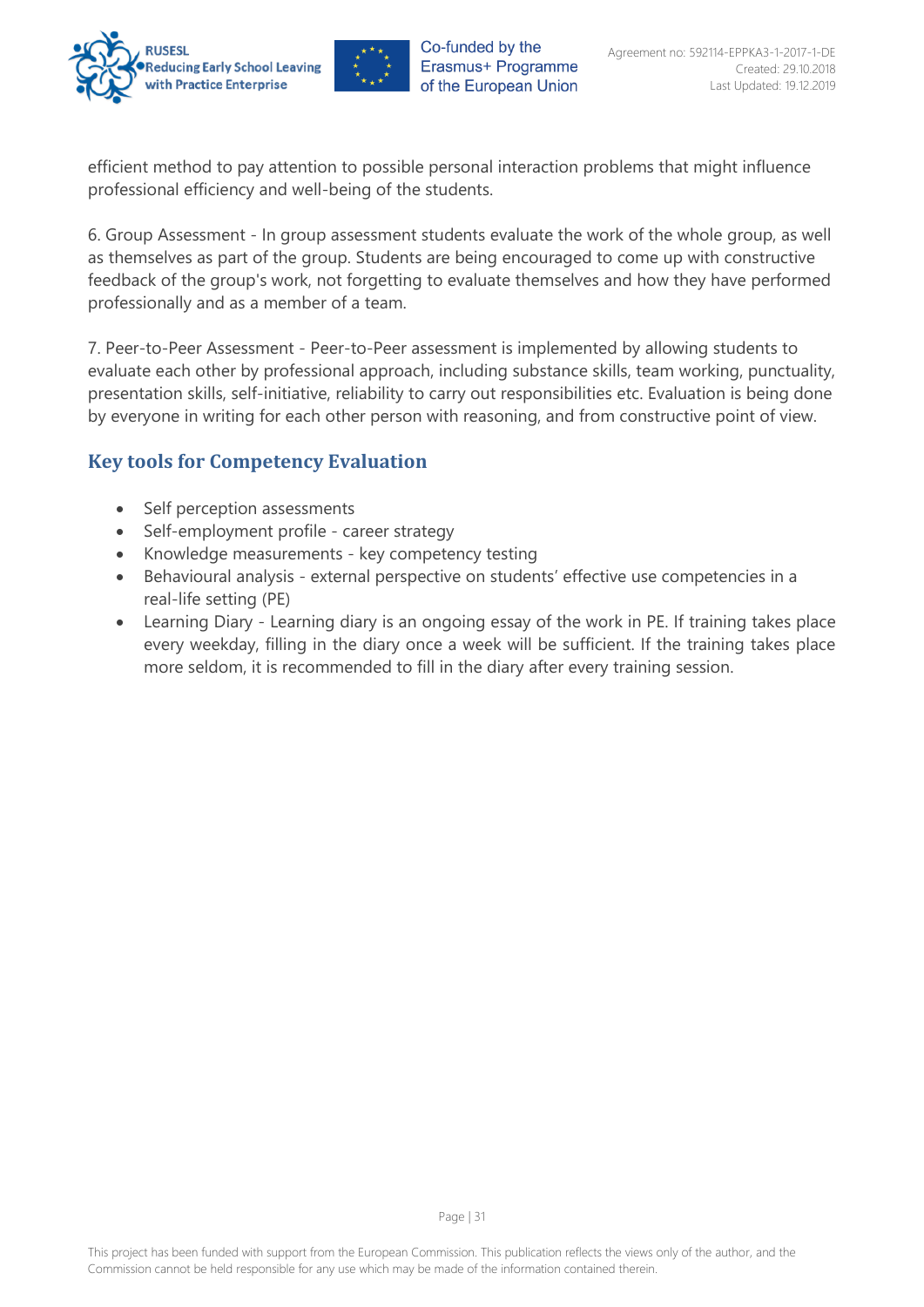



## **Annex A - Common Terminology**

<span id="page-32-0"></span>The Practice Enterprises Network is a simulated learning environment in which students are immersed to live business situations. Each unit of the Practice Enterprises Network is a virtual company run like a 'real' business silhouetting a 'real' firm's business procedures, products and services. Practice Enterprises try to reproduce 'real conditions', where students can experience the total environment of working in an organization.

The concept of the Practice Enterprise Network is built around 5 key notions: Coordination Centre; Central Offices; Practice Enterprises Units; The Practice Enterprises Market and Business Partners.

## <span id="page-32-1"></span>Coordination Centre

Practice Enterprises are integrated into the international Practice Enterprise network, leveraging the use of tools and approaches to optimize Practice Enterprise impact. This international network is centrally managed through the Coordination Centre which supports, coordinates and develops services adding value to the activities carried out at National level to promote and enhance the concept of learning in and from a simulated business environment.

## <span id="page-32-2"></span>Central Office

The coordination of local Practice Enterprise Network is ensured by the Central Office. Central Offices perform four different tasks.

Firstly, the Central Office is the reference point for contacts between a unit of a Practice Enterprise and the 'simulated outside world' – the world which is essential for the operation of the Practice Enterprise but that the Practice Enterprises does not really make contact with. For example, the Central Office provides the services of a bank, insurance services (health, social, possessions), government agencies, tax office and so on. It functions also as an accountancy adviser, a supplier centre and a financial market for Practice Enterprises;

Secondly, the Central Office has charge of coordinating the units of Practice Enterprises under its concession area, providing the link between all Practice Enterprises both in the national and in the international market. In the international market, it provides the transactions of currency when a Practice Enterprise sells abroad;

Thirdly, the Central Office acts as a coordinator for trade fairs and seminars in its concession area. There are local, regional, national and international trade fairs;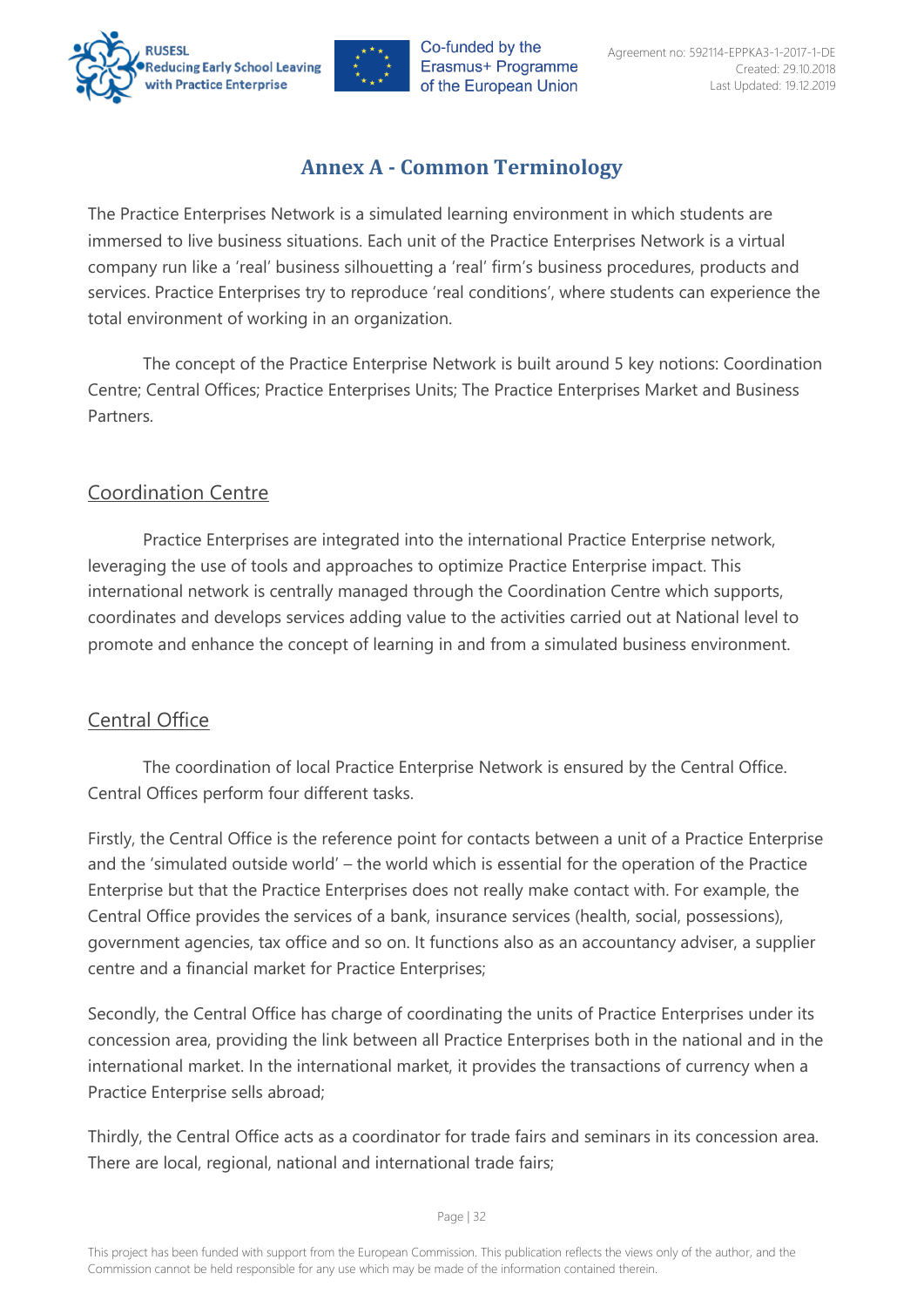



Finally, the Central Office supports the expansion of the model, aggregating new followers to the system.

## <span id="page-33-0"></span>Practice Enterprise

A Practice Enterprise is the operational level of the model. Each Practice Enterprise is a physical-conceptual learning environment where the model is made concrete. The model allows the simulation of real economic procedures with varying degrees of complexity, thus making them transparent for learning processes. The Practice Enterprise is suited for the acquisition, practical testing and deepening of business-related knowledge as well as of personal skills and behaviour in all fields of company structures, ranging from junior clerk to entrepreneur.

## <span id="page-33-1"></span>Virtual Market

The model mimics a 'market', which means that each unit of a Practice Enterprise offers some goods that are bought by other units of Practice Enterprises, people and institutions in the simulated arena. Those constitute the market of a Practice Enterprise or, in other words, those to whom the virtual products of the Practice Enterprises are addressed. This 'virtual economy' generates the needs to which Practice Enterprises have to attend.

#### <span id="page-33-2"></span>Business Partner

Business Partners are companies from the real economy and from the same economic sector in which the Practice Enterprise unit runs its business. Their role is to provide business information and assistance to the students according to the real market. This may include information about numbers of staff, salaries, capital, their own organisation chart and copies of procedures manuals. They may help Practice Enterprises to set up the simulated best practices of business such as marketing strategies, how to elaborate a market pool, budgets and price lists. They may provide students with access to their premises, ideas for project work and later on internship and employment for graduates. As such, Business Partners functions as a link between the real market and the simulated educational environment.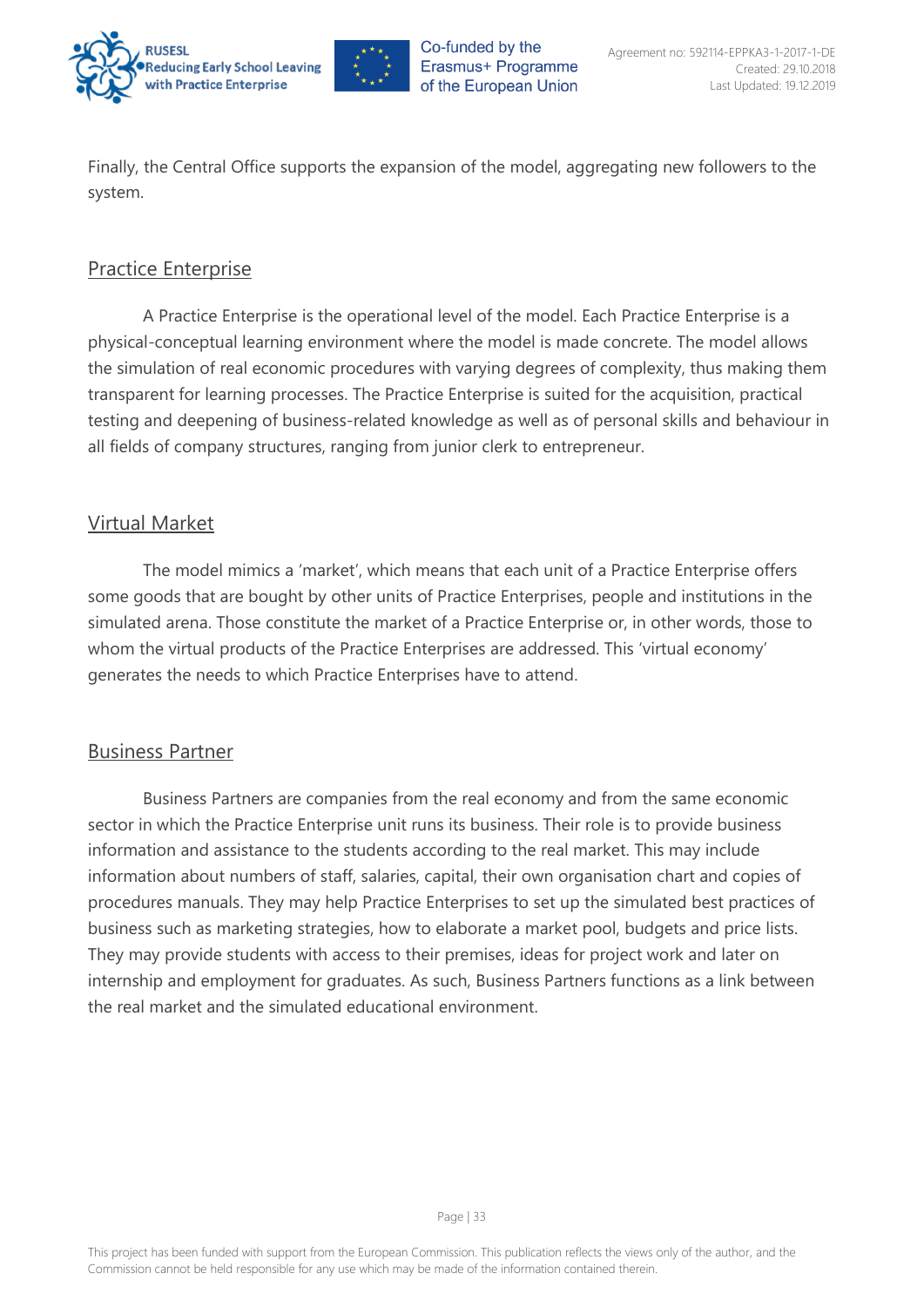



## **Annex B - Example of Practice Enterprise (PE) Implementation**

<span id="page-34-0"></span>In this chapter it is presented one concrete implementation of a PE model. This is an example and it can be used in planning the course as it is or amend it to everyone's own needs. PE courses can and should be amended in the school's needs that arise from the curriculum and aims of the training. These objectives differ in all schools, thus these examples may not be downright suitable for every school.

## <span id="page-34-1"></span>**Module A – PE planning, establishment and financing**

(approx. 20% of the time resource)

**Theme 1**. Beginning the planning of operations (also partner company).

**Theme 2**. Producing the business plan.

**Theme 3**. Agreements concerning the business operations.

**Theme 4**. Documents concerning the business operations.

**Theme 5**. Production of marketing material (by trainees themselves or by procurement from another PE).

**Theme 6**. Arranging company financing and establishment.

## <span id="page-34-2"></span>**Module B – Practice Enterprise operations**

(approx. 60% of the time resource)

**Theme 7**. Operational period.

**Theme 8**. Practice Enterprise trade fairs.

**Theme 9**. International activities

## <span id="page-34-3"></span>**Module C – PE closing down and evaluation**

(approx. 20% of the time resource).

**Theme 10**. Evaluation of the PE period.

**Theme 11**. Closing down the PE operations.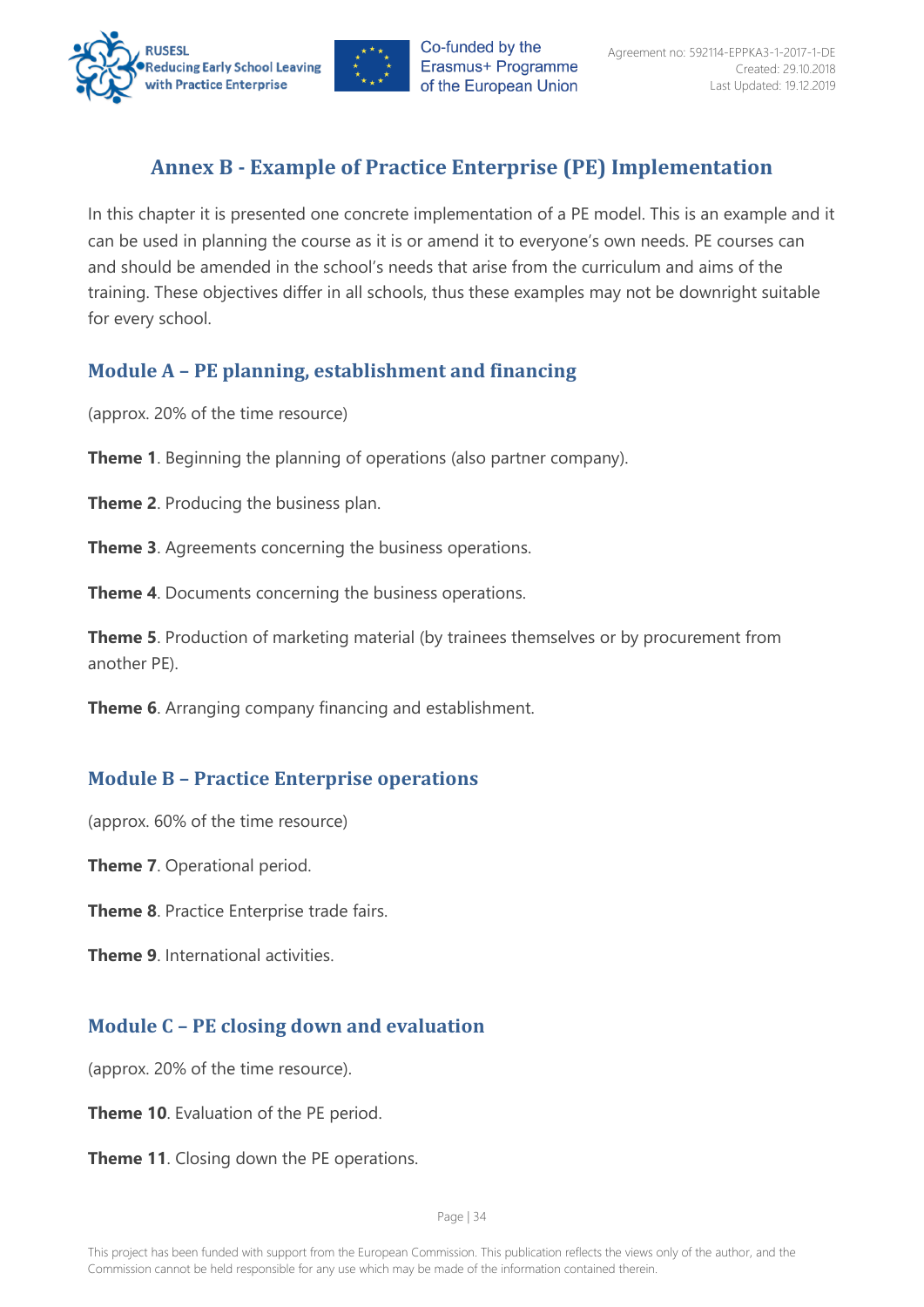



## <span id="page-35-0"></span>**Theme contents**

## <span id="page-35-1"></span>**Theme 1. Beginning the planning of operations.**

Trainees are being told the PE methodology main aspects and preliminary information about the partner company and the meaning of it as a support in training. Also central office role is being explained as part of the PE methodology.

- Grouping of trainees and beginning of the teamwork. Planning of introductory roles in the company and tasks related, e.g. CEO, sales manager (and team), purchasing, storage, marketing etc. Creating of deciding on ready-made job descriptions in the PE.

Trainees produce common ground rules for the company in co- operation with the trainers and engage to the rules (working ways, meetings, absences etc.).

Trainees prepare for a visit to the partner company by orientating to the industry and familiarize with the partner company operating environment (e.g. customers, demand, competitors and technology). Additionally, trainees prepare questions for the partner company representative concerning practical aspects of the business operations and everyone's own field of responsibility/themes.

Visit the partner company or PC representative visits the PE.

- Assignment of the final responsibilities/roles in the PE (can also be done by recruitment process inside the company) and building the company organization after the PC visit.

## <span id="page-35-2"></span>**Theme 2. Producing the business plan**

Trainees work in assigned posts/roles and work according to their job description in different fields.

Trainees produce the business idea for the PE on the basis of the partner company.

Business plan creation process is being divided to teams or trainees according to their field of responsibilities. Trainees start the work on their fields and acquire all relevant information to support their own field of responsibilities and the whole company. Co-operation with professionals of needed fields, accounting companies, trainers, central office and any other stakeholders that may be relevant to the business (insurance companies, banks, logistics companies etc). Cooperation may be visiting, asking questions, searching information from topics through the internet/phoning or by other means of searching relevant information.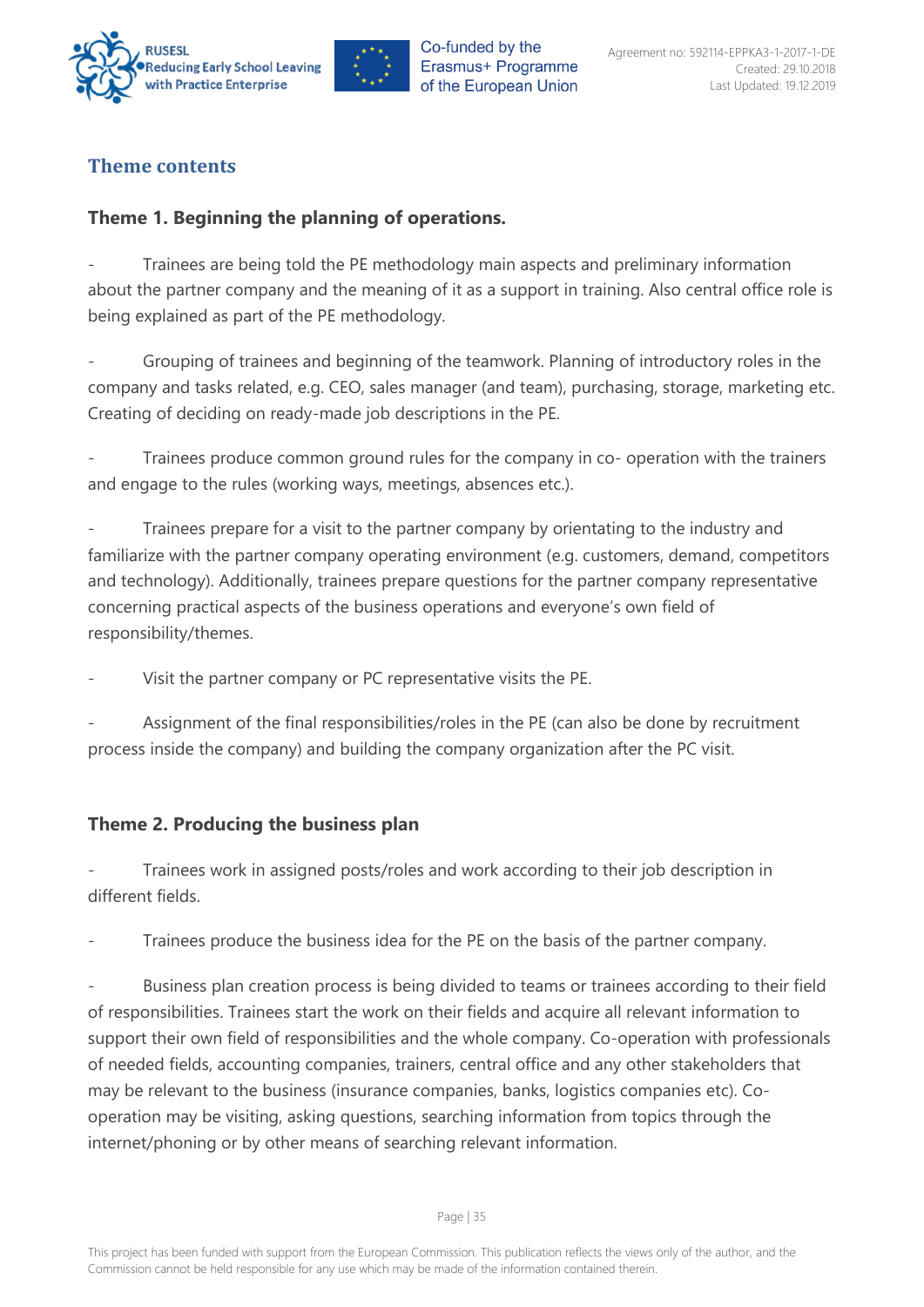



When producing the PB, trainees needs to take into account that the expenses/prices for all different operations should be acquired from the real markets (products prices, salaries, taxes, insurances, water, electricity, machinery, rental/lease). Expenses need not to be too specific, but at least indicative of the real-life situations in order to structure realistic business and cost structure.

During the BP process trainees will make decisions of following questions:

o What raw-material, product or service PE needs to purchase; what price and what amounts?

o What operations PE will produce itself and what to outsource from other PE's; e.g. logistics, marketing, accounting, payroll etc?

o How production or service is being carried out (if there is production or service)?

o What are the products or services, needed amounts, stocks, prices and possible discounts to different customers; how products or services are marketed (e.g. which factors stand behind the buying decisions)?

o What are the needs for storing and logistics and how they are being handled (own warehouse and trucks, rental warehouse, maybe no solid storage at all, logistics company or regular postal service)?

o How many and what kind of employees the PE needs? (if the PE is producing something, it needs "virtual employees" to the factory/warehouse to do the manufacturing work; these virtual employees show only in payroll and other documentation.)

Trainees produce the business calculations for the PE:

o need for working capital

o need for equity (own equity, liabilities/investor equity)

o possible contributions/benefits and support from government of other financing bodies

o financing plan

Trainees produce purchasing-, sales-, marketing-, financing and profit budgets.

Trainees produce a SWOT-analysis of the PE operations.

Trainees clarify business risks that relate to the purchasing, logistics, storage, production, sales and customers etc. Trainees negotiate with insurance company about risk management and insurances. Negotiations can be done with a representative from a real insurance company or one of the trainers/other professional may act as insurance company representative.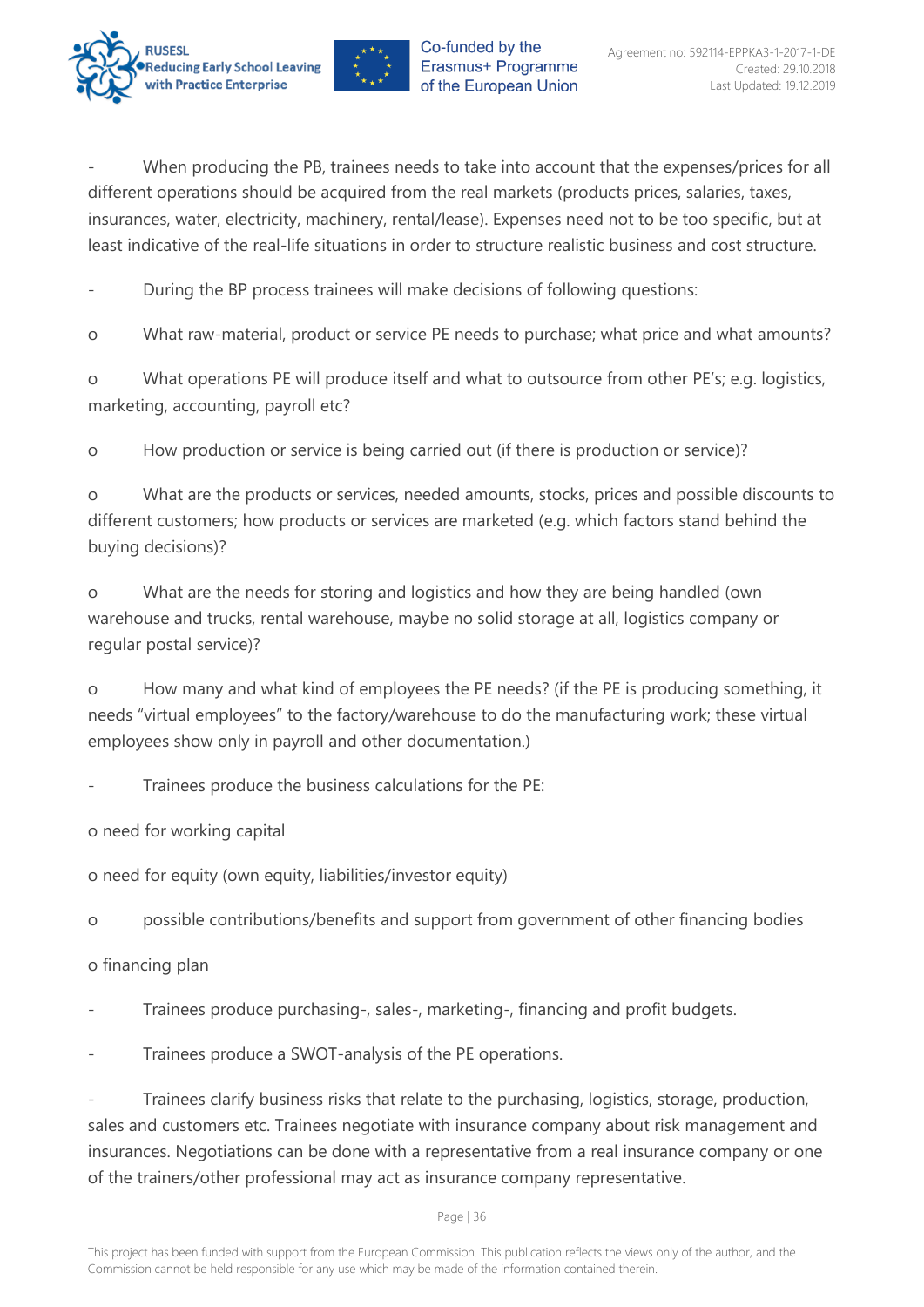



Trainees bring together all the parts thus constructing a business plan for the PE.

Trainees communicate with the central office; the CO establishes working stakeholder network with which the PE starts working with (bank, insurance company, needed suppliers, leasing companies, taxation and patent- and registration bureaus etc.).

## <span id="page-37-0"></span>**Theme 3. Agreements concerning the business operations.**

Before starting the actual business operations, the PE tries to engage contracts primarily with other PE's in order to agree on usage of services/procurement from other PE's. If needed services/products are not available from other PE's, then PE makes contracts for necessary services/products with the central office supplier companies. In this case trainees must:

o provide electronic brochure of their products with prices (with and without taxes) to the central office supplier companies in order to enable them to work as customers for the PE.

o provide electronic brochure of needed raw materials, products and services (prices with and without taxes) the PE needs in its business activities; this is done in order to enable CO supplier companies to act as service providers and supplier companies to the PE.

o provide electronic list of service agreements the PE needs to have in its business operations (prices with and without taxes); these service agreements are e.g. electricity, rent, water and sewage, telecommunication services etc. These services may differ by central offices.

## <span id="page-37-1"></span>**Theme 4. Documents concerning the business operations.**

Trainees design and produce all needed forms (invoice, dispatch note, business letters etc.) and other documents; or use existing document template from the CO or other source (invoicing software etc).

Trainees plan and start operating a filing system, like electronic filing for instance. In filing system planning trainees need to remember to save all the business documents into a company filing system, not in individual computers/disk drives in order to enable access to the documentation for all the other trainees as well.

**Theme 5. Production of marketing material** (by trainees themselves or by procurement from another PE).

Trainees decide upon the marketing material and visual outlook of the PE, on the basis of which they produce needed materials themselves; or purchase the marketing design services from another PE.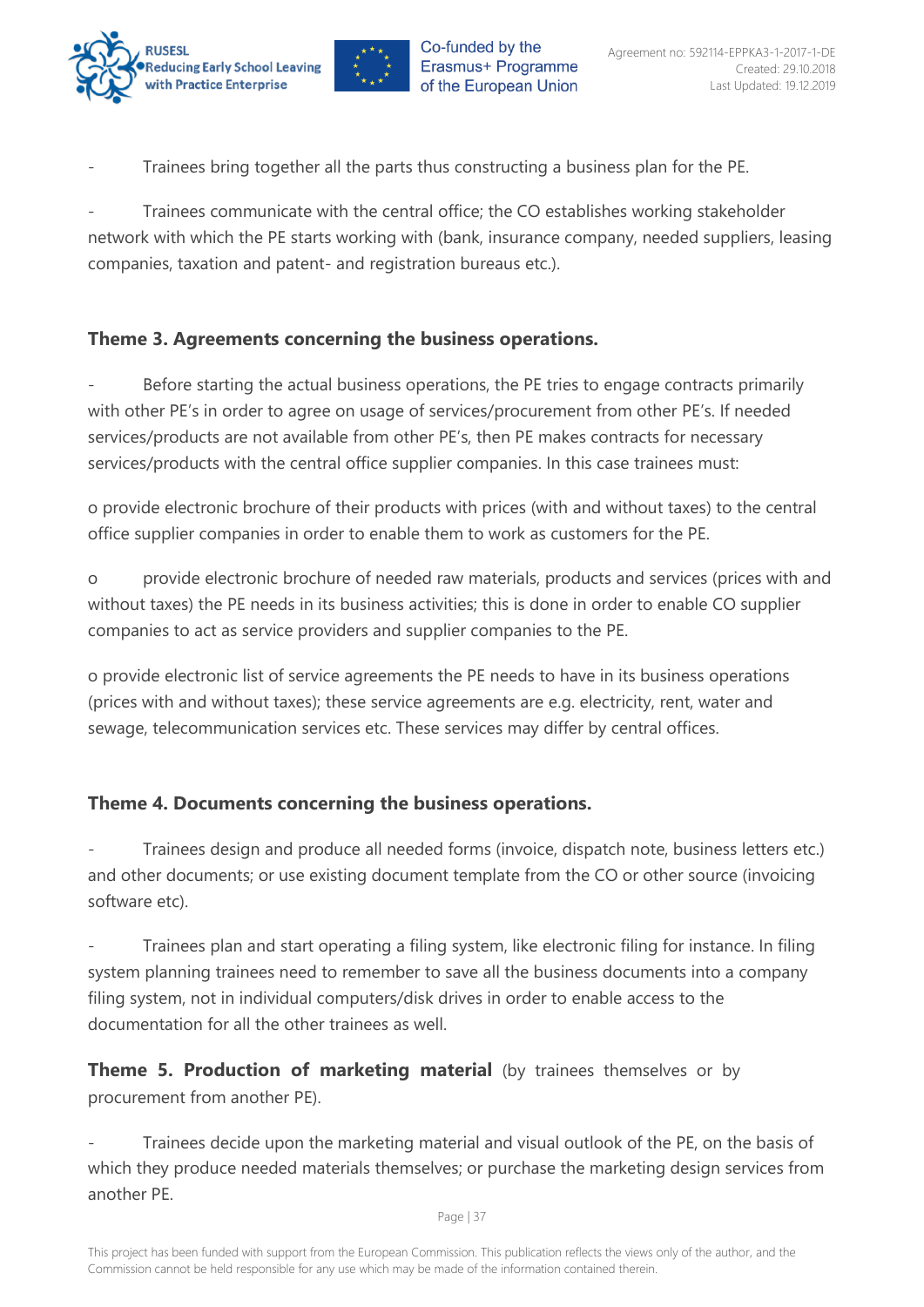

- This kind of materials are for example:
- o Company logo and business cards
- o Company and product brochure, price list (national language and English)
- o Sales and marketing letters
- o Flyers and posters
- o Company power point presentation
- o Company website
- o Different marketing material for special events; projects, trade fairs etc.

#### <span id="page-38-0"></span>**Theme 6. Arranging company financing and establishment.**

Review the BP with the trainers and partner company representative and/or other professional for financing negotiation.

o Financing negotiations can be done with a real bank representative or one of the trainers can work as bank representative.

o Financier evaluate the need for PE financing (own/outside equity), guarantees, industry overall situation, share of own equity, company growth possibilities and trainees' opinion on what can go wrong and how they have prepared for risks/problems.

o After financing negotiation the BP is being reviewed according to gained feedback from the financier (if needed)

Trainees hold a founding meeting of the PE and inform the CO to open an account for the company in the bank (deposit the starting capital and possible loan to the account).

- Trainees construct the needed business documentation related to business start-up and send them to the central office patent- and registration bureau. The PE needs to pay the fees and payments concerning the establishment of a company according to the national/central office guidance. By registration the PE will gain a business license and company ID-number; as well as is being registered to the taxation bureau tax obligated company.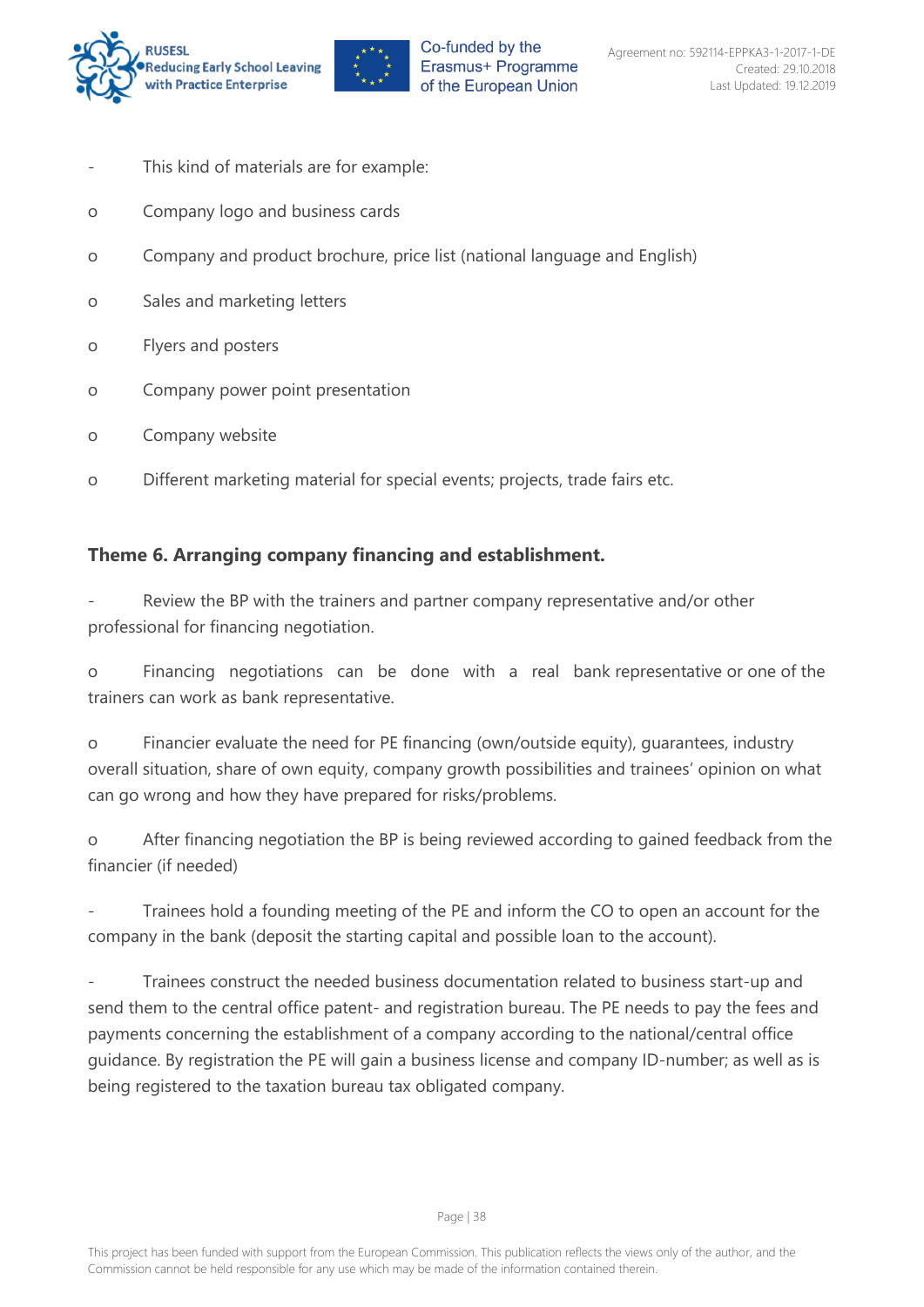

## <span id="page-39-0"></span>**Theme 7. Operational period.**

When PE operational period starts, trainees start to work in the PE according their job profiles in different fields, doing for instance tasks listed below:

Produce and send out tenders for furniture, machinery, devices and other necessary supplies to other PE's or central office supplier companies.

Produce and send orders according to received offers to suppliers for raw materials, services, products, supplies, machinery, devices and furniture. If central office supplier companies are used, prices of the relevant products must be provided in advance.

- Ordered services appear in the form of delivery notes. Invoice will follow the delivery note. PE is responsible for receiving the products, storing the goods and maintaining stock accounts/ledger.

Send out brochures to customers (other PEs or CO supplier companies), create campaigns and PR-events for customers, for example organize an opening event/open house –days or sales days and communicate/market the events. Arrange company visits etc.

When receiving tenders from other PEs, respond to them in written tenders.

Carry out selling by phone, email and personal contacts.

Carry out sales and pricing tracking to maintain competitiveness and if needed plan an offer sales campaign.

Follow and track product portfolio and product development.

Maintain customer accounts by CRM-system or similar. If necessary, create a customer loyalty program (terms, loyalty customer cards and events etc.).

Respond to received orders by sending out a delivery note that corresponds to the ordered products/service; always take care logistics for every delivery.

Take care of logistics and contract of carriage.

Respond to possible claims from customers (product returns, reimbursements, credit notes etc.).

Take care of PE financial management either by managing it in the PE or outsourcing it to another PE (bookkeeping, tax declarations, budget comparisons, tracking of profitability and gross profit margin).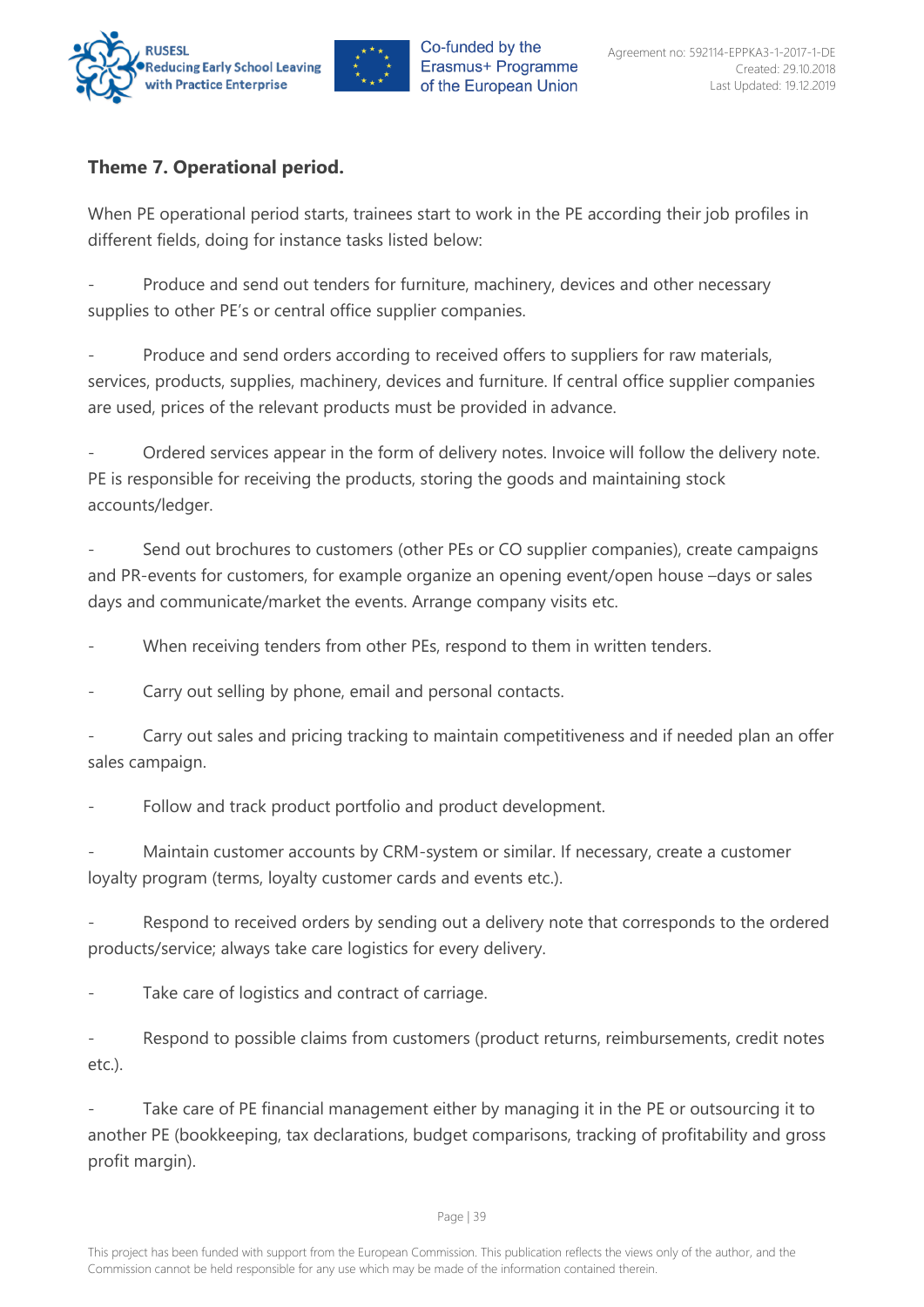



Take care of PE payroll (salaries, salary-related expenses and withholding taxes) either by managing it in the PE or outsourcing it to another PE (accounting company).

o if using an accounting company, the PE needs to organize the documents and other bookkeeping material as agreed with the accounting company and send them over for booking.

Take care of paying the invoices and invoicing the customers. Take care of Accounts Payable, Accounts Receivable and debt recovery.

Track absences precisely in common morning and afternoon meetings, make calculations how much absences create expenses for the PE.

## <span id="page-40-0"></span>**Theme 8. Practice Enterprise Trade Fairs**

Find out where and when suitable trade fairs are organized; or take the initiative and contact central office and other colleges in order to hold their own trade fair.

Prepare marketing material for the trade fairs; brochures, possible website, stand decorations etc.

Produce a sales plan and strategy for the trade fair; offers, choose products, sales targets, which strategy to engage sales, buying targets etc.

Participate actively to the trade fair; stand decorations, actual trade fairs; selling, marketing, buying and giving company presentations.

After the trade fairs trainees hold a meeting where the whole process and results are reviewed.

Carry out after-marketing campaign for the contacts they have gained at the fair; input customer/prospect information into the CRM system or similar for later marketing/selling purposes.

## <span id="page-40-1"></span>**Theme 9. International activities**

The level of international activities is related to learning objectives set in the curriculum by the university in question.

Produce an international sales plan, with strategy how to approach customers, on which target markets and with which products/services. Acknowledge the target market language and cultural preconditions in marketing. EUROPEN –network official trade language is English, but in certain markets it is possible to use local language if both sides agree so.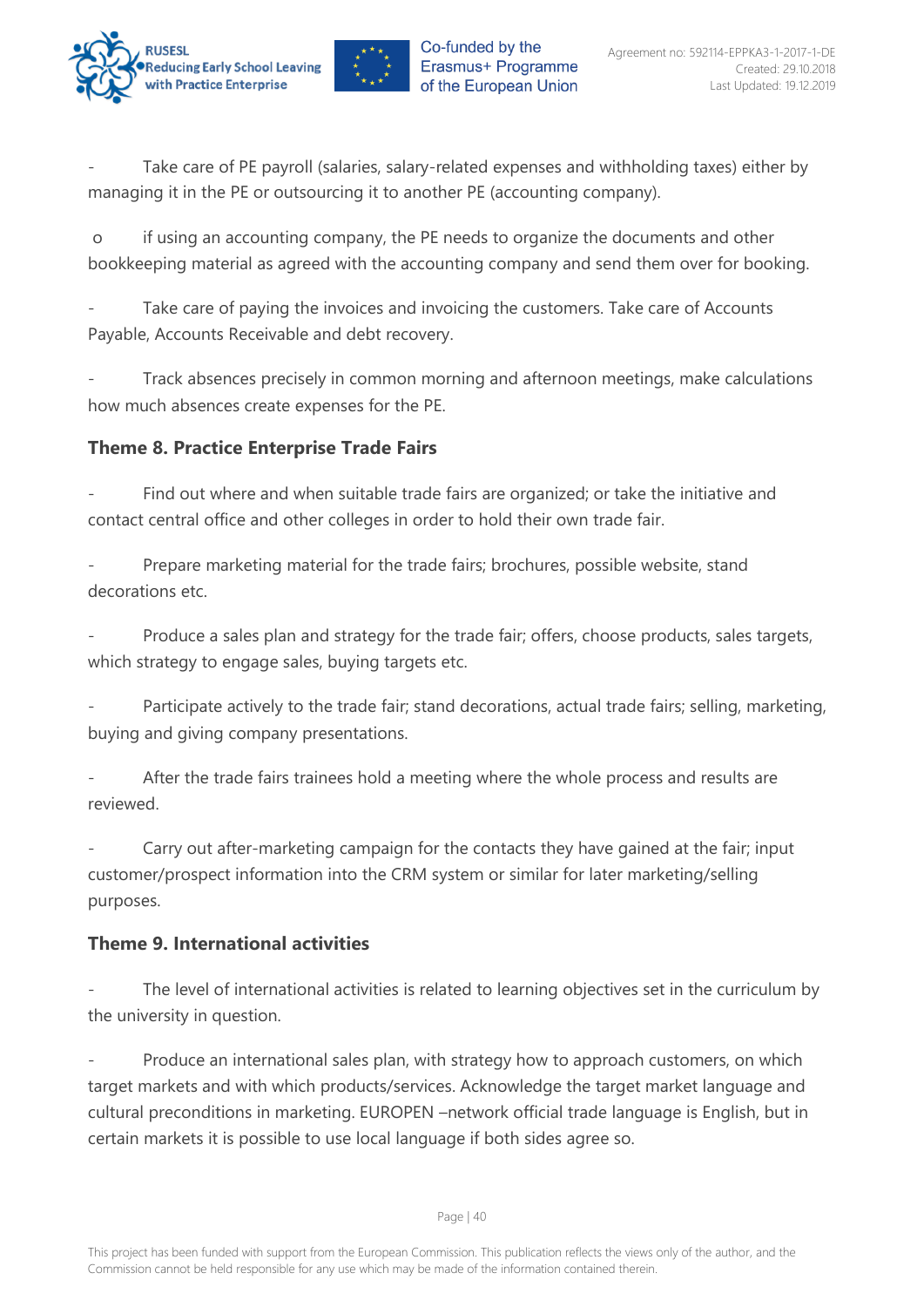



Search for international trading partners by sending out brochures, emails, calling to prospect customers and use other means of selling to create turnover by international sales.

Contact other PE's to schedule a phone or videoconference to carry out trade negotiations in English or other suitable language.

PE may take part in international trade fair anywhere they are held, by asking consultation from the national central office.

Find out what custom, insurance and logistics regulations there are in international trade and prepare a plan how they will conduct logistics services for their customers.

## <span id="page-41-0"></span>**Theme 10. Evaluation of the PE period**

Trainers prepare an evaluation form for all trainees to be filled out. The form consists questions about:

o Each trainee's own performance, what they have learned, what kind of new information they have acquired during the PE period, how they would develop/enhance the training period.

o Short comments for each other trainee's performance and work contribution.

o Overall evaluation of the PE methodology and contents, scheduling, work load, job descriptions etc.

(It is good to remember that trainees may also give negative comments and it does not automatically mean that the training period was unsuccessful. Sometimes when trainees have been accustomed to traditional training methods, it may take them a while to acknowledge what they have learned through this methodology that is not as easily measurable as traditional training.)

## <span id="page-41-1"></span>**Theme 11. Closing down the PE operations**

Stop the trading activities and finish still ongoing trade activities.

Send a thank you note to all customers and inform them your PE is going on a break or is shutting down. If going on a break, inform the trading partners when you will be back in business.

All teams/departments produce their part of the annual report and evaluate their business.

Accounting team/department closes all the accounts, produce the profit and loss account and financial statements.

- Collate the financial statements and annual report into one document and send it to the central office and trainers for information.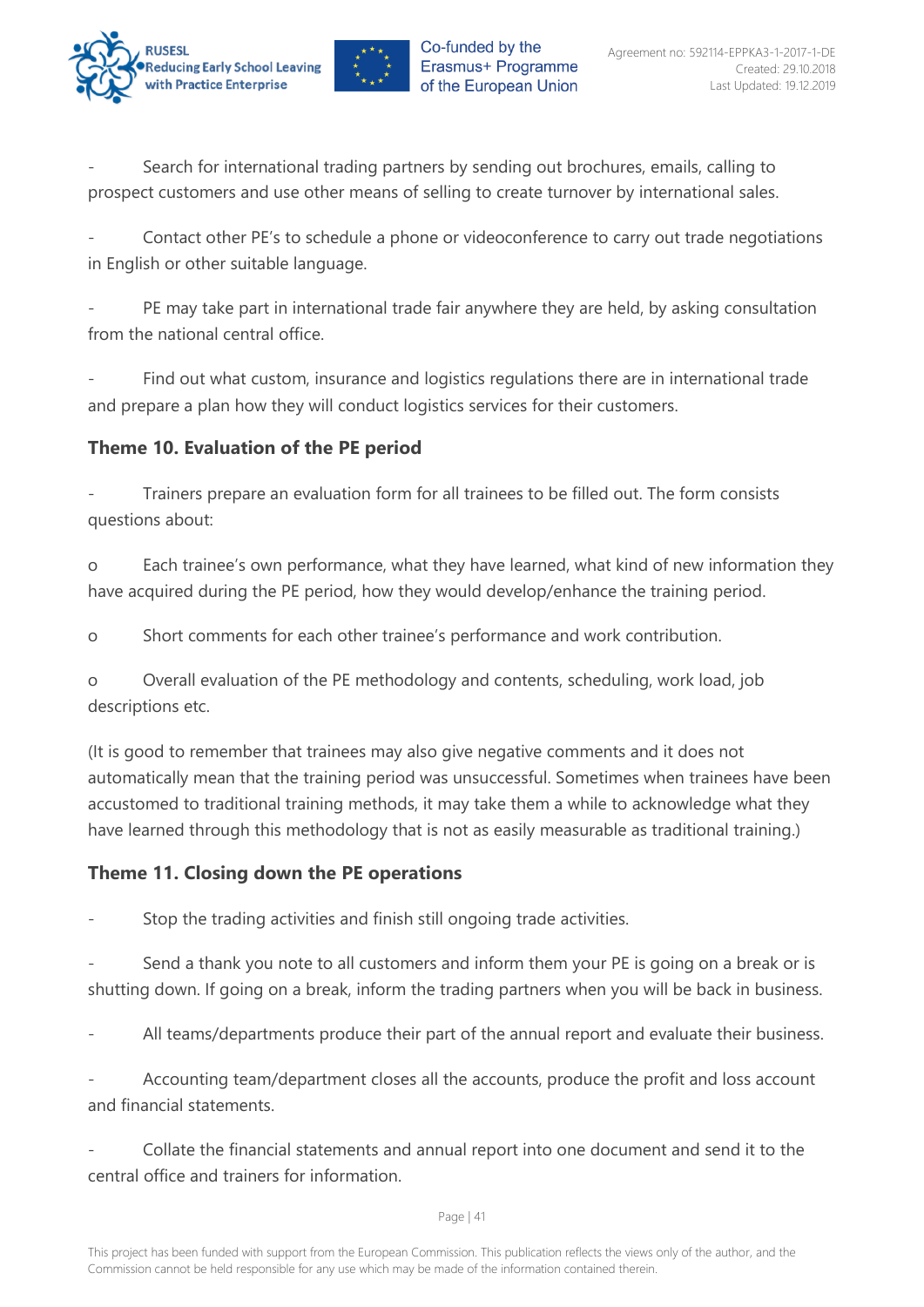



## **Annex C - Assessment Methods**

<span id="page-42-0"></span>Some assessment methods that have been proven good in practice are, for example:

#### <span id="page-42-1"></span>**1. Peer-to-Peer Assessment**

Peer-to-Peer assessment is implemented by allowing trainees to evaluate each other by professional approach, including substance skills, team working, punctuality, presentation skills, self-initiative, reliability to carry out responsibilities etc.

Evaluation is being done by everyone in writing for each other person with reasoning, and from constructive point of view. The aim is not to poor-mouth others, but to permit reasoned, truthful feedback that might be difficult to say out loud without ending in an argument.

The trainer is responsible for collecting and evaluating the assessments and they are not dealt with the trainees. Peer-to-peer assessment is a tool for the trainer to support his/her own assessment and should not be used as the only evaluation method. This method supports greatly trainer's continuous assessment of the trainees.

#### <span id="page-42-2"></span>**2. Group Assessment**

In group assessment trainees evaluate the work of the whole group, as well as themselves as part of the group. Trainees are being encouraged to come up with constructive feedback of the group's work, not forgetting to evaluate themselves and how they have performed professionally and as a member of a team.

Group assessment is done discussing openly, so that everyone has their own time to speak. Critical evaluation of the group and person him/herself is important, thus it is important not to wind up judging other persons. Giving and receiving feedback in a constructive way is highly important skill in working life.

## <span id="page-42-3"></span>**3. Continuous Assessment**

Continuous assessment is done by the trainer through continuous observation of the trainees' work in PE environment. This is the most efficient way to assess personal and social skills of the trainee, and how they build up during the PE training. It is also very efficient method to pay attention to possible personal interaction problems that might influence professional efficiency and well-being of the trainees.

Continuous assessment is basically overseeing all the daily work in PE with cognitive approach to detect evolution of different skills of trainees. Peer-to- Peer and self assessment methods support continuous assessment results.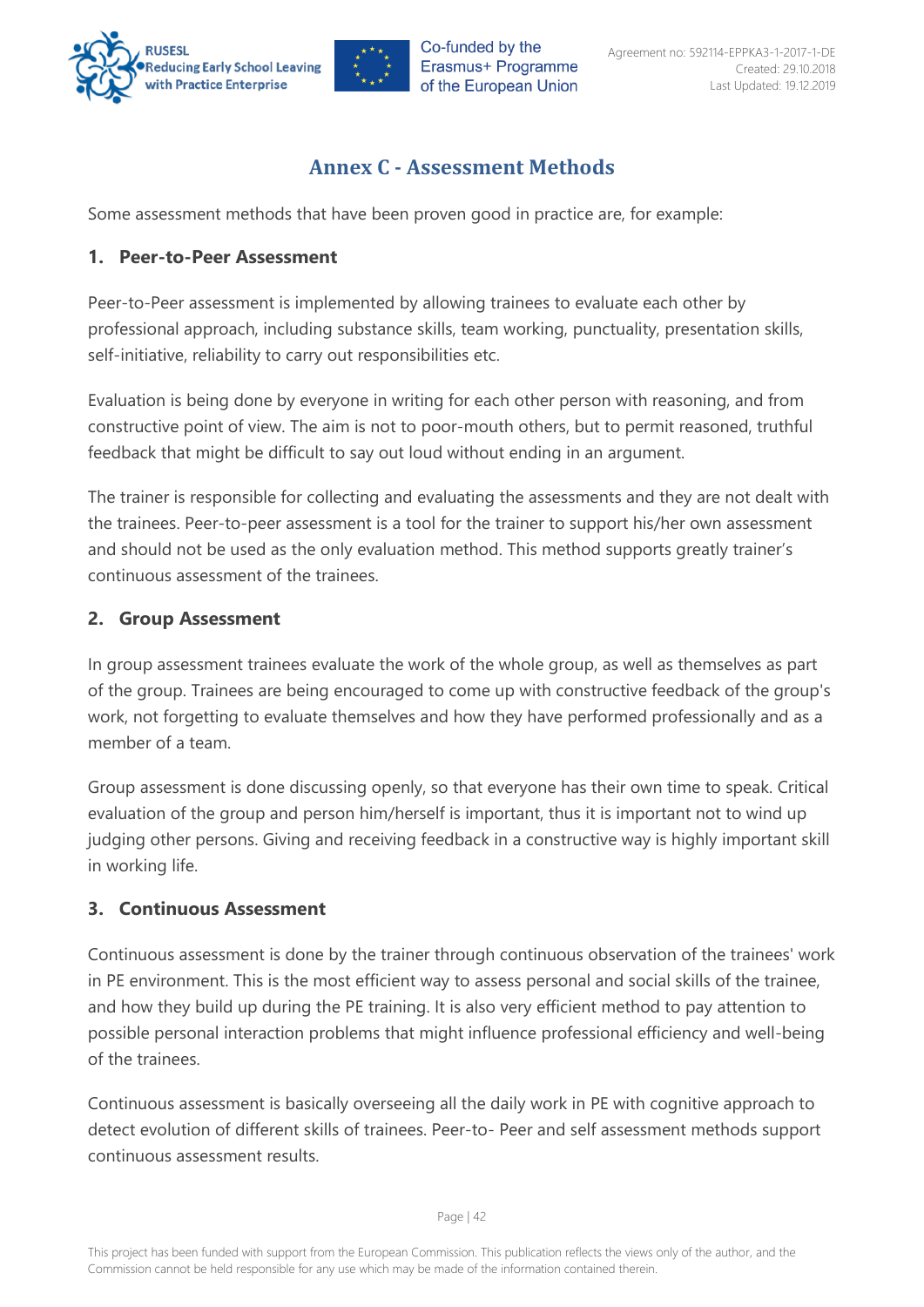



#### <span id="page-43-0"></span>**4. Exams**

Traditional examination assessment method is the most typical and easiest way to give score or grading a trainee. Examination is based on measuring the memory of the trainee, not assessing the skills. PE is based on the needs of the working life, where skills are extremely important, without undervaluing theoretical knowledge. To assess trainees' skills, examination is not appropriate method by itself for PE methodology.

#### <span id="page-43-1"></span>**5. Self Assessment**

Self assessment method is good and constructive way to engage trainee in the evaluation process, and to enable him/her to learn to observe and evaluate skills and progress he/she has gained. Often trainees do not observe themselves the evolution and expansion their skills during the training.

Self assessment is recommended to be divided in two phases: fill in questionnaire and face-to-face discussion with the trainer to go through the questionnaire with trainer's evaluation of the self assessment. Trainee should have the chance to question trainer's evaluation and gain reasoning for it. It is not uncommon that some evaluation objects change, in either direction, during the discussion.

#### <span id="page-43-2"></span>**6. Knowledge testing**

With knowledge testing method it can be identified how trainee's holistic knowledge on issues tested has evolved during the training. Knowledge testing needs more than one points of reference, thus it should be done at least two, preferably in three or four times.

In the beginning of the training, trainees are tested with a questionnaire with questions of the business and working life. Additionally, there might be open questions for social skills and applied questions, where the knowledge has to be applied in provided case. Similar questionnaires can be done mid-term and in the end of the training, and even more often if the period of the training is long enough. Testing too often is not necessary since the evolution of knowledge/understanding will take time to process.

Questionnaires should be around the same topics, but different ones in order to gain versatile answers and to avoid remembering the "correct answers". There might be many correct answers and not only are those evaluated finally, since trainees' knowledge evolution is also very valuable, not just how well he/she understands things.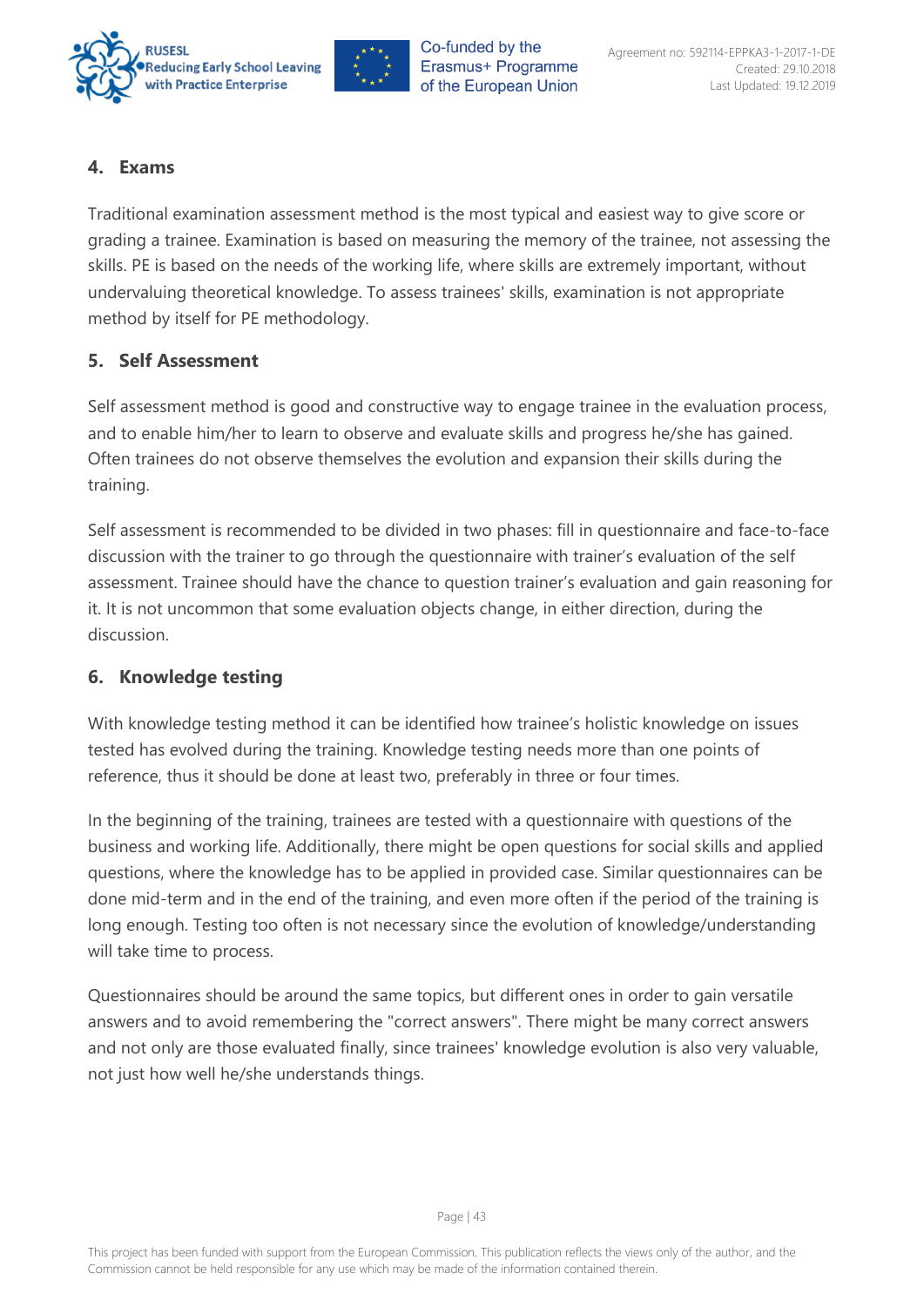



## <span id="page-44-0"></span>**7. Portfolio**

Portfolio is a personal folder/digital location where trainee deposits concrete evidence of work he/she has done during the training. This evidence can be evaluated by the trainer and/or trainees themselves as well. The aim of the portfolio is to produce real samples of the professional work by trainee. It can also be used to show potential employer the quality of work by the trainee.

In assessing portfolio, trainer can choose to ask trainees to write an essay in order to support the timeline and reasoning of the evidence in portfolio.

## <span id="page-44-1"></span>**8. Learning Diary**

Learning diary is an ongoing essay of the work in PE. It should be done often, if training takes place every weekday, filling in the diary once a week will be sufficient. If the training takes place more seldom, it is recommended to fill in the diary after every training session.

In learning diary trainees record the main things they have done during the session, as well as evaluate in writing possible new things they have learned/come across during that session. Learning diary forms a timeline of skills and knowledge trainee has acquired in PE.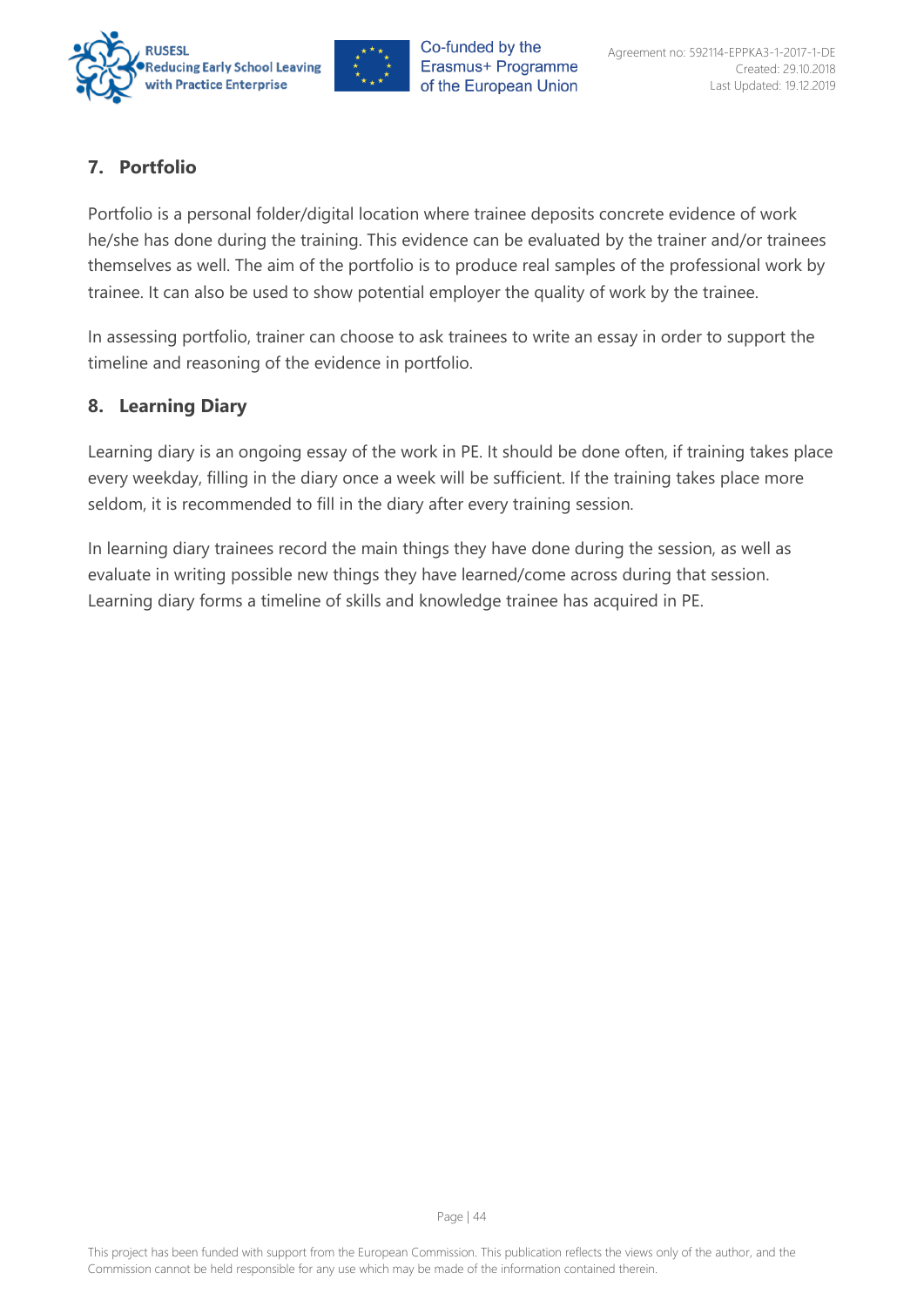

## **Annex D - Job Search Basics for PE Students**

#### <span id="page-45-1"></span><span id="page-45-0"></span>**Marketing Preparation**

Preparation is perhaps the most important element of any successful job search. The strength of your preparation will carry you through the entire job search process. Preparation includes:

- Determination of your strengths and weaknesses
- Evaluation of your job and career interests
- Establishment of a career track/path
- Research on companies of interest
- Using online marketing tools to position yourself on the job market
- Networking with anyone who might be able to provide you with job leads

#### <span id="page-45-2"></span>**Step One: Your Job Search Plan**

#### 1. *Determine the job you want*

The very first thing you need to do is determine the exact thing you want to do. First, make a list of the things you like to do and the things that you feel are a strength for you.

#### 2. *Determine the best companies for you*

You need to make some decision about the types of organizations that fit your needs, style, and personality. Examine such issues as size, corporate culture and management style.

- 3. Determine your search strategy:
	- Career Fairs
	- Networking
	- Internet Job Sites
	- Company Web Sites
	- Job Postings: such a small percentage of jobs are ever advertised.

## <span id="page-45-3"></span>**Strategic Plan**

A successful job search begins with a strategic plan. Just like any good retailer, you should market yourself by promoting your best attributes.

The first step in selling yourself is to learn as much as you can about a company or industry. Learn the right "buzz" words, but they alone won't get you a job. You need to understand what the words mean and how to use them. When networking, familiarity with a given industry will allow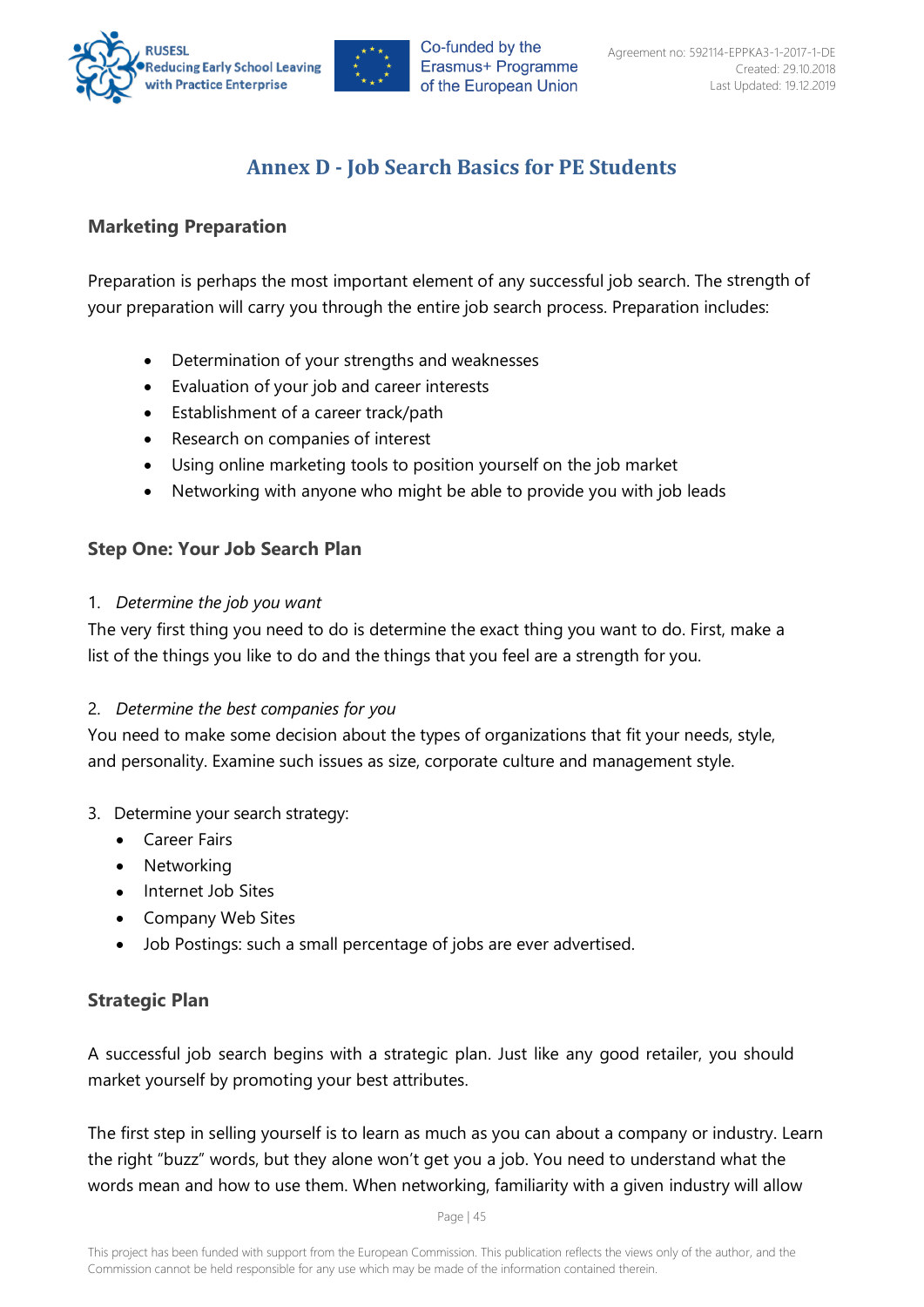



you to begin dialogues with the people who can actually help you. Networking requires not only contacting influential people through family, friends and connections, but a pro-active approach such as visiting companies and introducing yourself.

#### <span id="page-46-0"></span>**Networking**

Career experts estimate that the vast majority of job openings are never advertised or publicly announced, but filled through word-of-mouth or networking – known as the "hidden job market." The likelihood of a job opening not being advertised at all increases with the level of the job. Yet, even with this knowledge, most job seekers fail to fully utilize networking for all it's worth.

Networking means developing a broad list of contacts – people you've met through various social and school functions – and using them to your advantage when you look for a job. People in your network may be able to give you job leads, offer you advice and information about a particular company or industry, and introduce you to others so that you can expand your network.

The best place to start developing your network is with your family, friends, and neighbors – and with their family, friends, and neighbors, but don't stop there. Talk to friends, fellow students and teachers.

## <span id="page-46-1"></span>**The Steps to Successful Networking:**

- 1. **Develop a firm grasp of job search basics**.
- 2. **Conduct a self-assessment**. An honest review of your strengths and weaknesses is vital.
- 3. **Prepare a strong resume**. If you don't have a resume, now is the time to develop one.

4. **Decide how to organize your network**. This step is crucial to your success. Organise key information, such as names, titles, company names, addresses, phone numbers, email addresses, and dates of communication.

5. **Communicate with your network**. It is extremely important to stay in touch with your network, which you can easily do by phone or email. Don't be afraid to ask for their help.

6. **Initiate informational interviews**. One of the best ways to gain more information about a company or industry – and to build a network of contacts in that field – is to talk with people who are currently working in the field.

7. **Follow up with your network**. The key is keeping your network informed of your situation and thanking them for their efforts. Never take your network for granted.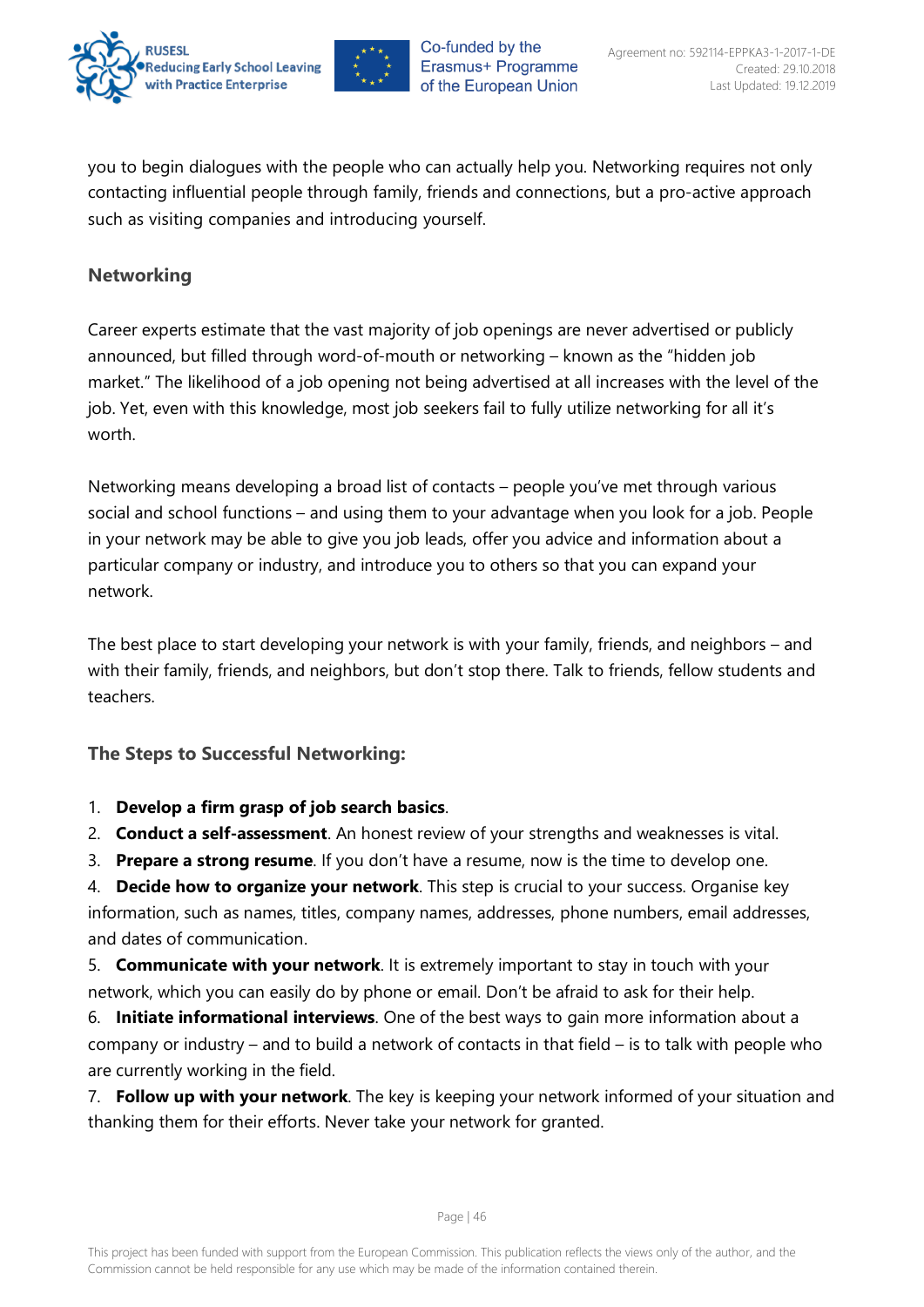



#### <span id="page-47-0"></span>**Step Two- Job Interviewing**

#### **How can you prepare for the interview BEFORE you go in to meet the employer?**

- Figure out as much as possible about the employer's needs.
- Compose and rehearse answers to frequently asked interview questions.
- If you have an opportunity to do a practice interview, such as a mock interview, do it.
- Transferable Skills: Be sure to point out your transferable skills, with examples that are not always evident from your work experience or education.

#### **What are the most Critical Success Factors companies are looking for, and how can they be incorporated into an interview?**

Career experts don't always agree, but here's one expert's list:

- 1. Communication skills (written and oral)
- 2. Teamwork
- 3. Leadership
- 4. Interpersonal skills
- 5. Critical thinking and problem-solving skills
- 6. Proficiency in field of study

#### <span id="page-47-1"></span>**Top 15 Job Interview Questions**

While job seekers can use the power of the Internet to thoroughly research prospective employers, their performance in an interview will make or break the chances for a job offer. By rehearsing interview questions, they can become better prepared to demonstrate how they can benefit an employer. Here is a list of the top 15 interview questions to help job seekers prepare for job interviews:

- 1. Tell me about yourself.
- 2. What do you know about our company?
- 3. Why do you want to work for us?
- 4. What unique qualities or abilities would you bring to this job?
- 5. What are your major strengths and weaknesses?
- 6. How long do you plan to stay at our company? Where do you see yourself in five years?
- 7. Tell me about a time that you failed at something, and what you did afterwards.
- 8. Describe a time when you worked on a team project. What was your relative position on the team? Were you satisfied with your contribution? How could it have been better?
- 
- 9. Why did you choose your school and course of study?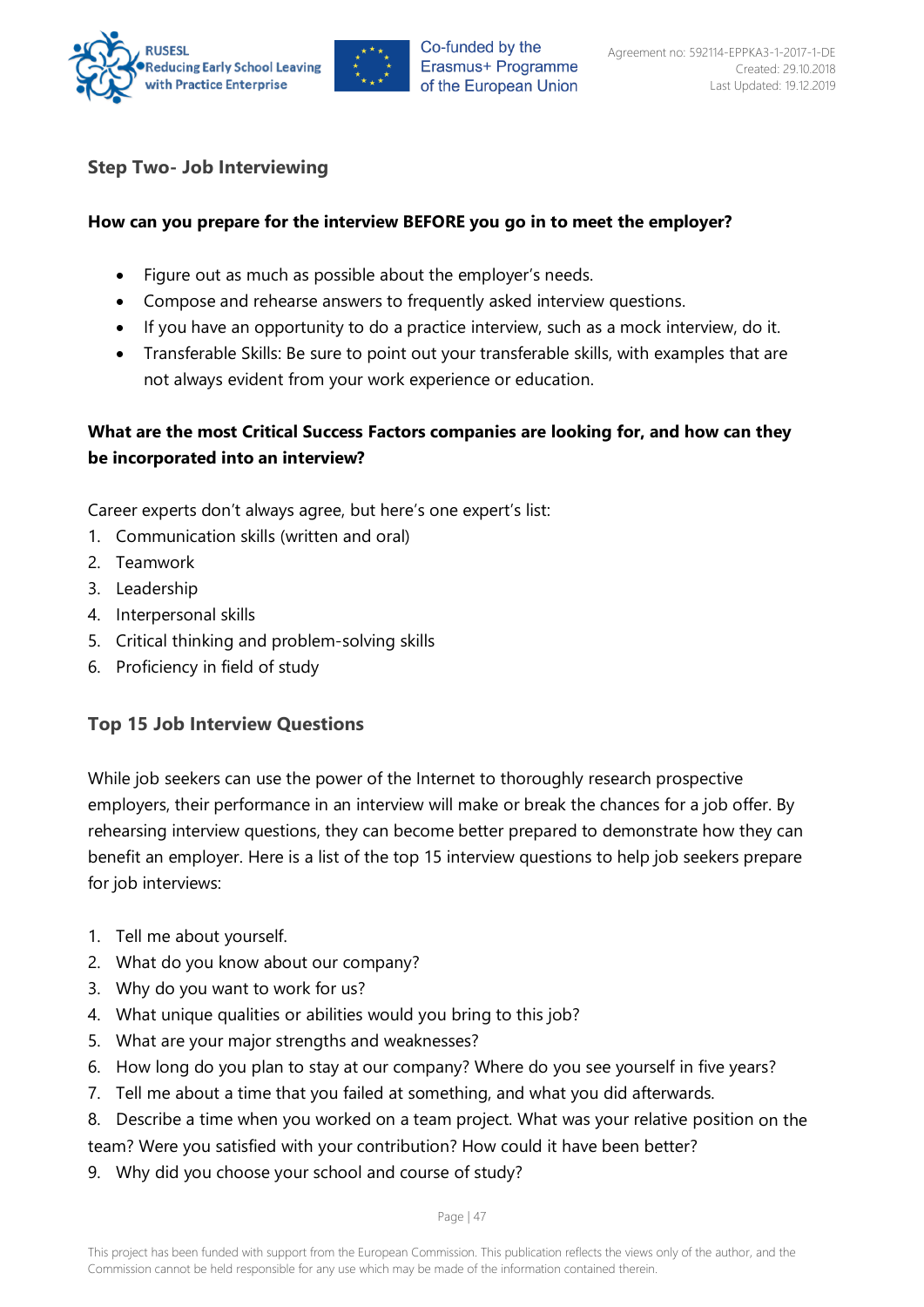



- 10. Think back to a situation in which you had to resolve a conflict. Tell me how you did it.
- 11. Tell me about a project that you had either at work or school. Describe in detail how you managed it and what the outcome was.
- 12. What do you do in you spare time?
- 13. What salary are you expecting?
- 14. What other types of jobs or companies are you considering?
- 15. Have you any questions for us?

The goal is to persuade the employer that the interviewee has the skills, background, and ability to do the job and can comfortably fit into his/her organization. Personality, confidence, enthusiasm, a positive outlook and excellent interpersonal and communication skills count heavily.

## <span id="page-48-0"></span>**What You Should Not Ask in the First Rounds of Interviewing**

Don't ask about salary, vacation, holiday schedule or benefits.

It's OK to ask about the person's background, but only as an interested party, not an interrogator.

## <span id="page-48-1"></span>**Questions You Should Ask in the First Rounds of Interviewing**

- May I see a copy of the job description?
- Why has the job become available?
- What qualities are you seeking in the person for this job?
- What is the next step/ when will you make your selection?

Prepare five or six questions before the interview and take them with you. When the time comes for you to ask questions, take out your list. This will show good preparation on your part. This time is a valuable opportunity for you to get the information you need to help you make an informed decision.